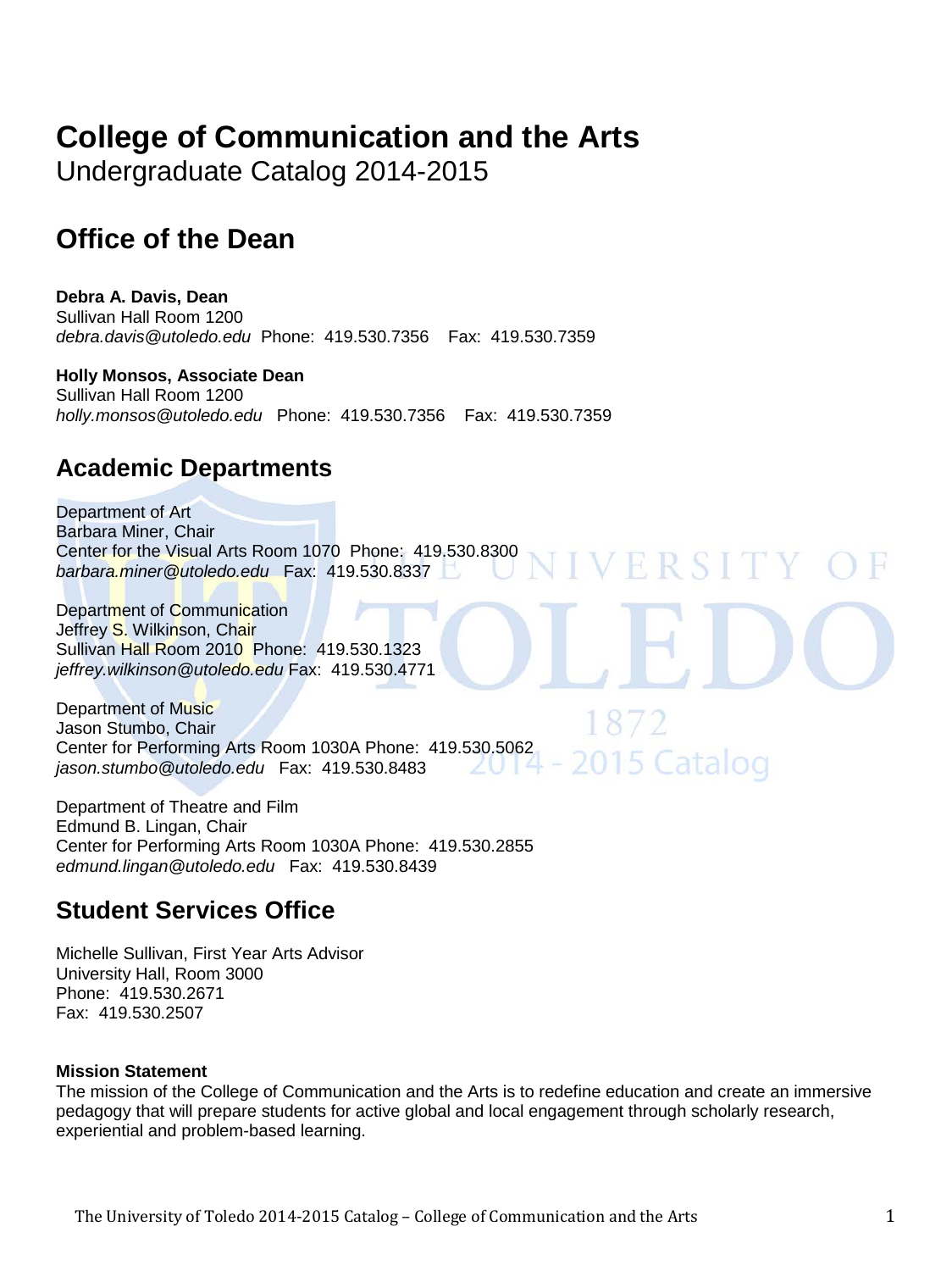#### **Admission Policies**

New first-year students must (1) submit a college test score (ACT or SAT) and (2) have either a 2.5 high school GPA or ACT composite or 20 (SAT combined reading and math score of 950) to be admitted to the College of Communication and the Arts. Applicants not meeting these standards will be admitted to the Department of Exploratory Studies in the YOU COLLEGE.

To be considered for admission to the premed, predent and prevet programs, students will need a minimum high school cumulative GPA of 3.2 and an ACT composite score of 25 (or minimum SAT combined reading and math score of 1150). Students should also have successfully completed a minimum of three years of high school mathematics (algebra I, algebra II and geometry) and high school chemistry. Applicants not meeting these standards but meeting the Communication and the Arts college admission standards will be admitted to the College of Communication and the Arts as BA (undecided) majors.

# **Change of College**

Students in good standing (i.e., with a cumulative GPA of 2.0 or higher) who wish to change from another college of The University of Toledo to the College of Communication and the Arts should make an appointment with a college Adviser in the College Student Services Office to discuss their transfer and have their academic records reviewed. External transfer course work previously evaluated by other UT colleges will be reevaluated. All college requirements, including General Education, distributive, major and related requirements, must be fulfilled as specified in the catalog for the year in which the student enters the College of Communication and the Arts. Credit restrictions and level requirements for Communication and the Arts students will apply. Continuing UT students seeking admission to pre-medical, pre-dental and pre-veterinary programs must have a 3.0 cumulative college GPA and have completed CHEM 1090 or 1230 and MATH 1320 or higher with a B or better.

#### **Admission with Transfer Credit from Another Institution**

No more than 94 semester hours of credit earned at other institutions may apply toward a degree in the College of Communication and the Arts. Course work from other institutions is accepted at the level evaluated by UT equivalencies. Students with transfer credit are generally expected to fulfill all University and college course requirements for a degree in the College of Communication and the Arts as specified in the catalog for the year in which they enter the College of Communication and the Arts. In some cases, not all the credits that transfer into The University of Toledo will apply toward a degree in the College of Communication and the Arts, e.g., developmental courses and excess credits in the major and in technical subjects. Transfer students from other institutions shall take at least 30 semester hours at The University of Toledo, including 12 semester hours of work in their major field and 9 semester hours in their minor field, regardless of the number of hours transferred.

Students transferring to the University of Toledo in Spring 2007 or later, including transfer readmits, must meet minimum GPA requirements in their Communication and the Arts majors and minors with both (1) the grades of all courses attempted at UT and (2) in a second calculation, the grades of all courses attempted at all institutions (including UT). The grades of all courses (from all institutions) which are used by those students to satisfy UT Gen Ed requirements must be used in the calculation of the UT Gen Ed GPA.

UT students who attend other institutions as guests or transient students in Fall 2008 or later must also meet minimum GPA requirements in their Communication and the Arts majors and minors with (1) the grades of all courses attempted at UT and (2) in a second calculation, the grades of all courses attempted at all institutions (including UT). The grades of all courses (from all institutions) which are used by those students to satisfy UT Gen Ed requirements must be used in the calculation of the UT Gen Ed GPA.

For the purposes of meeting minimum cumulative GPAs in a student's major(s) and/or minor(s) and the UT Gen Ed, the grades of all courses attempted at all institutions will be included in the GPA calculation(s).

Transfer students should note that The University of Toledo will include all course work taken at all institutions of higher education in the calculation to determine if a student will graduate with honors. All college course work ever taken is computed in determining eligibility for graduation with honors, although no student will be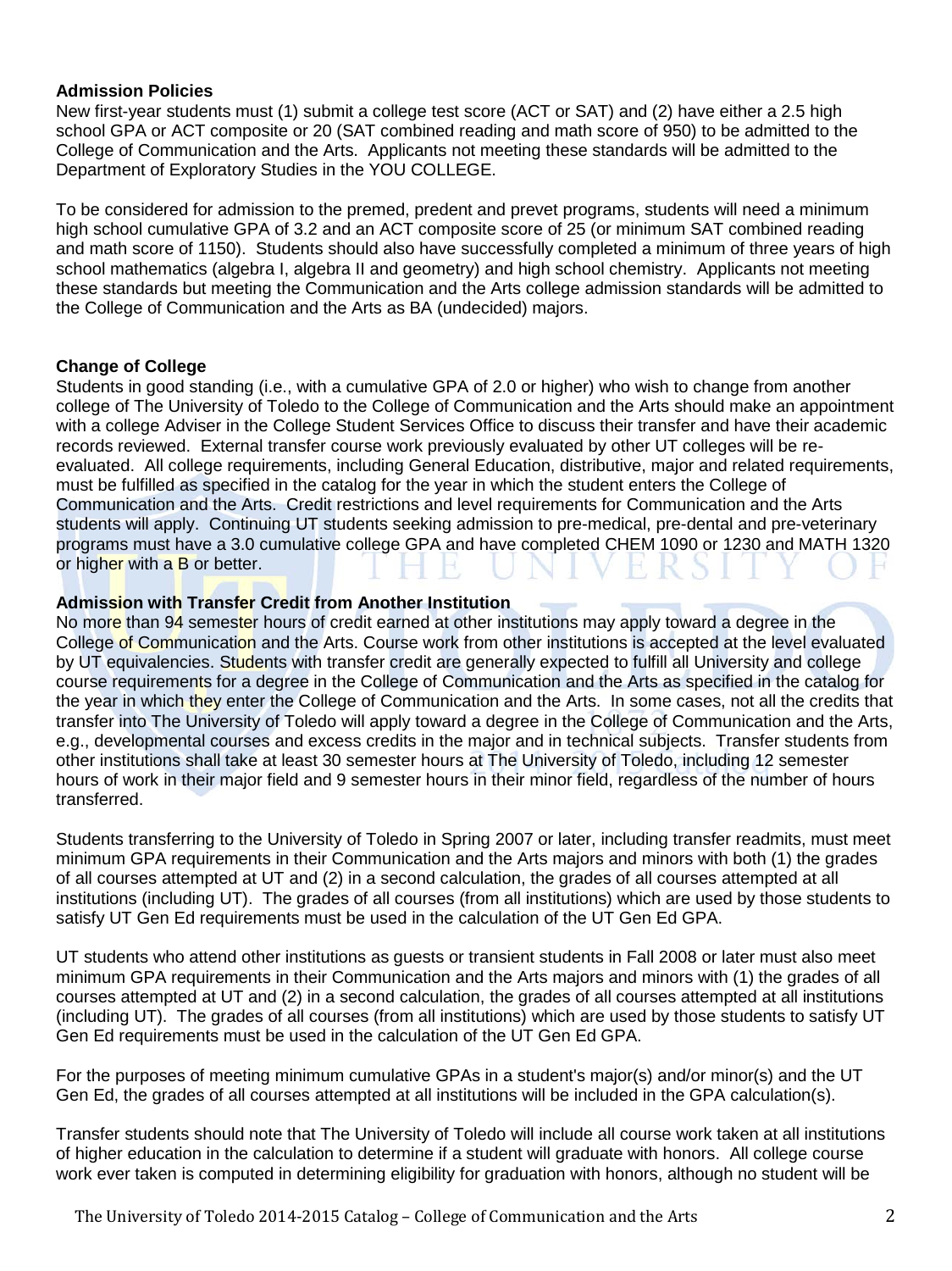awarded a level of honors above that indicated by The University of Toledo cumulative grade point average (GPA). Note: The University of Toledo requires a minimum of 30 semester hours of standard letter graded courses from UT in order to qualify for graduation with honors.

An applicant who has undertaken courses at a regionally accredited college or university and who submits through the Office of Undergraduate Admission for Adult, Transfer and International Students an official transcript listing courses and grades and giving evidence of good standing will be admitted to the College of Communication and the Arts, provided the student has maintained a minimum GPA of 2.0 on a 4.0 scale.

Exceptions to this minimum admission requirement are rarely made and require the applicant to demonstrate, in a written petition to the committee on academic standing, that there are special circumstances that warrant waiver of the requirement. Approval of the petition is not automatic, and those students who are admitted by petition will be placed on special probationary status and must meet certain conditions to remain enrolled.

If the college from which the applicant transfers lacks proper accreditation, the student may be denied transfer credit on the basis of the transcript, but may be allowed to obtain credit by passing advanced standing examinations with at least a C grade. Official transcripts of records from all schools previously attended must be on file with the Office of Undergraduate Admission for Adult, Transfer and International Students before the student will be permitted to register.

# **A Second Degree within CoCA**

A student earning a degree at The University of Toledo in the College of Communication and the Arts may earn a second degree in the college by completing the requirements of both degrees. General education courses that meet the requirements of both degrees will count for both. The two degrees must be of a different type (BFA and BM, BFA and BA, or BA and BM), and both must be offered by CoCA.

# **A Second Major within a Bachelor of Arts degree in CoCA**

A student earning a Bachelor of Arts in the College of Communication and the Arts may earn a second major in the same degree by completing the requirements of both majors. The choices for dual major Bachelor of Arts in CoCA are Art, Art History, Communication, Film, Music, and Theater. The second major may serve as a replacement for the "Related Area" requirement in the Bachelor of Arts degree. It is important to understand that completing this pathway will result in the achievement of a single degree, but with dual majors, from the College of Communication and the Arts.

# **Earning A Second Degree – Non-CoCA students**

A student earning another degree in another college at The University of Toledo can earn a second degree in the College of Communication and the Arts by satisfying all requirements for both degrees.

# **Requirements for Students with an Associate's Degree**

Students holding an associate of arts or associate of science degree from an accredited college are encouraged to enroll in the College of Communication and the Arts and, in many instances, may expect to earn an appropriate baccalaureate upon completion of two years of full-time study. Students with an associate's degree in a technical program will likely require more time to complete a bachelor's degree. The following regulations apply:

- Students must complete the equivalent of the specified University Gen Ed and college distributive requirements for a bachelor's degree.
- In all baccalaureate programs, a minimum of 64 hours must be taken at the 2000 to 4000 levels; of these, a minimum of 32 hours must be taken at the 3000 to 4000 levels in baccalaureate degree - granting colleges. Course work from other institutions is accepted at the level at which the University of Toledo determines an equivalency.
- Students may enroll in any departmental, interdepartmental or interdisciplinary program for which they meet the admission criteria. All of the usual major and related area requirements must be fulfilled as specified in the catalog for the year in which the student entered the College of Communication and the Arts.
- For students with an associate's degree in a technical program, no more than six additional hours of credit outside the college may apply toward graduation.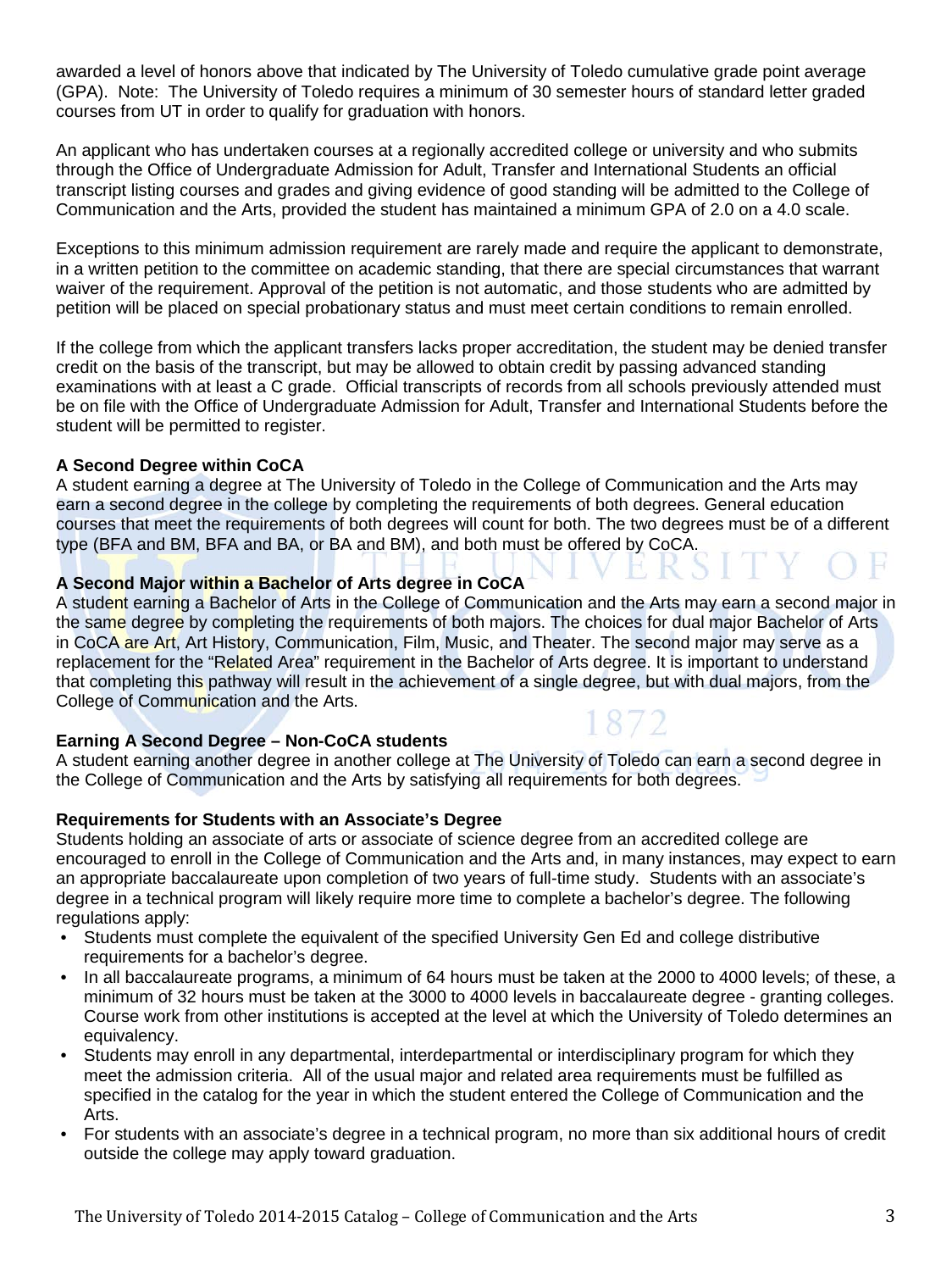# **Readmission of Former Students**

Students who have withdrawn from the College of Communication and the Arts (or a previously existing college containing a major currently offered in the College of Communication and the Arts) and The University of Toledo and who have not attended any other institution in the interim may be readmitted, provided they were eligible to continue enrollment in the college at the time they discontinued attendance. Such students should readmit at the College Student Services Office. Students who have been suspended from any University of Toledo college must submit a written letter of petition. Students who readmit after more than 12 consecutive months' absence must comply with existing college requirements at the time of readmission.

#### **Academic Policies**

*Refer to [UT Policy website](http://utoledo.edu/policies/) for academic policies that apply to all students.*

#### **Academic Advising**

Academic advising is a process intended to help students derive as many benefits as possible from their educations. This occurs when Advisers help students develop and reach academic and career goals. While the ultimate responsibility for making personal and educational decisions rests with the student, Advisers assist by helping to identify and assess alternatives and the consequences of decisions. Advising can be much more than selecting courses. The more frequently students arrange to meet with their Advisers, the better their needs can be served. New students, transfer students, students changing colleges, and continuing general studies students are advised in the College of Communication and the Arts Student Services Office, University Hall, Room 3000, by college staff Advisers. They provide essential information; help students select courses to meet University Gen Ed and college distributive requirements; suggest courses for the exploration of majors and minors; and help students evaluate academic progress and adjustment to university life. Students with declared majors and/or minors are advised by departmental major or program Advisers, faculty who provide general information as well as more specialized information about majors and minor programs, departmental course offerings, and career and graduate opportunities. They help students select courses for general, major, related, and other requirements. A complete list of academic Advisers is available on the college Web site or in the College office.

#### **Student Responsibilities**

Students are responsible for correctly selecting courses for their programs of study each semester and for fulfilling all degree requirements. Although Advisers will assist wherever possible, the final responsibility rests with the student. Students are expected to make sure that they are fulfilling all degree requirements, as published in the issue of the catalog of the former College of Arts and Sciences or the College of Communication and the Arts under which they entered. Students who have been out of the former College of Arts and Sciences or the College of Communication and the Arts for 12 consecutive months are responsible for the requirements in the University catalog under which they reenter.

#### **Transcripts and Degree Audit Reports**

A transcript is a complete chronological list of a student's academic course work (including all courses attempted and grades earned). It does not show how specific courses apply or do not apply to University and college requirements as stipulated in this catalog. For example, developmental, excess technical, nonrepeatable and certain other courses are not counted toward minimum credits for degrees, but appear on transcripts. The Degree Audit Report (DAR) details all requirements applicable to a student's academic program (degree, major, minor) and applies the student's courses on the transcript (including transfer credit) to those requirements. The DAR should be used to identify requirements remaining when all registered courses are completed. The College of Communication and the Arts Student Services Office (UH Room 3000) will provide an unofficial transcript and DAR to a College of Communication and the Arts student presenting a picture ID. Students also may view their transcript and DAR through the myUT portal with Student Self-Service.

#### **Declaring or Changing a Major or Minor**

To declare a CoCA major or minor or to change to a CoCA major or minor from what was previously declared, students must fill out a form that is available in the Tri-College Student Services Office, UH 3000.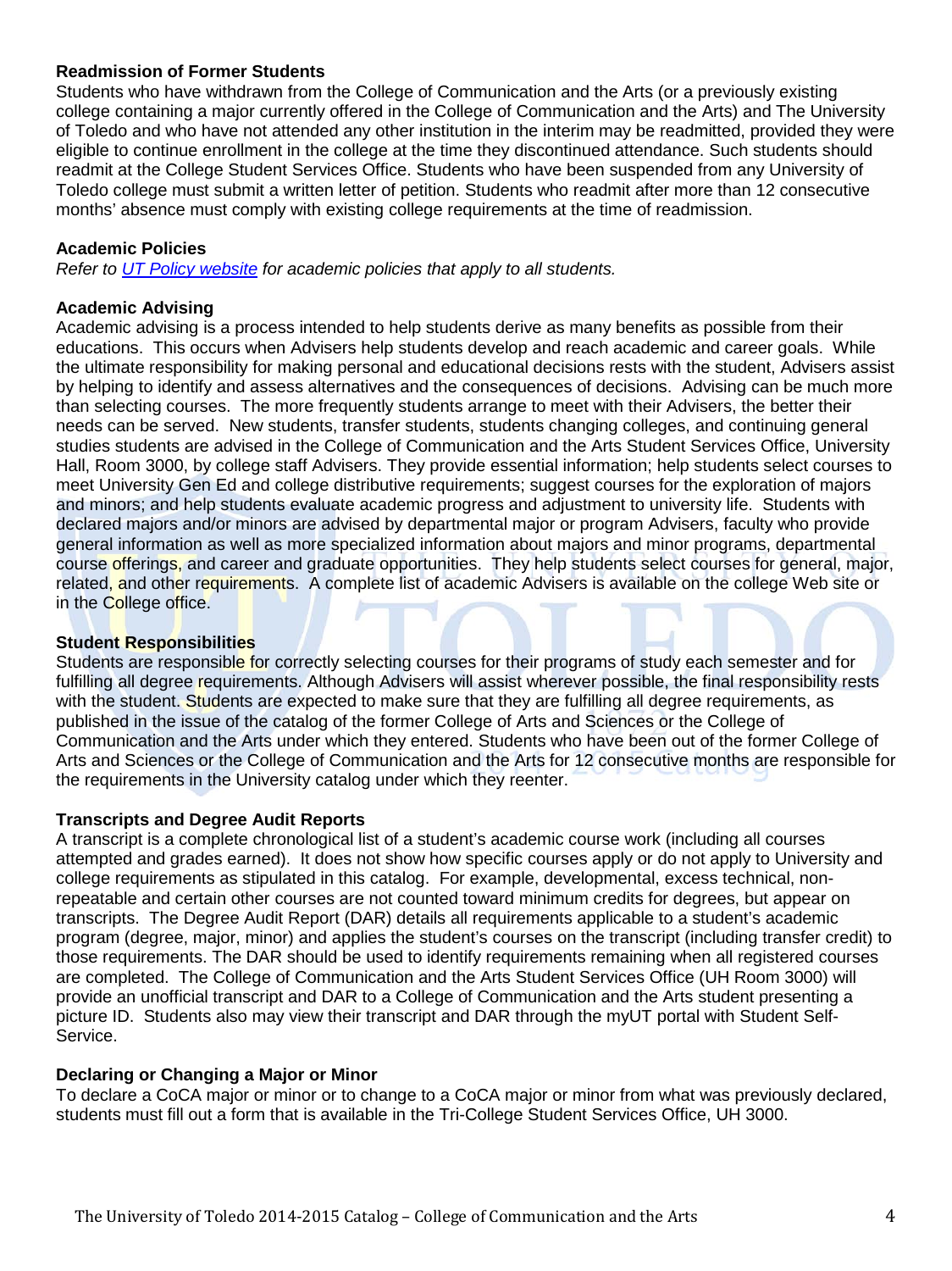#### **Sequence of Courses**

There is no single prescribed sequence of courses, except that all first-year students should take COCA 1000 Orientation, College Composition I and II, and any developmental courses required on the basis of placement testing and/or high school deficiencies. Students should consult the later sections of the catalog devoted to programs of study and course offerings, and they should review their programs with their academic Advisers to ensure they complete courses in the proper sequences. In addition, students should use their Degree Audit Reports to track their progress.

Students majoring in the areas of humanities and social sciences are expected to defer most of their major work until the junior and senior years, except for courses prerequisite to the 3000 level and 4000 level courses in their fields. Outside the major, during the first two years, they should be sure to take those courses in the general requirements that are prerequisite to courses they wish to take as juniors and seniors.

# **Study Abroad**

Students who plan to study abroad must be sure that their proposed course of study is properly accredited. Before departure, the home college should verify a student's proposed course of study. Students should consult with their Advisers as to whether or not the course work will count toward their general requirements, majors, or related areas or only be regarded as elective. Information about study abroad programs is generally available from Advisers in many college programs and departments and from the Center for International Studies and Programs.

# **Transient (Guest) Enrollment at Another Institution**

Communication and the Arts students must have advance permission both to enroll elsewhere as a guest and to take specific courses. The Transient Student form for this purpose is available in the College Student Services Office and on the college Web site. Students enrolling without permission will be considered transfer readmits upon their return to UT. Communication and the Arts students enrolled as transients or quests at another institution must submit an official transcript to the UT Office of Admission at the conclusion of the enrolled term. Grades of all courses attempted in the major, minor, and UT Gen Ed will be used in cumulative GPA calculations.

#### **GPA Recalculation for Repeated Courses**

The College of Communication and the Arts permits a maximum of 12 semester hours or the equivalent of 18 quarter hours of course work to be deleted from the GPA calculation. Students who have had their GPAs recomputed under the Academic Forgiveness Policy are not eligible for grade deletions. Criteria governing this policy are given in the Undergraduate Policy 3364 71 07: GPA Recalculation:

[http://www.utoledo.edu/policies/academic/undergraduate/index.html.](http://www.utoledo.edu/policies/academic/undergraduate/index.html) Students should check with the College Student Services Office for more specific information on this policy. Students may not use repeat courses taken at other institutions to qualify for a GPA recalculation.

# **Withdrawal Policy (W, IW, DR Grades)**

The number of credit hours of W, IW and DR is limited to 22 hours for all undergraduate students in degree programs in the College of Communication and the Arts. Once a student has accumulated 22 hours of W, IW or DR, further withdrawals will be counted as F's in computation of the student's GPA for purposes of probation or suspension. In addition, students who receive financial aid risk the loss of aid if they accumulate excessive hours of W, IW and DR. Students who transfer into the College of Communication and the Arts from another college at The University of Toledo will bring with them the number of W's, IW's and DR's accumulated in their previous work. **Note**: Assignment of the IW and DR grades has been discontinued. A student wanting to be withdrawn from a course must file a petition in the Records Office by the deadline in the term of enrollment.

#### **Academic Probation**

A student whose cumulative GPA is less than 2.0 is automatically placed on probation until a 2.0 cumulative GPA is achieved (see Withdrawal Policy above). It is recommended that a student on probation not enroll for more than 12 to 14 credits per semester.

#### **Academic Suspension**

Academic suspension means that a student is prohibited from registering at The University of Toledo for a period of at least one semester. Students are subject to academic suspension if their GPA falls below the minimum GPA listed below or if they fail to make sufficient progress toward attainment of the degree. (See

The University of Toledo 2014-2015 Catalog – College of Communication and the Arts 5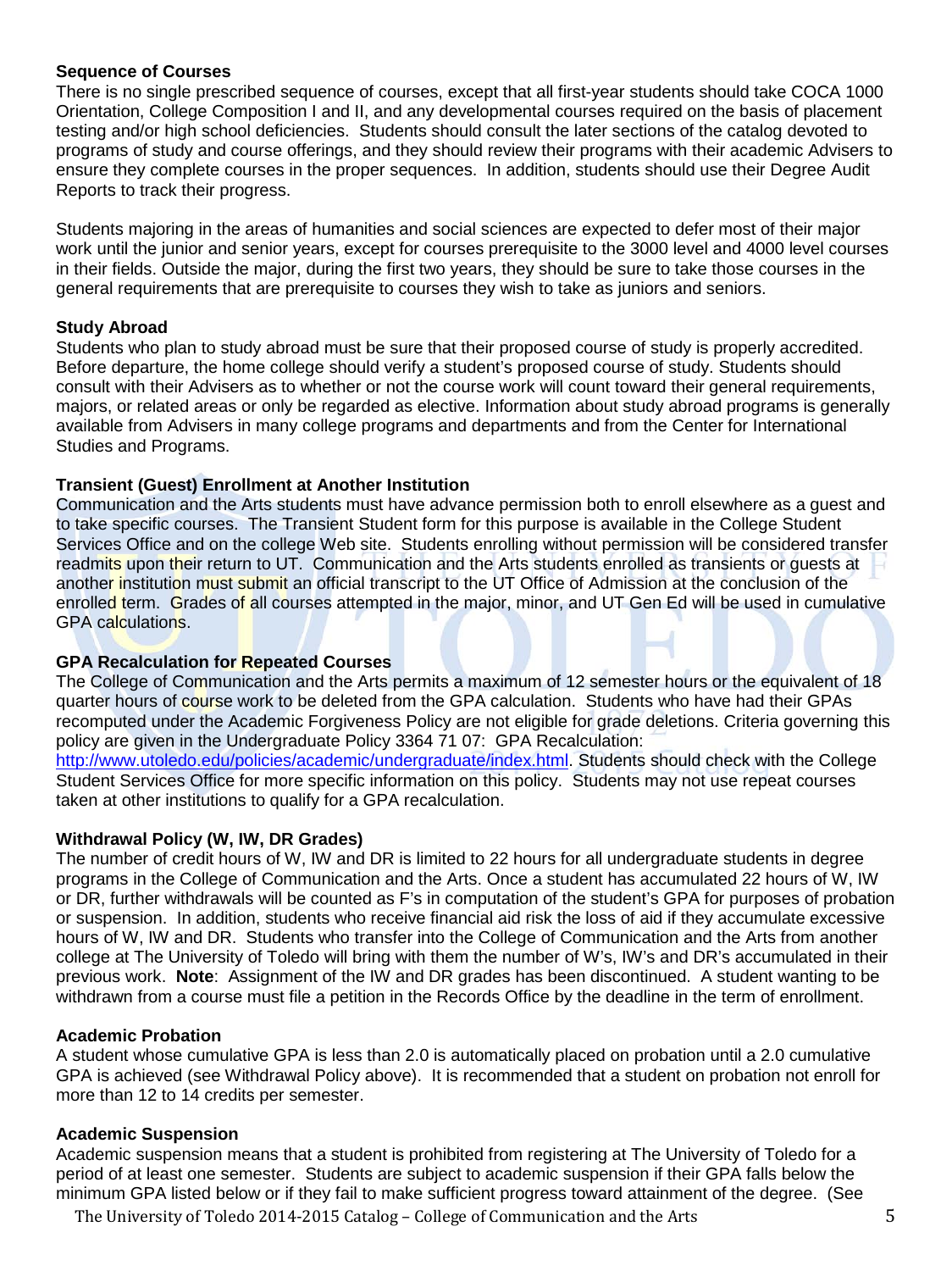Withdrawal Policy.) Students may remove Incompletes while under suspension. A student is subject to academic suspension if the cumulative GPA is less than: 1.0 for 10 to 19 hours attempted; 1.5 for 20 to 29 hours attempted; 1.7 for 30 to 39 hours attempted; 1.8 for 40 to 49 hours attempted; 1.9 for 50 to 59 hours attempted; and 2.0 for 60 or more hours attempted. After accumulating 60 credit hours without suspension, a student may be suspended if the cumulative GPA falls below 2.0 for two consecutive semesters.

# **Trial Readmission Policy**

After the required suspension period, a student may petition for readmission to the College of Communication and the Arts Student Services Director. The petition must be received at least one month before the beginning of the semester in which the student wishes to readmit. If the petition is accepted, the college committee will determine the terms of the conditional registration agreement, under which the student will be permitted to reenroll. Suspended students who are granted readmission must maintain the designated GPA for each semester thereafter and meet the conditions of their readmission agreement. Students failing to meet these conditions are subject to a one-year suspension.

# **Dismissal Policy**

Students who fail to meet the conditions for readmission after their second suspension are subject to dismissal and are not eligible for readmission to the College of Communication and the Arts for at least three years. Criteria governing this policy are detailed in the undergraduate policy 3365 71 06: Academic Forgiveness: [http://www.utoledo.edu/policies/academic/undergraduate/index.html.](http://www.utoledo.edu/policies/academic/undergraduate/index.html)

# **Academic Grievance**

A student has the responsibility and right to call to the attention of an instructor any grade that the student believes to be in error or unfair. A student may appeal the decision of the instructor, in order, to the department Chair, the Dean, then to the college appeals committee if the problem is not resolved. If the problem is not resolved at the college level, the student may appeal to the student grievance council. (*See also The University of Toledo Student Handbook at [http://www.utoledo.edu/studentaffairs/index.html.](http://www.utoledo.edu/studentaffairs/index.html)*) A student must begin the appeals process no later than the end of the semester following the one in which the grievance arose.

#### **Statement on Academic Dishonesty**

A student found to be academically dishonest by a faculty member may appeal, in order, to the department Chair, the Dean, the college appeals committee and the University student grievance council. The procedures for making an appeal to the student grievance council may be found in The University of Toledo Student Handbook. Criteria governing this policy are detailed in undergraduate policy 3364 71 04: Academic Dishonesty: [http://www.utoledo.edu/policies/academic/undergraduate/index.html.](http://www.utoledo.edu/policies/academic/undergraduate/index.html)

# **College Level Examination Program (CLEP)**

The College of Communication and the Arts will accept a maximum of 21 semester hours of CLEP through successful completion of the four general examinations. Additional credit may be earned through satisfactory scores on individual subject examinations. Required minimum scores and credits awarded are as follows:

#### **General Examinations**

**Humanities:** For a score of 50, a student will receive six hours credit for College of Communication and the Arts distributive requirements in the humanities.

**College mathematics:** For a score of 65, a student will receive three hours credit for MATH 1180. **Natural sciences:** For a score of 50, a student will receive six hours credit for College of Communication and the Arts distributive requirements in the natural sciences.

**Social sciences and history:** For a score of 50, a student will receive six hours credit for College of Communication and the Arts distributive requirements in the social sciences.

#### **Subject Examinations**

**American government:** For a score of 50, a student will receive three hours credit for PSC 1200. **Biology:** For a score of 50, a student will receive three hours credit for BIOL 1120. **Calculus:** For a score of 65, a student will receive four hours credit for MATH 1850. **Chemistry:** For a score of 50, a student will receive eight hours credit for CHEM 1230 and CHEM 1240. **College algebra:** For a score of 65, a student will receive three hours credit for MATH 1320.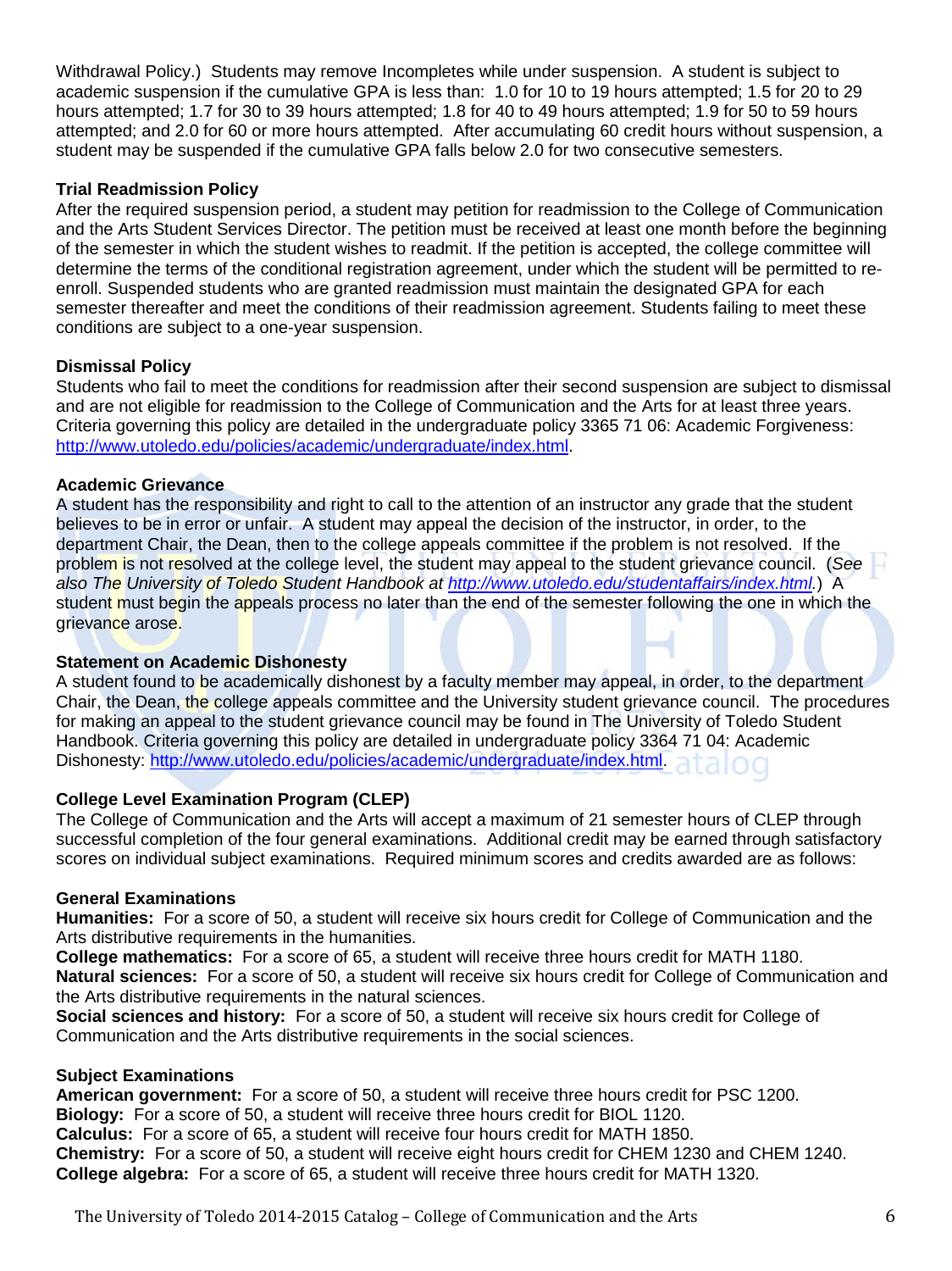**College algebra** – Trigonometry: For a score of 65, a student will receive four hours credit for MATH 1340. **French language:** For a score of 50, a student will receive four hours credit for FREN 1500. For a score of 62, a student will receive seven hours credit for FREN 1500 and FREN 2140.

**German language:** For a score of 50, a student will receive four hours credit for GERM 1500. For a score of 62, a student will receive seven hours credit for GERM 1500 and GERM 2140.

**Human growth and development:** For a score of 50, a student will receive three hours of credit for PSY 2510.

**Introductory psychology**: For a score of 50, a student will receive three hours of credit for PSY 1010. **Introductory sociology**: For a score of 50, a student will receive three hours credit for SOC 1010. **Principles of macroeconomics:** For a score of 50, a student will receive three hours credit for ECON 1150. **Principles of microeconomics:** For a score of 50, a student will receive three hours credit for ECON 1200. **Spanish language:** For a score of 50, a student will receive four hours credit for SPAN 1500. For a score of 66, a student will receive seven hours of credit for SPAN 1500 and SPAN 2140. **Trigonometry:** For a score of 65, a student will receive three hours credit for MATH 1330.

#### **Advanced Placement Program**

Refer to the College of Communication and the Arts programs of study section for specific information on minimum scores and credits awarded for Advanced Placement examinations administered by the College Board Advanced Placement Program.

# **Pass/No Credit Option**

Students may elect to enroll in certain undergraduate courses for Pass/No Credit rather than an A-F grade. Students must complete a petition to take a class Pass/No Credit and obtain the approval of their college before the end of the 15th calendar day of the term. Grades of C or better will be changed to PS, and grades of C-,  $D_{+}$ ,  $D$ ,  $D_{-}$  and F will be changed to NC. The grades of PS and NC do not affect the grade point average. Students should consult their college regarding any limitations that may exist for this option. Undecided students enrolled in the Student Success Center, as a general rule, should not elect Pass/No Credit grading. Refer to programs of study in the College of Communication and the Arts section of this catalog for the limitations on pass/no credit grading in effect for different majors. Undecided students, as a general rule, should not elect pass/no credit grading in major-level courses.

# **Graduation Evaluation Requirement**

Two or three semesters before a student intends to graduate, the student and the student's major Adviser should meet to review the student's remaining requirements and progress toward degree. Students with more than one major or one or more minors should review progress with an adviser in each major and minor. This process must be initiated by the student. The student is also responsible for making sure that any substitutions or exceptions are approved by the major department and forwarded to the College Student Services Office, UH 3000. Detailed instructions on graduation procedures are available at the College Student Services Office.

# **Field Experience/Internship**

Policies and procedures for incorporating field experiences or internships in academic programs vary from major to major. Some majors require a field experience or internship; for other majors, they are optional. Students should seek information from their major departments and obtain advance approval for all field experiences or internships.

# **Degree Requirements**

# **A. Grade Point Averages**

A cumulative grade point average (GPA) reflects all grades earned, including grades of F and grades in repeated courses. Candidates must earn a minimum overall cumulative GPA of C (that is, a 2.0 GPA on a 4.0 scale) for all UT course work. In addition, candidates must earn a minimum cumulative GPA of C in the major, with the grades of all courses attempted at all institutions included in the GPA calculation. Some programs require a higher GPA in the major. Criteria governing this policy are given in the Undergraduate Policy 3364 71 07: GPA Recalculation: [http://www.utoledo.edu/policies/academic/undergraduate/index.html.](http://www.utoledo.edu/policies/academic/undergraduate/index.html)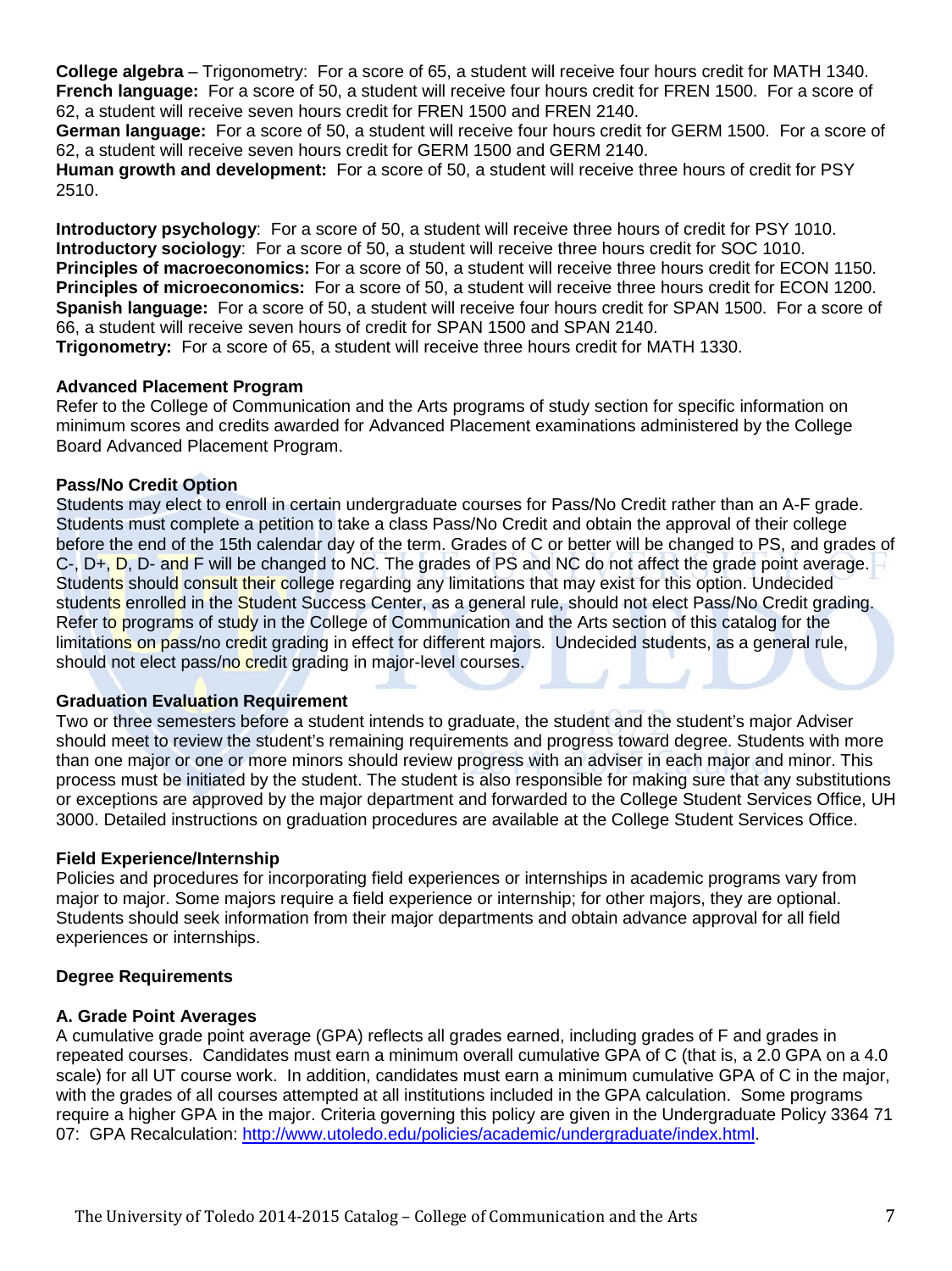# **B. Residency Requirement**

Students transferring from other institutions must earn at least 30 hours of credit at The University of Toledo; at least 12 of these must be in the major area, and for students pursuing a minor, at least 9 hours must be earned at The University of Toledo. Full-time students must take their last semester, and part-time students their last 12 hours, in residence, unless alternative arrangements have been made in advance with the Dean of the College of Communication and the Arts.

# **C. Credit Hours and Levels**

1. Students must complete a minimum of 124 hours of course work that must include the University Gen Ed and college distributive requirements, and either an area of concentration (major) and course work related to the major, or an interdisciplinary program.

2. In all baccalaureate programs, a minimum of 64 hours must be taken at the 2000 to 4000 levels; of these, a minimum of 32 hours must be taken at the 3000 to 4000 levels.

3. Students are cautioned to make use of their degree audit and review remaining requirements with their Adviser before every registration in order to make progress toward completion of their requirements in an orderly, timely manner.

4. Insofar as a student can complete the basic courses and the courses required for a chosen major (as outlined in sections E - K below) in fewer than the 124 hours required for a degree, the student must choose elective courses to complete the total of 124 hours, subject to the restrictions outlined below.

# **D. Credit Restrictions**

Total earned hours shown on a student's transcript may not all be applicable to the minimum 124 credits required for a degree, as follows:

1. Students with entrance deficiencies in mathematics and other students who are required or choose to take developmental course work will need to complete additional hours.

2. No more than four hours of credit in performing ensembles (MUS 2010/3010 - 2190/3190) will apply toward the degree.

3. No courses in typing, shorthand or keyboarding will apply toward the degree.

4. No more than two hours in skill courses in physical education or recreation courses at the 1000 level will apply toward the degree.

5. No more than two hours in Student Leadership Development I and II will apply toward the degree.

6. Duplicate credit – except for courses identified as repeatable courses, students will not receive credit for repeated courses (taking the same course twice), whether taken at The University of Toledo or elsewhere.

7. The college reserves the right to deny credit for other specific courses (including most SKLS courses) and for blanket technical credit not applicable to a student's specific program.

# **E. University General Education Requirements**

Students earning baccalaureates in all colleges and programs are required to complete between 27 and 30 credit hours of courses that comprise the University General Education Curriculum. Those courses are distributed in the areas of English composition, humanities/fine arts, social sciences, natural sciences and mathematics, and multicultural studies. Some colleges and programs require courses in these areas above those required to fulfill University Gen Ed requirements. Students should consult their degree audit and/or their advisor for specific details.

# **F. Orientation (CoCA 1000) - 1 hour**

All new first-year students are required to take CoCA 1000. The course is optional for transfer students.

# **G. Communication and the Arts Skill Areas Requirements**

Students pursuing a BM in Music Performance should follow the BM degree requirements for non-Music courses. (See Program of Study for Music in this catalog.) Students are placed into mathematics courses by ACT scores or placement test. Students are placed into foreign language courses through placement testing.

1. **English Composition** (University of Toledo Gen Ed and College of Communication and the Arts requirement) – 6 hours. Students must pass Composition I and Composition II with a grade of C or better. a. Native speakers track (for students for whom English is a first language).

**ENGL 1110 – 3 hours** College Composition I **ENGL 1130 (or 1140 or 1150) – 3 hours** College Composition II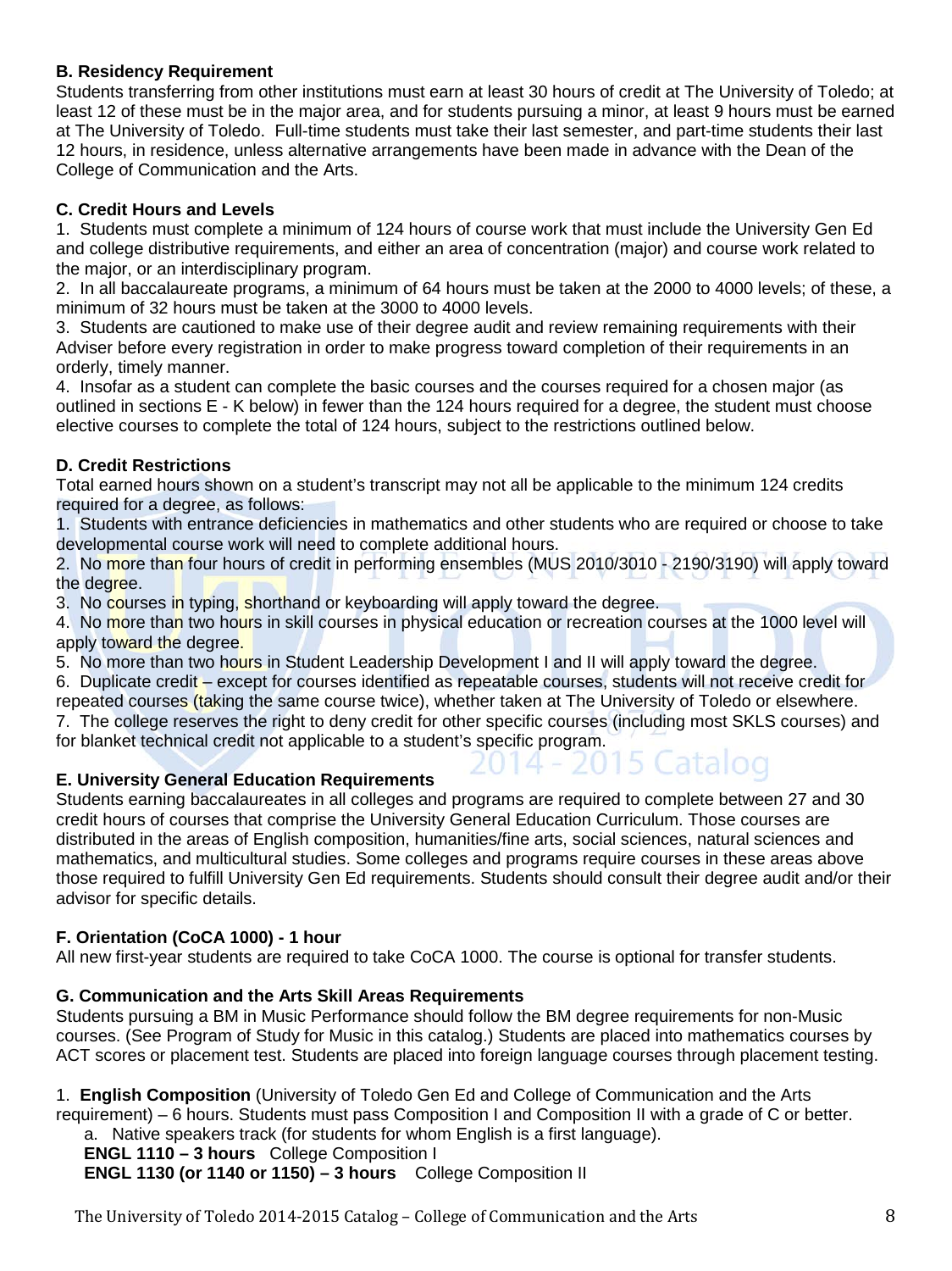b. Nonnative speakers track (for students for whom English is a second language) Students will take an English placement test to determine appropriate level.

**ENGL 1020 – 3 hours** Writing and Grammar for English as a Second Language **ENGL 1110 – 3 hours** Composition I **ENGL 1130 (or 1140 or 1150) – 3 hours** Composition II

2. **Mathematics 1180** (UT Gen Ed and College of Communication and the Arts requirement) – 3 hours.

**For students pursuing a BA in Art, Art History, Communication, Film, Music, or Theatre** (not required for the BM in Music or BFA in Studio Art):

3. **Foreign Languages** (College of Communication and the Arts requirement) – 0 to 14 hours **a. Option #1 - Complete LANG 2150 or SPED 3700..............0-14 hrs**

Every student is required to demonstrate proficiency in a single foreign language (Arabic, Chinese, French, German, Japanese, Latin or Spanish) through the intermediate (foreign languages 2150) level by successfully completing a foreign language course at this level or by achieving an appropriate score on a proficiency/placement test administered by the department of foreign languages that reflects the equivalent. The College of Communication and the Arts also allows completion of SPED 3700 to fulfill this requirement.

Students beginning a foreign language should enroll in their chosen language at the elementary 1110 level and will take four semesters of foreign language. Those continuing a foreign language or attempting to demonstrate competency by examination should take a proficiency/placement test. Students with two or more years of French, German or Spanish in high school who place below an intermediate course may enroll in an intensive review course (foreign languages 1500) that covers the material in the first two semesters (foreign languages 1110 and 1120), and then complete the second-year courses (foreign languages 2140 and 2150).

 **b. Option #2....................................................................................................6-15 hrs Complete LANG 1120 or 1500** (see placement/testing information above.) **(0 - 8) AND**

 **Complete one semester in a study abroad program or designated foreign culture courses approved by adviser from list …........................ (6 - 9)**

LANG1080, 1090, 1100, 2190, 3440

# **H. Communication and the Arts Distributive Requirements**

Students should consult with their Advisers in selecting courses that will meet distributive requirements. With their Adviser's approval, students may select higher-level courses for which they have the prerequisites. With careful planning, students will be able to satisfy UT Gen Ed and College of Communication and the Arts requirements by taking the minimum required hours. A student may take no more than one course (or one course and one lab for natural sciences) under each departmental code in satisfying the general education distributive requirements.

1. **Humanities and Fine Arts** (UT Gen Ed requirement is two courses for six hours; College of Communication and the Arts requires 6 hours, depending on student's major). Students will be required to complete one history course and one literature course. Students may select humanities courses that also will satisfy a UT Gen Ed humanities or multicultural requirement.

**Required Courses** – 6 - 12 hours

- a. **English Literature** 3 hours, choose one from:
	- ENGL 2710 1730, 2800 (WAC)
- b. **History** (Course must be from a discipline other than student's own major. Art majors may not select ARTH courses) – 3 hours, choose one from:
	- HIST 1010 1200, 1130 (WAC), 2040 2060 (various)
	- ARTH 1500 Art in History
	- ARTH 2050 History of Western Art I
	- ARTH 2060 History of Western Art II
	- ARTH 2080 History of Modern Art
	- FILM 2350 Cinema History
	- MUS 2220 History of Jazz (also US Diversity course)
	- MUS 2240 History of Rock and Roll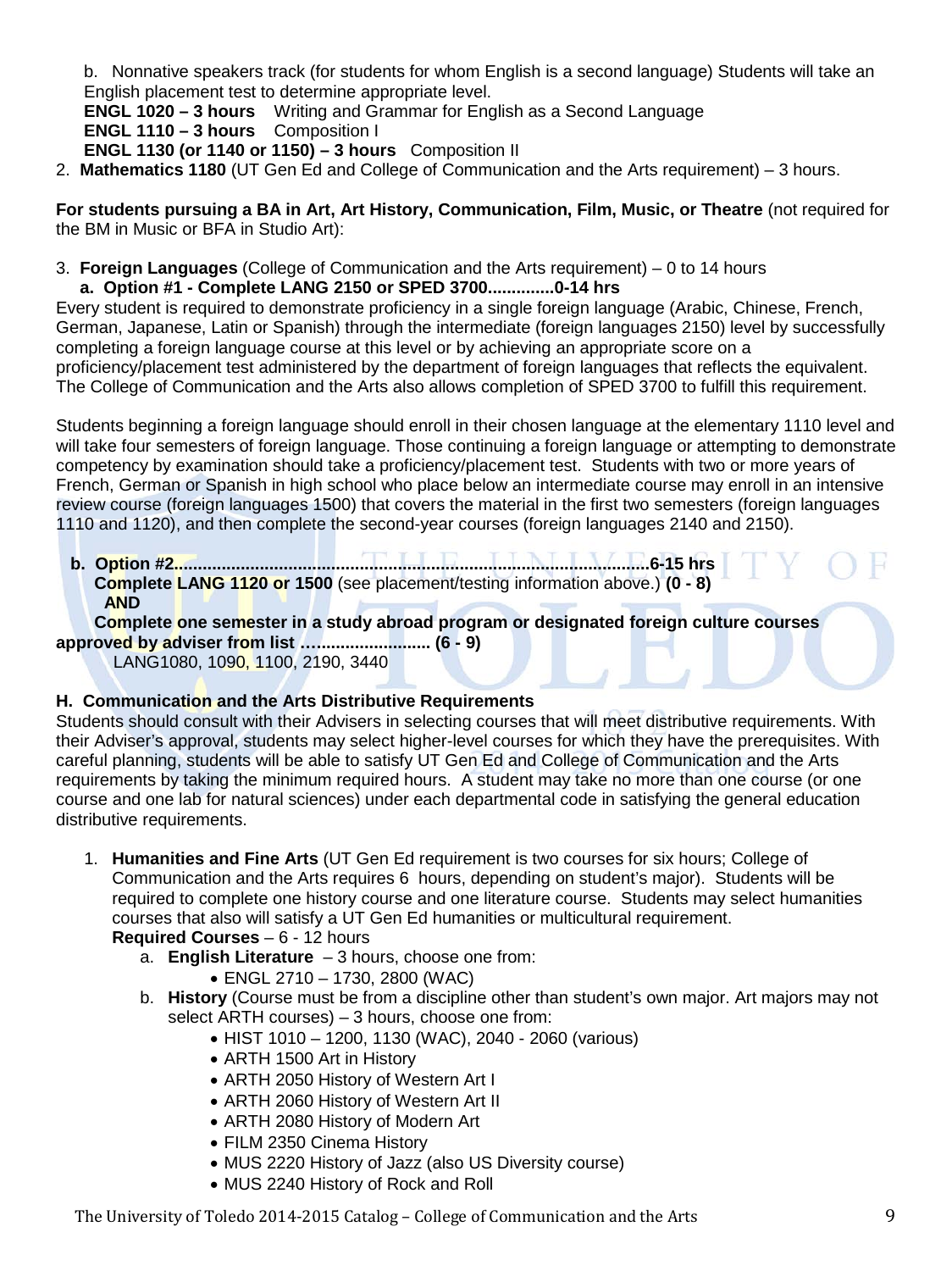2. **Natural Sciences** (UT Gen Ed requirement is two courses for 6 hours which must include one laboratory course). Students will take a minimum of 6 hours of courses in natural sciences and mathematics, in addition to the course taken to meet the mathematics requirement. (Because of The University of Toledo Gen Ed requirements, students must take at least one course from a department other than mathematics.)

Students may select courses from astronomy, biology, chemistry, geology, mathematics and physics. Consult DARS and/or advisor for courses to fill this requirement.

3. **Social Sciences** (UT Gen Ed requirement is two courses for six hours).

Students may select social science courses that also will meet a UT Gen Ed social science requirement and one multicultural requirement. Students may select courses from anthropology, economics, geography, political science, psychology, and sociology. Consult DARS and/or advisor for courses to fill this requirement.

UNIVERSIT

1872

4. **College Required Elective** (This course is taken in addition to UT Gen Ed requirement.) 3 hours

Students in Art, Art History, Film, Music, and Theatre should choose 1 course from this list:

- COMM 1010 Communication Principles and Practices
- COMM 2000 Mass Communication and Society
- COMM 2050 Media and Society
- COMM 2210 Audio Production I
- COMM 2160 Television Production I
- COMM 2300 Photojournalism
- COMM 2400 Information Analysis
- COMM 2600 Public Presentations
- COMM  $2810 2890$  (various)

Communication students choose 1 course from this list:

- ART 1050 Fundamentals of Surface
- ART 1060 Fundamentals of Form
- ART 1070 Fundamentals of Digital Media
- ART 1080 Perceptual Drawing
- ART 1110 Art Journey
- ARTH 2100 Asian Art (also Non-western multicultural course)
- ARTH 2200 Ethnographic Art (also Non-western multicultural course)
- ARTH 2300 Introduction to Architecture
- ARTH 2700 Women Artists in History
- FILM 1310 Introduction to Film
- FILM 2340 Critical Approaches to Cinema Studies
- MUS 2200 Music Theory for the Non-Major
- MUS 2210 Introduction to Music
- MUS 2250 Musical Diversity in the US (also US Diversity course)
- MUS 2420 Cultures & Music of Non-Western Styles (also Non-western multicultural course)
- THR 1010 Creative Process
- THR 1100 Introduction to Theatre
- THR 2200 Perspectives on Theatre

# **I. Writing Across the Curriculum (WAC) Requirement**

1. To earn a degree in the College of Communication and the Arts, students must pass both Composition I and II with a C or better. (Students jointly enrolled in the Honors College will pass HON 1010 and 1020 with a C or better to meet the Composition I and II requirements.) The College of Communication and the Arts recommends that these requirements be met before completing 45 credit hours.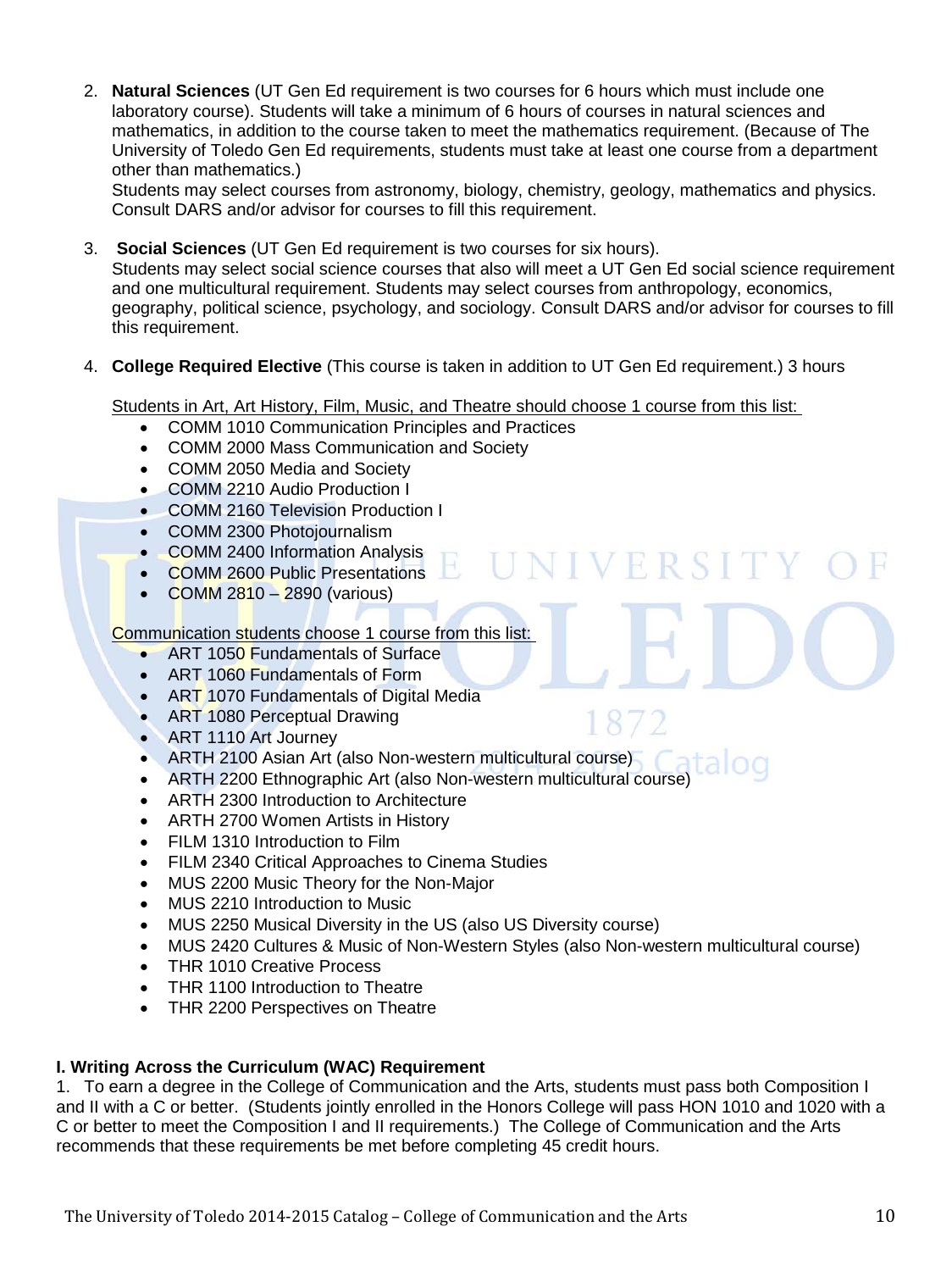2. Students must pass two writing intensive courses approved by their adviser. Many courses will require completion of Composition I and II (or HON 1010 and HON 1020) as pre-requisites. The College of Communication and the Arts recommends that the first of these writing intensive courses be completed within the first 65 hours and the second within the first 90 hours. One of these courses must be taken within the student's major. In consultation with their advisers, students with dual or interdisciplinary majors will meet this requirement by selecting a course within one of their chosen majors.

3. Advisers will monitor students' progress to help them complete these requirements in a timely fashion. 4. Whenever possible, departments should incorporate a significant writing component in upper-division courses.

5. Transfer students from institutions that have required writing intensive courses should have their former institution certify that they have completed a series of writing intensive courses comparable to those required in the College of Communication and the Arts. Transfer students who have not taken writing intensive courses must meet the College of Communication and the Arts Writing Across the Curriculum requirements.

# **J. Major Area**

Every student must complete either a departmental major or interdisciplinary major. Courses given in other colleges of the University may be credited to the major only with the approval of the Dean of the College of Communication and the Arts upon recommendation of the department Chair. Waiver of a required course or the substitution of a course from another department does not necessarily reduce the minimum credits required in the major.

# 1. **Departmental Major**

# **See the complete list of departmental majors under "Degrees Offered" in the College of Communication and the Arts section of this catalog.**

The minimum number of semester hours a student must complete for a departmental major is prescribed by the department, but rarely exceeds 35 hours. The maximum number of hours a student may elect for the major within the total 124 hours for a Bachelor of Arts degree varies by program – see the listing under the appropriate department. For a bachelor of music degree, see the listing under the department of music. For the bachelor of fine arts degree, see the department of art.

A student may have two majors from two different departments within CoCA provided the requirements of both programs are satisfied. Work in the second major may be accepted as fulfilling the related course requirement upon the approval of the Advisers in both departments. A student cannot use courses from the first major to satisfy the second and vice-versa. See section on "A Second Degree within CoCA" for statement on requirements when two or more desired major programs in CoCA are offered as different degrees.

2. **Interdisciplinary Majors** A student completing a departmental major and a second major in an interdisciplinary major cannot use courses from the first major to satisfy the second or vice-versa. See the complete list of interdisciplinary majors under "Degrees Offered" in the College of Communication and the Arts section of this catalog.

# **K. Related Courses**

Every student who chooses a departmental major also must complete a minimum of 18 hours in courses related to the major. These 18 hours must be in addition to courses taken to fulfill the basic requirements listed above. Each department defines the areas from which courses may be chosen by its majors, and these listings are reflected in the student's online Degree Audit. Related courses must be chosen from courses acceptable for credit in a University of Toledo major. Generally, these are upper-level courses.

#### **L. Minors**

Many College of Communication and the Arts departments offer minors, and there are interdisciplinary minors in the College as well. Departmental requirements for particular minors are given in later sections of the catalog under Programs of Study. Students wishing to pursue minors should consult with their primary program Advisers and then with an Adviser in the Tri-College Student Services office. Not all minors can be added to all degree programs. Courses selected for the minor must be chosen from courses acceptable for credit toward a major in that department. In meeting requirements for some majors, work in the minor may be accepted as fulfilling the 18 hours of related courses, but only with the approval of the student's major Adviser. Students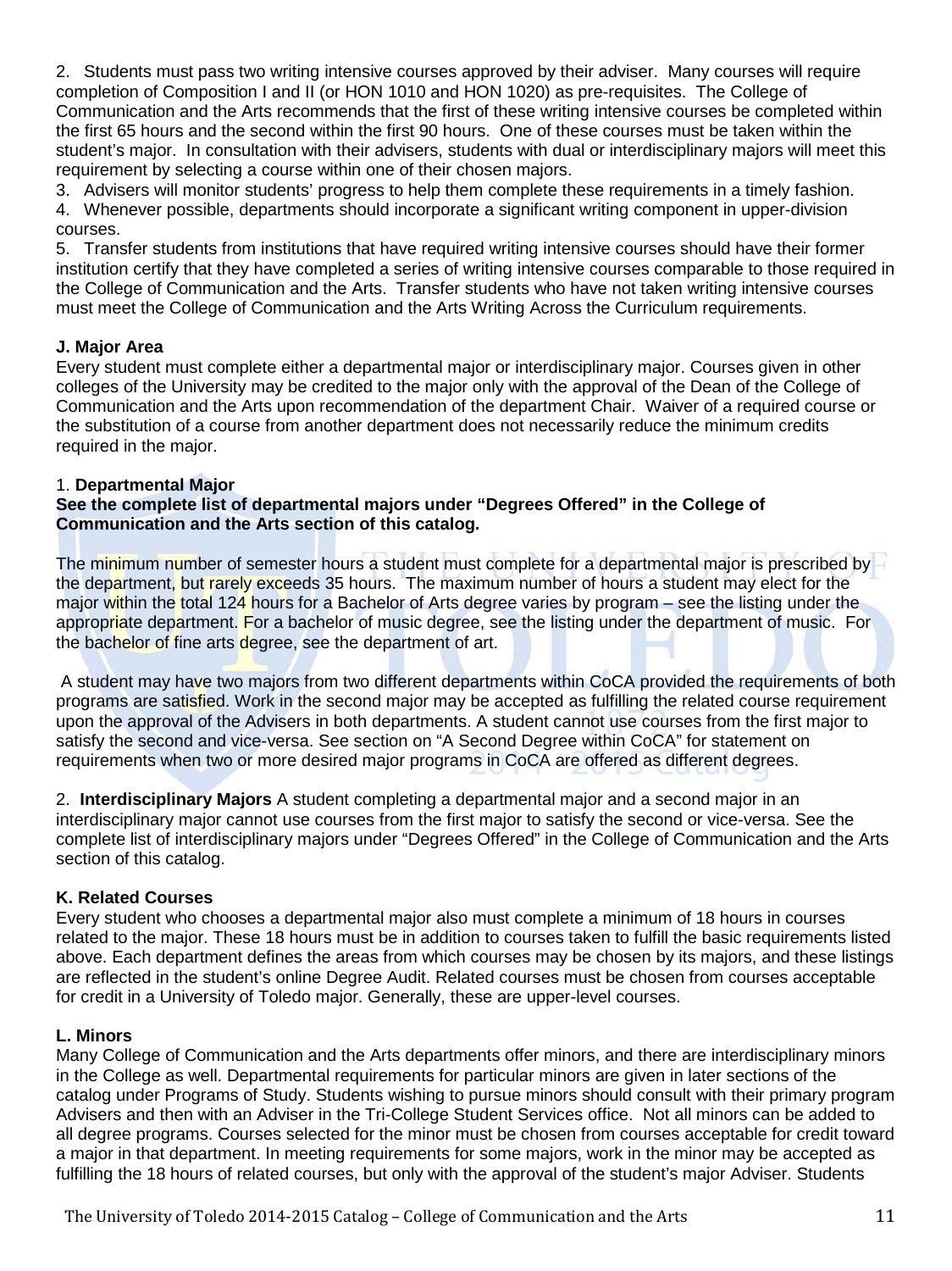completing a minor cannot use courses from their minor to satisfy requirements in the major. No more than six hours of courses taken for minor credit may be applied to the total College of Communication and the Arts distributive requirements. A minimum GPA of 2.0 is required in the minor. Students must complete a minimum of 18 hours for a minor; at least nine of those hours must be completed at The University of Toledo.

# **Premedical, Predental and Preveterinary Program**

#### Sharon L. Schnarre, Adviser

Students interested in professional medical, dental or veterinary careers may choose to apply for the premedical, predental and preveterinary programs. **Students choosing this option must also complete the requirements for a major in a specific discipline or in an interdisciplinary baccalaureate program.** 

Because admission to a professional school is very competitive, students need to maintain high GPAs, both cumulative and in the sciences. The premedical/predental Adviser will continually monitor a student's academic performance and make recommendations as to whether this program should be continued. If at any time a student's GPA drops below a 3.0, the student will be dropped from the program, unless extenuating circumstances exist, in which case the student will be placed on a probationary status until the grades improve.

The premedical/predental Adviser will assist the student in determining the entrance requirements of the professional school being considered, since these requirements vary among schools. In general, these professional schools specify for entrance a core set of science courses that include one year (two semesters) each of biology, general chemistry, organic chemistry, physics and mathematics. Most schools recommend that candidates plan a broad course of study leading to either a B.A. or a B.S. degree in any discipline.

#### **Honors**

Honors in the College of Communication and the Arts, which is available to its academically talented and highly motivated students, is offered in conjunction with the Jessup Scott Honors College. A departmental Honors curriculum is also offered by individual departments within the College of Communication and the Arts.

#### **Student Selection and Admission Criteria**

Admission to the Honors College is competitive and limited to academically talented students.

#### **Honors College Requirements**

- High school GPA and ACT test score indicative of a well-prepared student, or
- High school GPA and ACT test score combined with a significant high school leadership and/or work experience that indicates a high level of motivation and performance that could translate into high academic performance at the university, or
- High school GPA and ACT scores combined with a full-time semester at The University of Toledo foundational courses and an earned university GPA of 3.5 or better.

Students are admitted to the Honors College on a space-available basis.

#### **Program Requirements**

In order to graduate with the Honors College diploma, a student must:

- Complete all requirements for an approved degree program within the CVPA.
- Complete a minimum of 33 semester hours of honors courses. Honors courses are of two kinds those offered by the Honors College and those offered by various departments and colleges. Of the 33 hours required, the following must be completed by all Honors College students:
	- a. Six semester hours of Honors Readings Conference (HON 1010 and HON 1020).
	- b. A minimum of three semester hours selected from HON 2020 (Multicultural Literatures: The North American Experience) or HON 2030 (Multicultural Literatures: The Non-European World).
	- c. A minimum of six semester hours of two upper-division interdisciplinary seminars offered through the Honors program (HON 4950 and/or 4960).
	- d. All of the requirements for departmental honors in their major. This includes the completion of an honors thesis or project supervised by a faculty member in the major department.
- Earn a minimum overall GPA of 3.3.

Note: For a student pursuing more than one major, or an interdepartmental major, the Honors College's departmental honors requirement may be fulfilled through meeting requirements for one of the majors.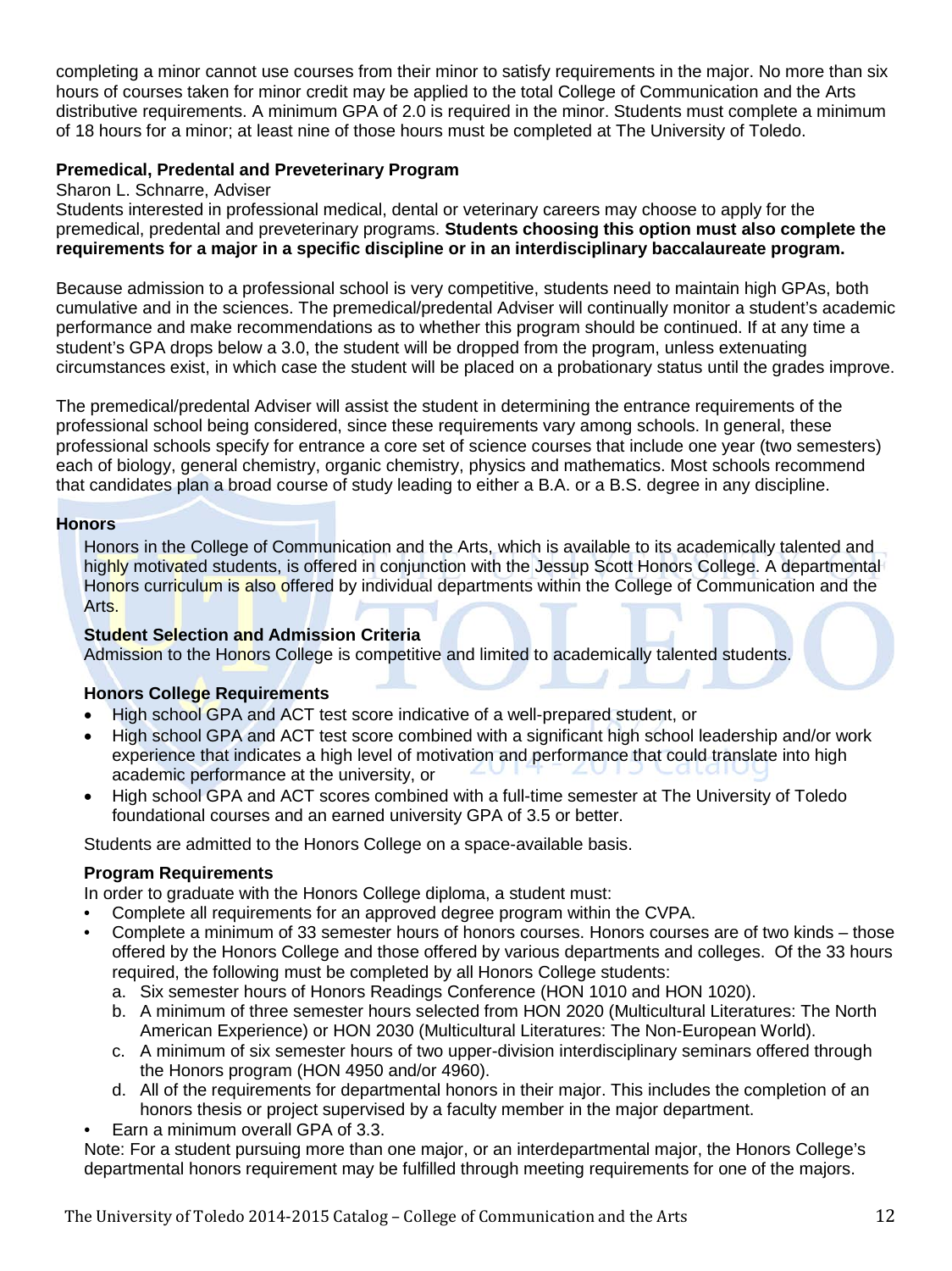# **Retention Standards**

To remain in good standing in the Honors College, a student must:

- Earn a minimum overall GPA of 3.0 by the end of the first year (typically at least 30 semester hours); 3.1 by the end of the second year (typically at least 60 semester hours); and 3.2 by the end of the third year (typically at least 90 semester hours).
- Make satisfactory progress toward fulfillment of the requirements for a degree with honors in the college.

#### **Departmental Honors**

Requirements for departmental honors designations are set by the various departments of the College of Communication and the Arts and are described under the departmental entries in this catalog. All departments, however, require successful completion of an honors thesis or project supervised by a faculty member in that department. It is possible for a student to fulfill all departmental requirements and earn the departmental honors citation upon graduation without participating in the Honors College. The reverse is not possible, however, as departmental honors is required to earn the Honors College diploma.

#### **Undergraduate Programs of Study Degrees Offered Departmental Majors**

Art (B.A. or B.F.A. with concentrations in 2D Studies (drawing, printmaking, painting), 3D Studies (sculpture, ceramics), Digital and Photographic Art (photography, digital arts) and New Media Design Practices).

Art history (B.A.) with optional concentration in Art Museum Practices

Communication (B.A.)

Film/Video (B.A.)

Music (B.A., B.M. with concentrations in voice, piano, organ, guitar, string, wind and percussion, instrumental jazz, vocal jazz and instrumental and vocal jazz with emphasis in music business and recording arts) Theatre (B.A. with optional concentrations in performance, design tech and theatre studies available)

#### **Minors**

Art Art history **Communication** Film (film/video, cinema studies) Music (music theory, music history and literature, jazz, instrumental, vocal, keyboard, music business and recording arts, music technology) Theatre (theatre, history and criticism of drama) 2014 - 2015 Catalog Interdisciplinary Minors Digital Arts and Design Sound Production and Design Visual Effects and Animation

#### **Programs of Study**

#### **Department of Art**

Barbara Miner, Chair

#### **Degrees Offered**

The Department of Art, located on the Toledo Museum of Art campus, offers courses of study leading to five undergraduate degrees and one graduate degree – the B. A. in Visual Art, the B.F.A. in Studio Art (with concentrations in 2D Studies, 3D Studies, Digital and Photographic Art, and New Media Design Practices); the B.A. in Art History (with an additional concentration in Art Museum Practices); the B.Ed. in Art Education; and the M.Ed. in Art Education. The Department of Art, housed in the Center for the Visual Arts, the Center for Sculptural Studies and the Grove Place Studios (Ceramics) on the museum campus, features new instructional facilities with state-of-the-art studios and classrooms. With the exception of some introductory courses in art and art history, all instruction takes place at the museum campus, where day and evening courses are regularly scheduled. The museum campus is connected with the Main Campus by regularly scheduled student shuttle buses. Parking at the museum campus is available to students and faculty who have valid UT I.D.s.

The University of Toledo 2014-2015 Catalog – College of Communication and the Arts 13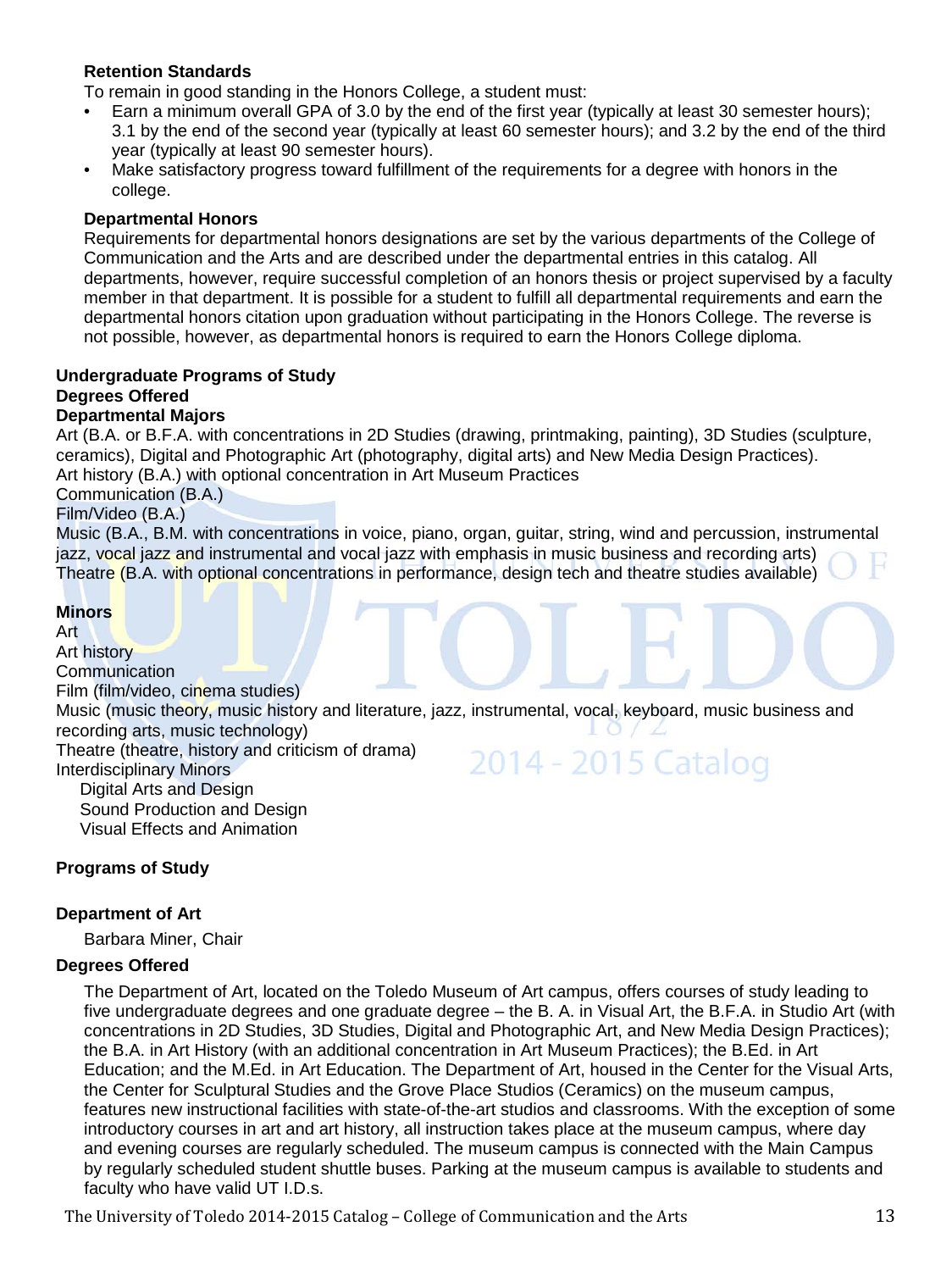# **Advanced Placement**

#### A. Art History

For entering students who have taken the Advanced Placement (AP) test in art history, the art history program of the department of art will award credit as follows:

Score Course(s) Credit 3 ARTH 1500 (3 hours) 4 ARTH 1500 (3 hours) and ARTH 2050 (3 hours) Total (6 hours) 5 ARTH 1500 (3 hours) and ARTH 2050 (3 hours) and ARTH 2060 (3 hours) = Total 9 hours

# B. Studio Art

For entering students who have taken the Advanced Placement portfolio exams in studio art, the studio art program of the department of art will award credit as follows:

Studio Art – Perceptual Drawing 3, 4 or 5 ART 1080 (3 hours) Studio Art – Fundamentals of Surface 3, 4 or 5 ART 1050 (3 hours) Studio Art – Fundamentals of Form 3, 4 or 5 ART 1060 (3 hours)

# **Art Education**

David Guip, Head, Art Education & graduate studies in art education, undergraduate and graduate adviser. For details on the baccalaureate program in art education, see The Judith Herb College of Education section of this catalog.

#### **Art History**

Mysoon Rizk, Head, Art History; Richard Putney, Head, Art Museum Practices concentration Richard Putney, Mysoon Rizk, Thor Mednick: undergraduate advisers

# **Bachelor of Arts Degree in Art History**

The bachelor of arts program provides a foundation in the history of art and architecture through introductory course work in the styles, subjects and social history of Western and non-Western art and architecture, and through advanced course work and optional directed study in art, architecture, theory and criticism. The program makes extensive use of the collections and research facilities of the Toledo Museum of Art. Internships for credit may be arranged with the Toledo Museum of Art and with other local arts organizations.

The Art History program also offers a BA in Art History degree with concentration in Art Museum Practices (AMP) whose focus is on professional standards, practices, and procedures used in contemporary museums of art. In this unique program, students take maximum advantage of their remarkably advantageous relationship with the Toledo Museum of Art, an institution of international stature.

# **Curriculum in Art History**

The curriculum leading to the B.A. in Art History requires a minimum of 33 hours of art history courses and a maximum of 45 hours, which must include the following:

a. A survey of the history of Western art composed of a sequence of two three-credit hour courses: ARTH 2050 History of Western Art I, and ARTH 2060 History of Western Art II. The courses may be taken in any order. (6 hours)

b. At least one course in non-Western art (drawn from ARTH 2100 Asian Art, ARTH 2200 Ethnographic Art, ARTH 3250 Topics in Asian Art, ARTH 3270 Topics in Ethnographic Art, ARTH 3300 African Art, or ARTH 3350 Ancient Art of the Americas). (3 hours)

- c. ARTH 2080 Modern Art. (3 hours)
- d. ARTH 2300 Introduction to Architecture. (3 hours) and
- e. ARTH 3400 Contemporary Art. (WAC; 3 hours)

Majors with a GPA in the major of at least 3.00 may apply to pursue up to six hours in Independent Study (ARTH 4990), which requires the permission of an art history faculty member who will direct the Independent Study project.

The University of Toledo 2014-2015 Catalog – College of Communication and the Arts 14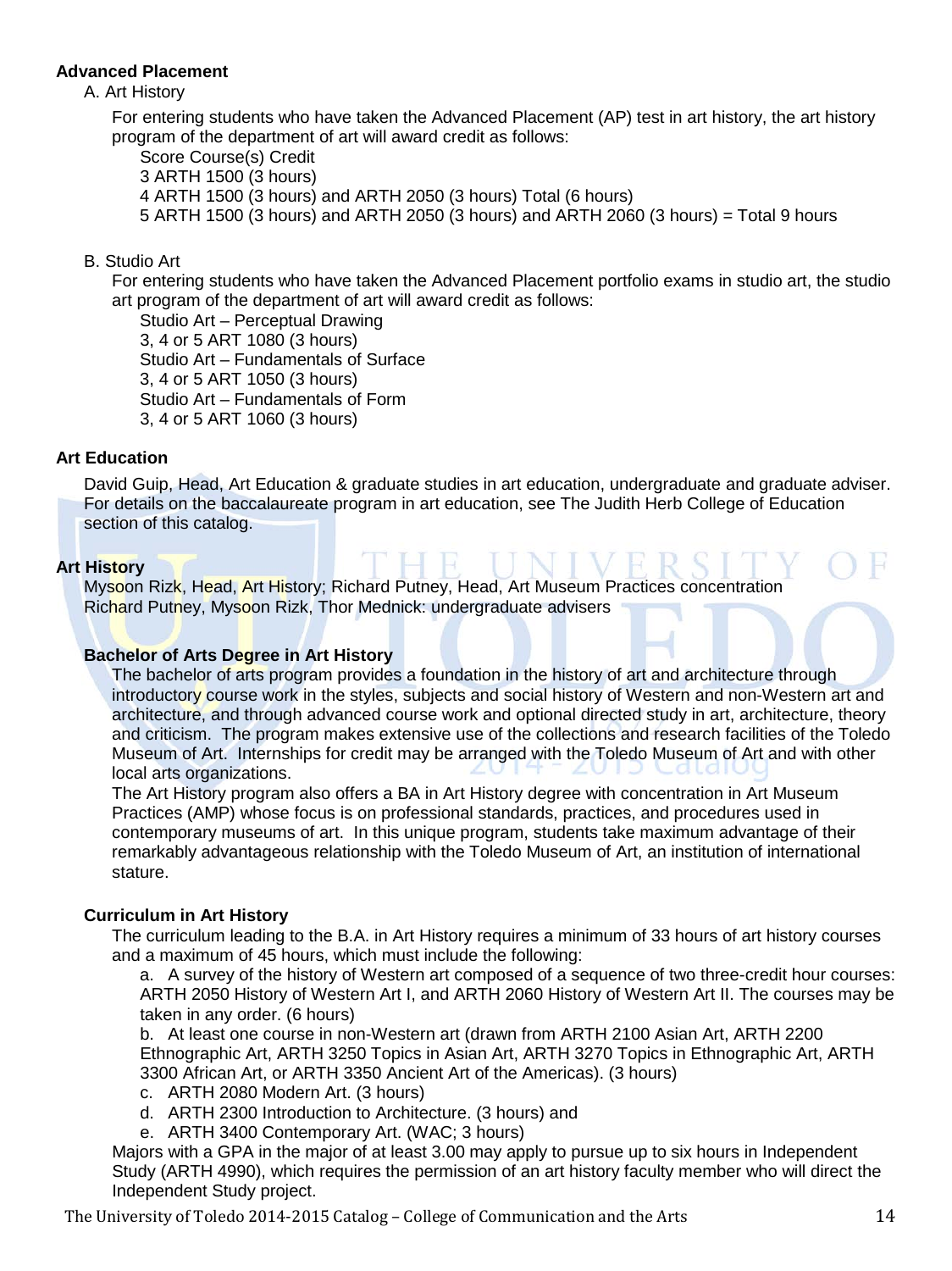The art history major also must take 18 hours of related courses, which must be chosen from courses acceptable for major credit in studio art, anthropology, classical civilization, literature courses in English or in a foreign or classical language (in addition to the college language requirement), basic courses in a second foreign language, history, music history or literature, philosophy or religion, theater or film history, or in other areas approved by the Adviser.

#### **Honors in Art History**

To earn the B.A. degree with honors in art history, the student must fulfill all requirements listed above. In addition, the student must maintain an overall GPA of 3.0 and a GPA of 3.5 in the major. In addition to the major requirement for 33 hours in art history courses, the honors student must complete two, two-credit courses, Senior Thesis I and II (ARTH 4910 and ARTH 4920). The thesis must be sponsored and supervised by a member of the art history faculty and shall be approved in final form by that faculty member.

#### **Concentration in Art Museum Practices (AMP)**

Students interested in learning about art museums or pursuing museum-based careers may elect to pursue the Concentration in Art Museum Practices (AMP), whose course work may be part of the minimum 33 credit hours needed for the B.A. in Art History.

(Students not majoring in Art History and who qualify may participate in AMP courses, but are not eligible for the concentration.) Completion of the Concentration in Art Museum Practices requires an overall GPA of at least 3.0 and a GPA in the Art History major of 3.20.

The Art Museum Practices Concentration consists of 13 hours in the major (in addition to the required courses for the B.A., for a minimum of 33 hours in Art History) and 3 hours in the related area:

- As part of the Art History major a student pursuing the AMP concentration is required to take:
	- a. ARTH 3900 Art Museum Practices. (Fall, 3 hours);
	- b. ARTH 3950 AMP: [Topic]. (Spring, 3 hours)
	- c. ARTH 3960 TMA Exhibit: [Topic]. (Fall, 3 hours)
	- d. ARTH 4940 Internship. (3 hours); and
	- e. ARTH 4950 AMP Seminar. (Spring, 1 hour)

In the **related area**, the student pursuing the concentration in Art Museum Practices also is required to take:

f. ART 3950 New Media Practices: Methods, Techniques, and Professional Practice. (3 hours)

#### **Minor in Art History**

#### 014 - 2015 Ca Students may minor in art history through the declaration of the minor with the College of Communication and the Arts and the completion of a minimum of 21 hours of art history courses, which must include the following:

a. At least one course in non-Western art (drawn from ARTH 2100 Asian Art, ARTH 2200 Ethnographic Art, ARTH 3250 Topics in Asian Art, ARTH 3270 Topics in Ethnographic Art, ARTH 3300 African Art, or ARTH 3350 Ancient Art of the Americas). (3 hours); and

b. A two-course survey history of Western art composed of two, three-credit courses – ARTH 2050 History of Western Art I, ARTH 2060 History of Western Art II. The courses may be taken in any order.

The remaining hours for the minor may be selected from any courses offered by the art history program. Minors may elect to pursue up to three hours in Independent Study (ARTH 4990). Independent Study requires the permission of an art history faculty member who will direct the Independent Study project.

# **Studio Art**

Arturo Rodriguez, Head, Studio Art

Chris Burnett, Daniel Hernandez, Thomas Lingeman, Barbara Miner, Deborah Orloff, Arturo Rodriguez, Barry Whittaker: undergraduate advisers.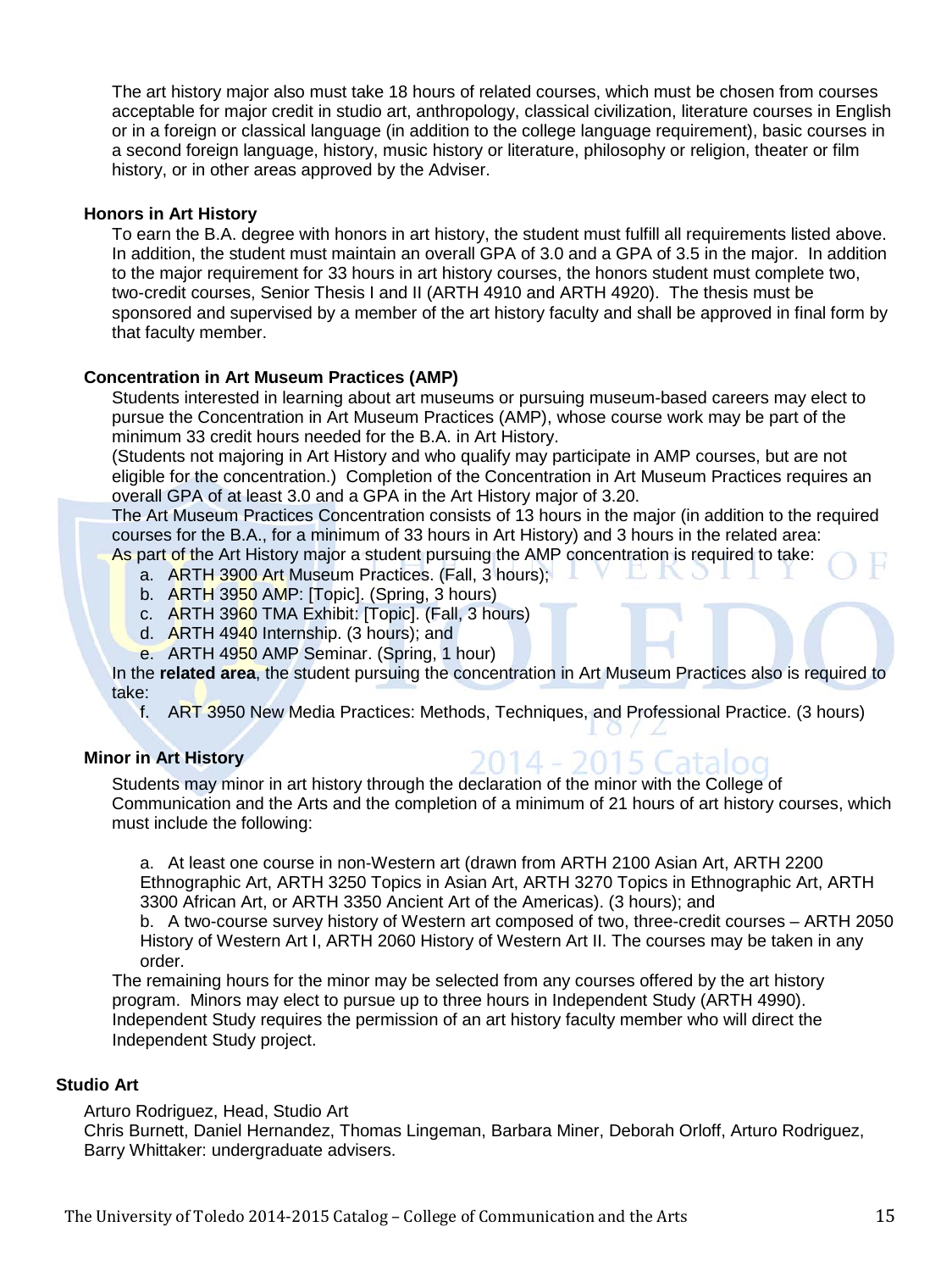# **Bachelor of Arts Degree in Visual Art**

The Bachelor of Arts program in visual art provides the student with a solid foundation in art through introductory courses in drawing, design and the history of art, and it offers study in three areas of studio art as well as advanced work in art history. These department offerings are deeply integrated with the general education of the Colleges of Language, Literature and Social Sciences, and Natural Sciences and Mathematics (humanities and sciences requirements and directed electives) with the purpose of using visual art as a special instrument for cognitive growth, knowledge discovery and cultural engagement. The B.A. in Visual Art is a special kind of liberal arts degree based in studio art – students seeking a professional degree should consider the B.F.A. in Studio Art degree program. Though there is no concentration offered, students may choose from 2D studies (drawing, printmaking, painting), 3D studies (sculpture, ceramics), and /or digital and photographic art (photography, digital arts) for their advanced studio coursework.

The curriculum leading to the B.A. in Visual Art requires a minimum of 48 hours of courses in the major, which must include the following:

| a. Foundational Art Studies (Basic skills area) -15 credit hours total                                     |  |
|------------------------------------------------------------------------------------------------------------|--|
| ART 1050 Fundamentals of Surface (3 hours)                                                                 |  |
| ART 1060 Fundamentals of Form (3 hours)                                                                    |  |
| ART 1070 Fundamentals of Digital Media (3 hours)                                                           |  |
| ART 1080 Perceptual Drawing (3 hours)                                                                      |  |
| ART 1090 Explorations in Drawing (3 hours)                                                                 |  |
| b. Core Art Studies - 12 credit hours total                                                                |  |
| Guided electives in 2D Core Studies (choose one) (3 hours)                                                 |  |
| ART 2100 2D-Life Drawing                                                                                   |  |
| NIVERSITY<br>ART 2110 2D-Printmaking<br>ART 2300 2D-Painting                                               |  |
| Guided electives in 3D Core Studies (choose one) (3 hours)                                                 |  |
| ART 2200 3D-Sculpture                                                                                      |  |
| ART 2210 3D-Ceramics                                                                                       |  |
| Guided electives in New Media Core Studies (choose one) (3 hours)                                          |  |
| <b>ART 2010 NM-Digital Print-based Media</b>                                                               |  |
| ART 2030 NM-Photography                                                                                    |  |
| Core elective (choose one 2D, 3D, or NM course) (3 hours)                                                  |  |
| c. Advanced Art Studies - 15 credit hours total                                                            |  |
| ART 3000/4000 level in 2D, 3D, NM Studies (9 hours) 015 Catalog                                            |  |
| ART 2000/4000 level in 2D, 3D, NM Studies (6 hours)                                                        |  |
| Note: In certain circumstances, students are permitted to take up to 6 credit hours of 2000 level          |  |
| courses in order to fulfill core prerequisites to take selected AAS level courses. See the catalog         |  |
| listing of offerings and prerequisites. The AAS courses provide a consistent framework of                  |  |
| categories within each area: 2D Studies is divided into 2D Methods, 2D Visual Perception and               |  |
| 2D Concepts; 3D Studies is divided into 3D Methods and 3D Concepts; New Media Studies is                   |  |
| divided into NM Imaging, NM Interactivity and NM Time/Motion/Space. Within each of these                   |  |
| area categories, specific course topics and content are offered on a rotational basis and appear           |  |
| in the catalog using a prefix and descriptive course subtitle. For example, in a given semester,           |  |
| ART 3100 2D Methods would appear as ART 3100 2D Methods: Screen-printing.                                  |  |
| d. Support Courses - 6 credit hours total                                                                  |  |
| ART 3400 Concepts in Art Studio and Theory (CAST) (3 hours)                                                |  |
| Note: usually taken in the student's junior or senior year.                                                |  |
| ART 4410 BA Thesis Project (3 hours)                                                                       |  |
| Note: a project-based capstone course usually taken during the student's final semester.                   |  |
| In addition to the 48 hours of course work in art, the studio major pursuing the B.A. degree in Visual Art |  |
| must take 18 hours of related course work, which must be chosen from courses acceptable for major          |  |
| credit and which must include at least 15 hours in art history – one non-Western Art History, and          |  |
| History of Western Art I & II (ARTH 2050 & 2060). The remaining hours* may be selected from courses        |  |
| offered in art history or from the degree audit.                                                           |  |
|                                                                                                            |  |

Total - 18 credits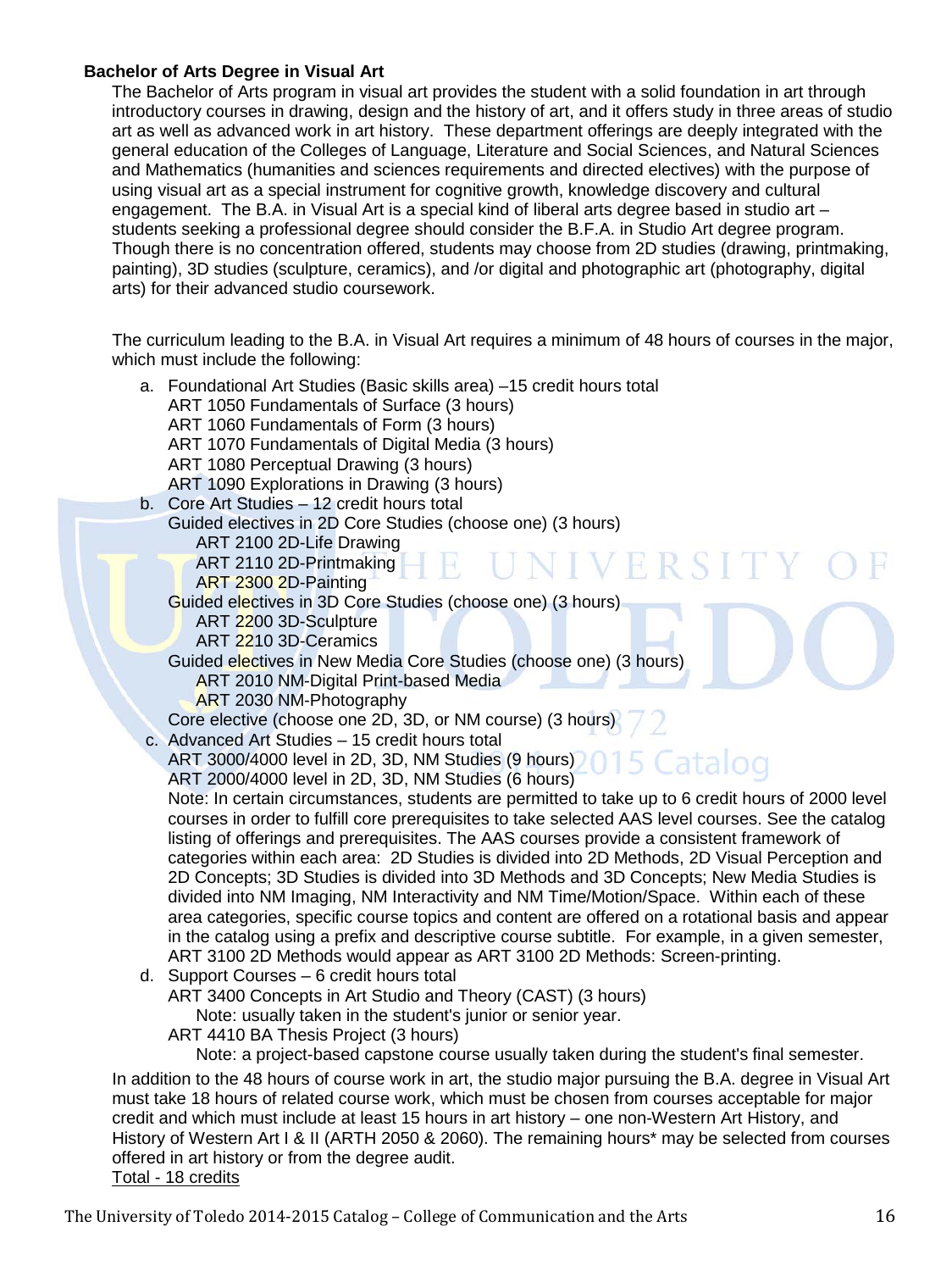ARTH 2050 History of Western Art I (3 hours) ARTH 2060 History of Western Art II (3 hours) ARTH (Non-Western) (3 hours) ARTH 2080 (Modern) or ARTH 3500 History of Photography (3 hours) ARTH 3400, 3600, or 4500 (3 hours) \*Related course (3 hours)

Note: All Foundation Art Studies courses, 2 Core Art Studies courses, ART 3400 CAST, and either ARTH 2050 or ARTH 2060 Art History Survey must be taken before the 3000/4000 level. BA Visual Art students select from the same pool of course offerings as the B.F.A. students, except for the capstone thesis project. Students pursuing the B.A. degree may not elect the PS/NC option in studio art or art history courses or in related courses.

Art majors should meet every semester with their adviser.

#### **Bachelor of Fine Arts Degree in Studio Art**

The Bachelor of Fine Arts program, which may be entered through successful application to the entire studio art faculty, provides the student, who is preparing for professional commitment to the field of studio art, with a more intensive educational experience. In distinction from the B.A. program, the B.F.A. curriculum provides the student with a more in-depth experience in the major area of studio concentration, and studio electives.

Students entering the B.F.A. program may choose from the following 4 areas of studio concentration – 2D studies (drawing, printmaking, painting), 3D studies (sculpture, ceramics), digital and photographic art (photography, digital arts) and new media design practices (note: studio courses for the latter two concentrations use the NM prefix).

Students who are interested in admission to the B.F.A. program (and who have fulfilled the requirements indicated below) must apply to the Chair of the B.F.A. Committee. The student should obtain the appropriate application materials from the Chair of the B.F.A. Committee or from the departmental office. Before applying, the student must consult with their adviser about the application process, and subsequently the application form must be signed by the adviser. The student must also meet with the Chair of the B.F.A. committee at least 5 calendar days before the application due date to discuss their draft application materials.

Before applying to the B.F.A. program, a student must have completed or be in the process of completing 30 semester hours of undergraduate study, which must include 15 hours of Foundational Art Studies in studio art – 6 hours of drawing (ART 1080, 1090); 6 hours of design (ART 1050, ART 1060); 3 hours of digital media (ART 1070) – and at least 15 hours of general education requirements and art history (ARTH 2050 or ARTH 2060 and not ARTH 1500). At the time of application, the student must have maintained at least a 3.0 GPA in all courses in studio art and art history. The department allows adjusted GPAs to be used in reaching the 3.0 benchmark in accordance with the UT policy of recalculated GPAs [\(http://www.utoledo.edu/offices/registrar/student\\_records/gpa\\_recalculation.html\)](http://www.utoledo.edu/offices/registrar/student_records/gpa_recalculation.html) as well as previously adjusted incoming transfer GPAs for coursework used in the major and related fields. If required courses are still in process at the time of application, acceptance is provisional until all such courses are completed and the GPA standard is maintained. Applications are reviewed every Fall and Spring semester. If the application is denied, the student may reapply the following semester, but only one reapplication is permitted.

In order to insure that students have an adequate period of study as a B.F.A. candidate, each student normally must spend at least 4 semesters within the B.F.A program enrolled in studio art courses (usually with 18 credit hours remaining in the major) and must pass a minimum of 4 B.F.A. candidate reviews: the initial review, 2 semester progress reviews, and the B.F.A Thesis Exhibition review (note: the prerequisites for this capstone course and review are 115 credit hours overall; ART 3400; ART 4850; 21 credit hours in Advanced Art Studies). In special circumstances where the student is unable to complete 4 reviews in the time needed to complete all other program requirements, the student may petition the faculty for an exception. B.F.A. students must present work for review and attend every B.F.A. review while he or she is in the program. Failure to pass the capstone review, or failure to pass 2 consecutive progress reviews, will eliminate the student from the program. Once eliminated from the program, the student may continue studies in the B.A. in Visual Art degree program but may not reapply to the B.F.A program.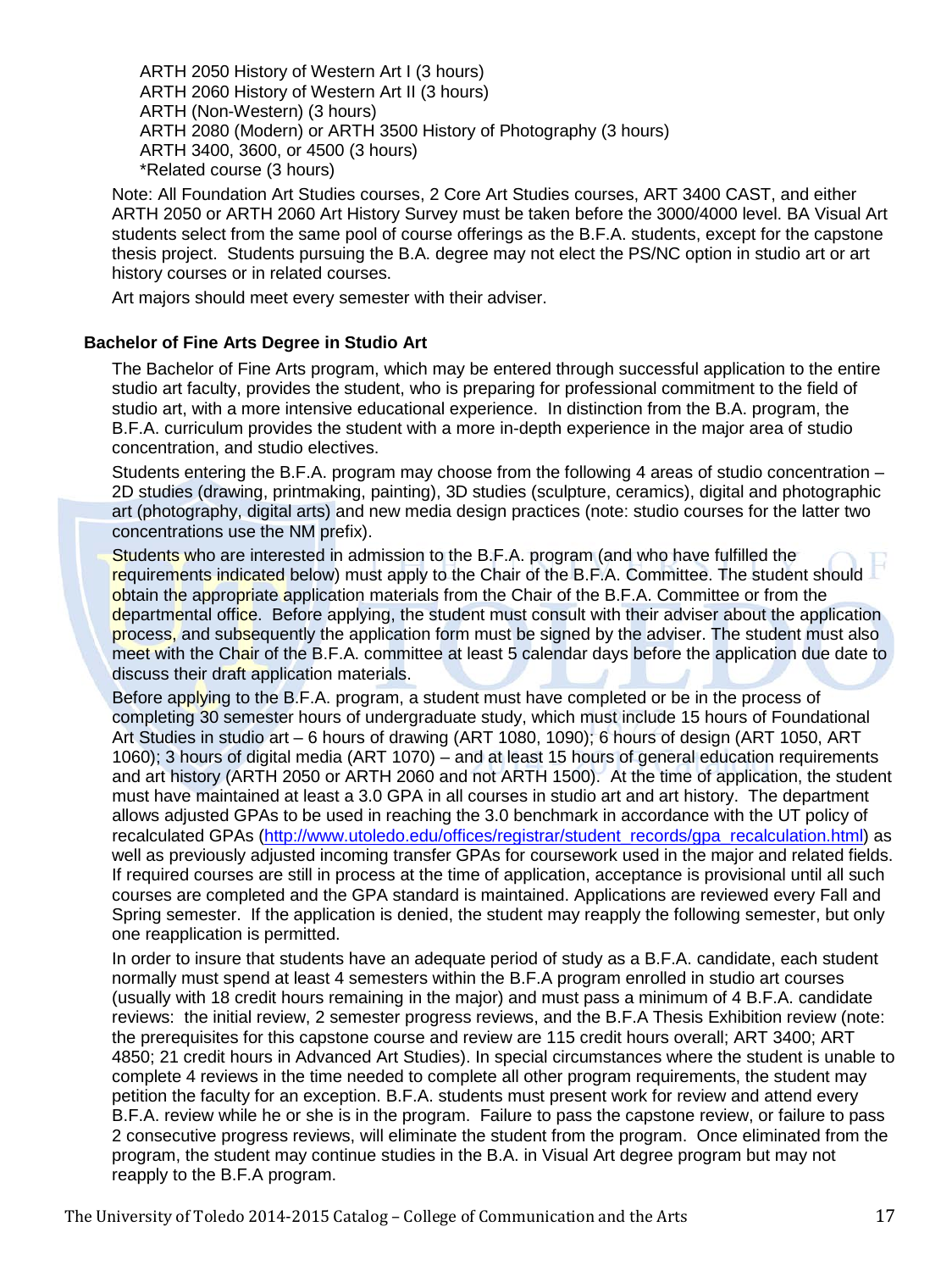The curriculum leading to the B.F.A. in studio art requires a minimum of 63 hours of courses in the major, which must include the following:

- a. Foundational Art Studies (Basic skills area) 15 credit hours total
	- ART 1050 Fundamentals of Surface (3 hours)
	- ART 1060 Fundamentals of Form (3 hours)
	- ART 1070 Fundamentals of Digital Media (3 hours)
	- ART 1080 Perceptual Drawing (3 hours)
	- ART 1090 Explorations in Drawing (3 hours)
- b. Core Art Studies 15 credit hours total
	- *2D Studies concentration:*
		- 2D Core Studies (all required) (9 hours)
			- ART 2110 2D-Printmaking
			- ART 2100 2D-Life Drawing
			- ART 2300 2D-Painting
		- 3D Core Studies (choose one) (3 hours)
			- ART 2200 3D-Sculpture
			- ART 2210 3D-Ceramics
		- NM Core Studies (choose one) (3 hours) ART 2010 NM-Digital Print-based Media
			- ART 2030 NM-Photography
	- *3D Studies concentration:*
		- 2D Core Studies (choose two) (6 hours)
			- ART 2110 2D-Printmaking
			- ART 2100 2D-Life Drawing
			- ART 2300 2D-Painting
		- 3D Core Studies (all required) (6 hours) ART 2200 3D-Sculpture ART 2210 3D-Ceramics
		- NM Core Studies (choose one) (3 hours) ART 2010 NM-Digital Print-based Media ART 2030 NM-Photography
	- *Digital and Photographic Art concentration (NM prefix):*
		- 2D Core Studies (choose one) (3 hours)
			- ART 2110 2D-Printmaking
			- ART 2100 2D-Life Drawing
			- ART 2300 2D-Painting
		- 3D Core Studies (choose one) (3 hours)
			- ART 2200 3D-Sculpture
			- ART 2210 3D-Ceramics
		- NM Core Studies (all required) (9 hours)
			- ART 2010 NM-Digital Print-based Media
			- ART 2020 NM-Digital Interactive Media
			- ART 2030 NM-Photography
	- *NMDP concentration:*
		- ART 2010 Core NM-Print-based Media
		- ART 2020 Core NM-Interactive Media
		- ART 2030 Core NM-Photography
		- ArtComm Tech Core (6 hours)
		- *Students will work with their advisor to choose 6 hours of technical courses from departments across the College of Communication and the Arts as well as CMPT courses. Course selections include, but are not limited to:*

IVERSITY

2015 Catalog

- ART 3010 Web-based Art
- ART 4010 New Media Interactivity
- ART 4020 Time, Motion, Space
- FILM 2320 Video I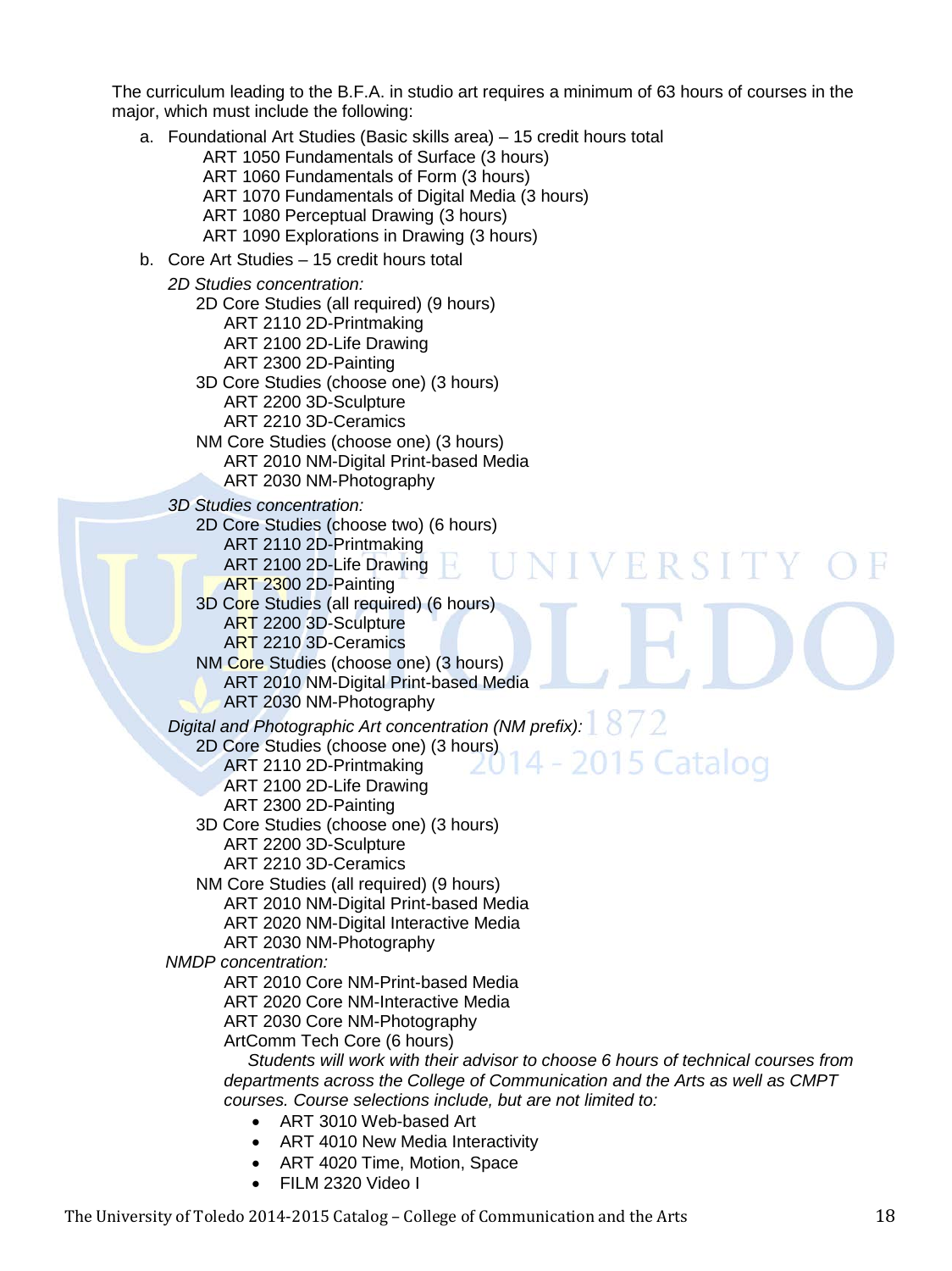- MUS 2270 Recording Techniques
- MUS 2260 Electronic Music
- COMM 2160 Television Production I
- COMM 2000 Mass Communication and Society (also Gen Ed)
- COMM 2150 Digital Publishing
- COMM 3340 Visual Communication I
- CMPT 1500 Flash Web Animation
- CMPT 2030 C Family Programming
- CMPT 2320 XML Concepts & Programming
- CMPT 2410 Desktop Publishing
- CMPT 2420 Advanced Desktop Publishing
- CMPT 2620 Web Site Maintenance
- c. Advanced Art Studies 18 or 24 credit hours total

Studies in area of concentration –18 credit hours total – all concentrations

The AAS courses provide a consistent framework of categories within each area of concentration: 2D Studies, 3D Studies, Digital and Photographic Art and New Media Design Practices (see listing below). Within each of these areas, specific course topics and content are offered on a rotational basis and appear in the catalog using a prefix and descriptive course subtitle. For example, in a given semester, ART 3100 2D Methods would appear as ART 3100 2D Methods: Screen-printing. Students can retake a given course category to fulfill their AAS credit requirements as long as it is offered with a different topic title.

H

2D Studies

ART 3100 & 4100 2D-Methods Art 3110 & 4110 2D-Visual Perception ART 3120 2D-Concepts

3D Studies

ART 3200 & 4200 3D-Methods ART 3210 & 4210 3D-Concepts

Digital and Photographic Art

ART 3000 & 4000 NM-Imaging ART 3010 & 4010 NM-Interactivity ART 4020 NM-Time/Motion/Space

New Media Design Practices

ART 3000, 3010, 4000, 4010, 4020 (12 hours - any topics) ART or ArtComm electives (6 hours)

Additional studies at ART 2000/4000 level outside the concentration - 6 credit hours total for 2D, 3D, and Digital and Photographic Art only

Note: Students are permitted to take 2000 level courses in circumstances where they need to fulfill core prerequisites in order to take selected AAS level courses. See the catalog listing of offerings and prerequisites.

d. Support Courses – 9 credit hours total for 2D, 3D, and Digital and Photographic Art only

ART 3400 Concepts in Art Studio and Theory (CAST) (3 hours)

- Note: usually taken in the student's junior or senior year.
- ART 4400 BFA Thesis Exhibition (3 hours)

Note: an exhibition-based capstone course usually taken during the student's final semester. ART 4850 Professional Practices (3 hours)

Note: usually taken in student's junior or senior year.

- e. Practicum and Professional Practices Courses 13 credit hours total for New Media Design Practices only
	- ART 3850 Gallery Practices or 4850 or 3400 CAST
	- ART 3900 New Media Design Practices Externship
	- ART 3950 New Media Design Practices Methods, Techniques and Professional Practice
	- ART 4950 New Media Design Practices Intensive
	- ART 4951 New Media Design Practices Seminar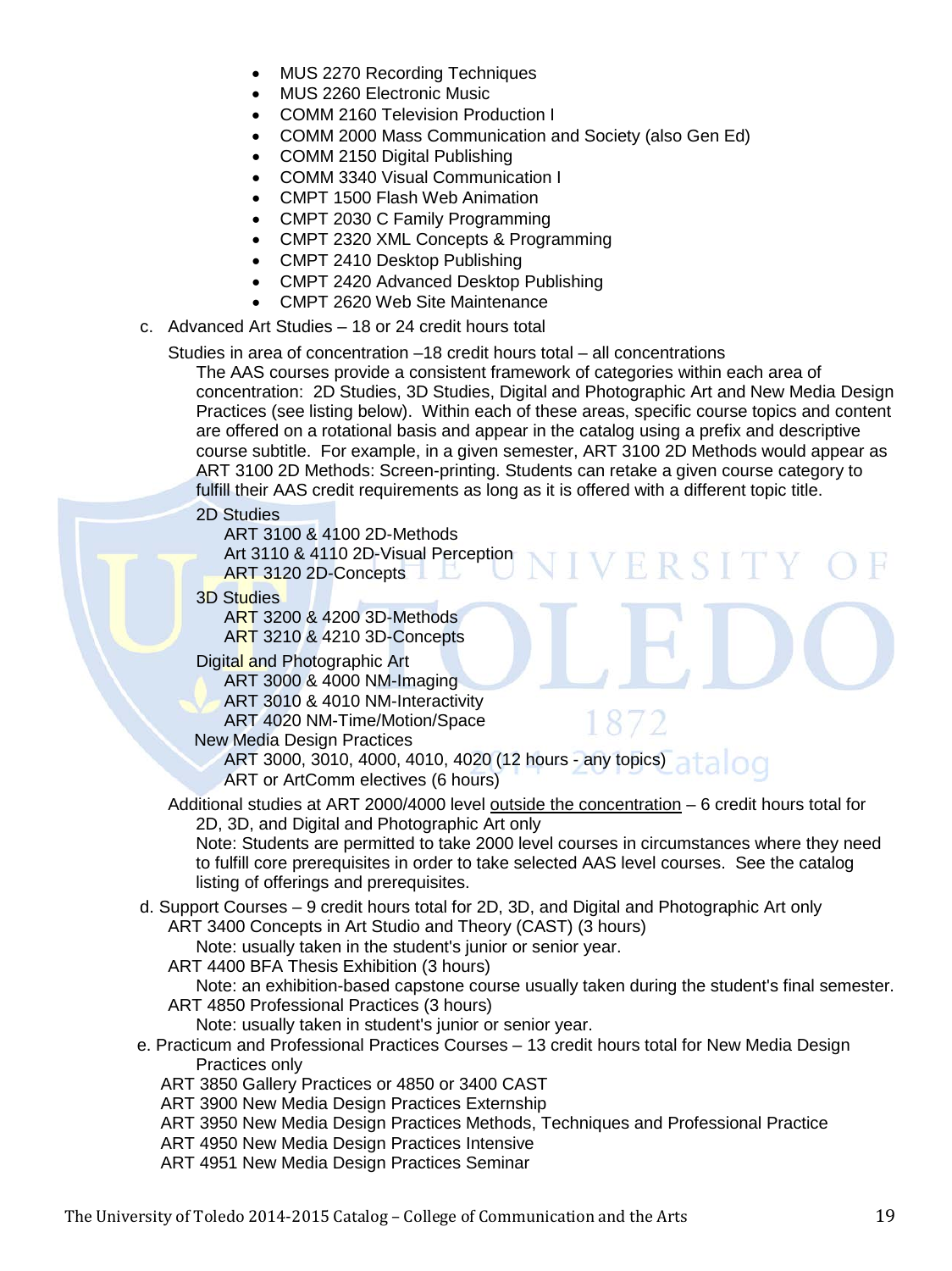In addition to the 61 or 63 hours of course work in art, the studio major pursuing the B.F.A. degree, in any area of concentration, must take 18 hours of related course work, which must be chosen from courses acceptable for major credit and which must include at least 15 hours in art history – one of which is a non-Western Art History, History of Western Art I and History of Western Art II (ARTH 2050 & 2060). The remaining hours\* may be selected from courses offered in art history or from the degree audit.

2D and 3D Studies concentrations – 18 credits total ARTH 2050 History of Western Art I (3 hours) ARTH 2060 History of Western Art II (3 hours) ARTH Non-Western (3 hours) ARTH 2080 (Modern) (3 hours) ARTH 3400, 3500, 3600, or 4500 (3 hours) \*Related course (3 hours)

Digital and Photographic Art concentration – 18 credits total ARTH 2050 History of Western Art I (3 hours) ARTH 2060 History of Western Art II (3 hours) ARTH Non-Western (3 hours) ARTH 3600 History of New Media (3 hours) ARTH 3400, 3500 or 4500 (3 hours) \*Related course (3 hours)

 New Media Design Practices – 18 credits total ARTH 2050 History of Western Art I (3 hours) ARTH 2060 History of Western Art II (3 hours)

ARTH Non-Western (3 hours)

ARTH 2080 (Modern) or 2980 (History of Graphic Design) or 3500 (3 hours) ARTH 3400, 3500, 3600 or 4500 or COMM 2000 (3 hours) ARTH 3950 AMP Topic (3 hours)

Students pursuing the B.F.A. degree may not elect the PS/NC option in studio art or art history courses or in related courses. Art majors pursuing the B.F.A. degree must meet every semester with their Advisers who are assigned by the B.F.A. committee.

# **Honors in B.F.A. in Studio Art Degree**

Admission to the B.F.A. program qualifies the student for departmental honors in studio art. Honors students must maintain a minimum GPA of 3.0 in studio art and art history and are subject to annual review by an appropriate committee designated by the studio art faculty.

# **Honors in B.A. in Visual Art Degree**

Qualified juniors and seniors may apply to the Honors Program in studio art. The following are requirements for entrance into the Honors Program in studio art:

A. Admission

1. 3.5 minimum GPA in studio art

2. 3.3 minimum cumulative GPA

- 3. 6 hours must be completed in the area of concentration, plus 9 hours of Foundational Art Studies
- 4. Instructors' permission (areas of concentration: 2D Studies, 3D Studies, New Media Studies)
- B. Requirements

A student must have completed a minimum of six hours of honors course work in studio art before beginning the thesis project. (Note: This does not include six hours of concentration needed for admission into the Honors Program.) The student must take the BA Thesis Project capstone as an honors course with additional requirements. The designation "honors" on the diploma will be given to students who receive a grade of A on the honors thesis project and maintain a minimum GPA of 3.5 in studio art.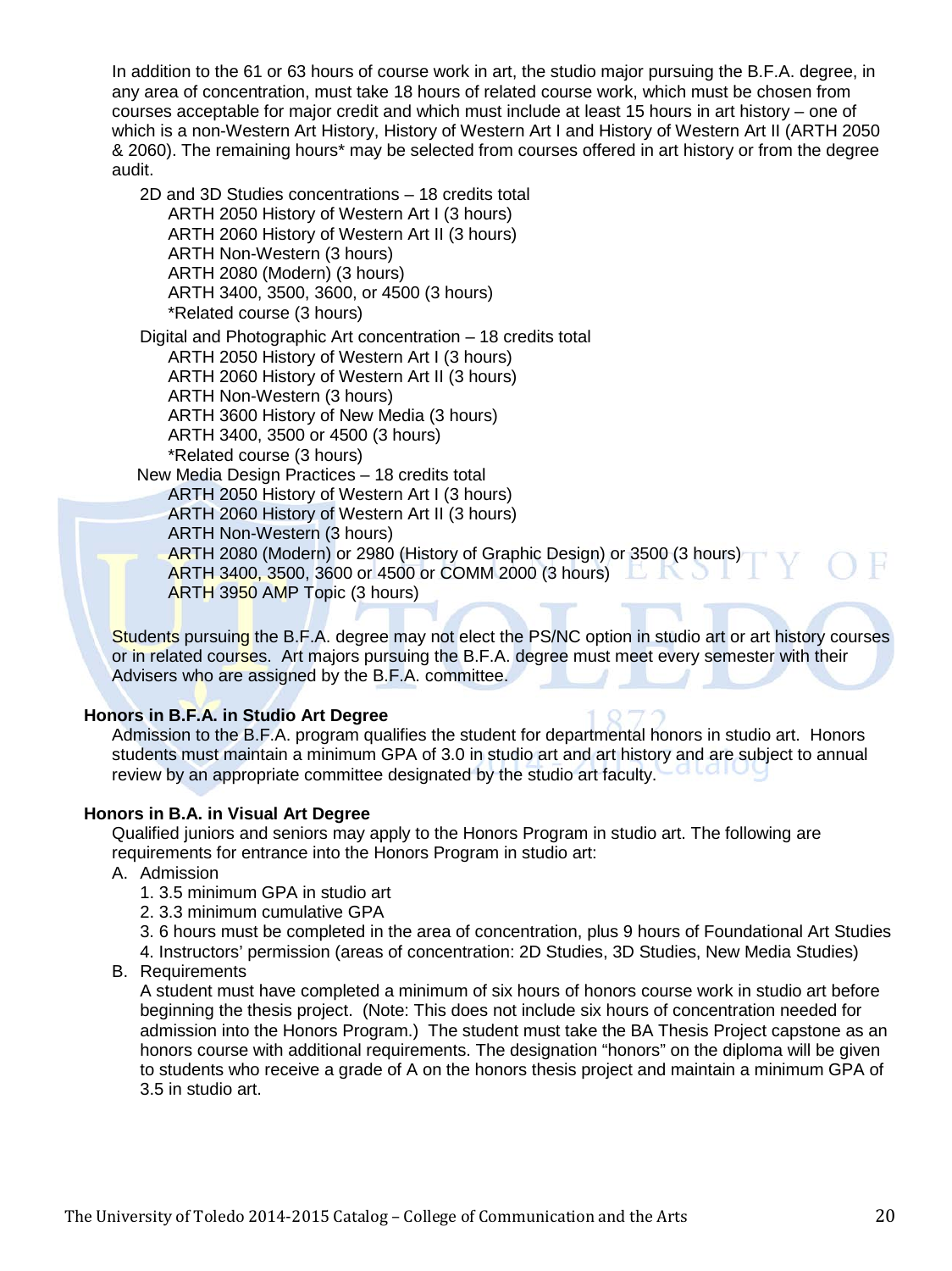#### **Requirements for a Minor in studio art**

The minor in studio art provides a general introduction to the use of tools and materials and an understanding of traditional and experimental media for the production of fine art. The minor in studio art is further designed to enrich the student's life by increasing her/his awareness of the world by developing skills of visual perception and communication. Students electing to minor in studio art must complete 21 hours of course work, including nine hours of Foundational Art Studies (see below), which provide the basic technical and theoretical skills essential for a fundamental understanding of the discipline as well as a rigorous preparation for the advanced/upper division courses.

Foundational Art Studies (choose **3** of 4 courses) – 9 hours

ART 1050 Fundamentals of Surface (3 hours)

ART 1060 Fundamentals of Form (3 hours)

ART 1070 Fundamentals of Digital Media (3 hours)

ART 1080 Perceptual Drawing (3 hours)

Elective courses: Upon completion of the required foundations courses, students must take 12 hours distributed in any of the following subject areas: 2D studies (drawing, printmaking, painting), 3D studies (sculpture, ceramics), new media studies (photography, digital arts), with no more than nine hours in one studio area. A minimum of six hours must be in Advanced Art Studies courses at the 3000 level and above.

Recommended courses: It is strongly recommended that the following art history survey courses be taken:

ARTH 2050 or 2060 (3 hours)

One course in the history of non-Western art (3 hours)

One additional course in the history of Western art (3 hours)

Students must maintain a minimum GPA of 2.0. for all course work in the minor (in keeping with College of Communication and the Arts standards). Candidates for the minor in studio art must have their course work verified and approved by an Adviser in studio art or the Chair of the department prior to making formal application for graduation.

#### **Department of Communication**

Jeffrey S Wilkinson, Chair Lisa Bollman, Adviser

**Degrees Offered:** Communication offers a program for a bachelor of arts.

#### **Requirements for the Undergraduate Major**

The Department of Communication offers undergraduate students the opportunity to focus on one of the four following areas of study:

- Broadcasting
- Journalism
- Public Relations
- Organizational Communication

The major is 36 hours minimum; 50 hours maximum

#### **Required: (19 hours)**

All Communication majors must take the following six courses before enrolling in major courses at the 3/4000 level:

COMM 2000 Mass Communication and Society (3) COMM 2130 Media Writing I (3) COMM 2600 Public Presentations (3) COMM 2820 Small Group Communication (3) COMM 2840 Interpersonal Communication (3) COMM 2870 Communication Theory (3)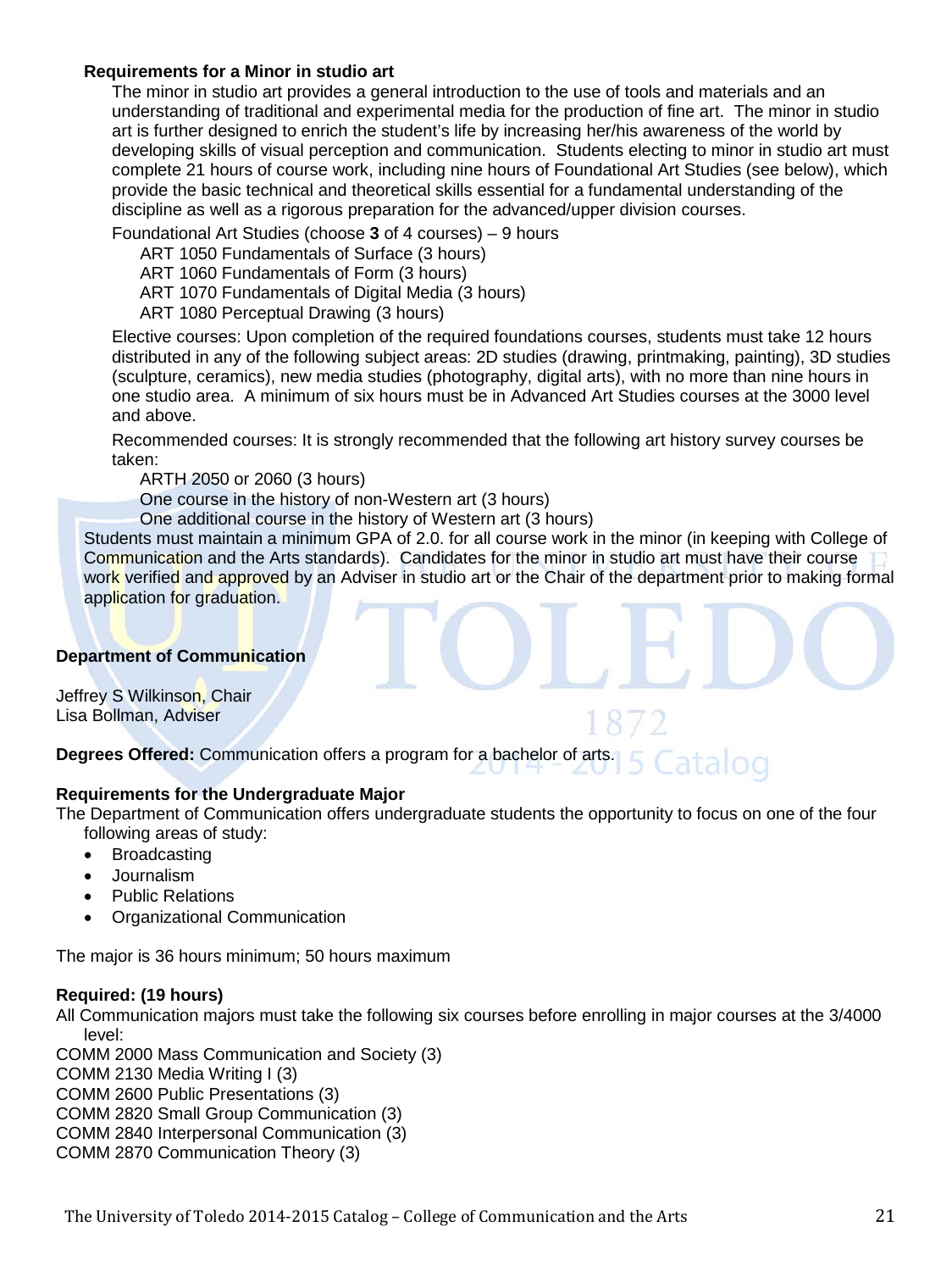Students must also take this course in their Senior year: COMM 4910 Professional Portfolio (1)

# **Electives: (17 hours. At least 12 credits must be taken at the 3/4000 level.)**

While Communication Majors are completing their required 2000-level Communication courses, they may take any of the following 2000-level courses:

- Comm. 2050 Media and Society (3) Comm. 2120 Reporting (3) Comm. 2150 Digital Publishing (3) Comm. 2160 TV Production 1 (3) Comm. 2210 Audio Production 1 (3) Comm. 2220 TV Production 2 (3) Comm. 2180 Media Producing and Performance (3) Comm. 2300 Photojournalism (3) Comm. 2500 Social Media 1 (3) Comm. 2810 Nonverbal Communication (3) Comm. 2830 Organizational Communication (3)
- Comm. 2890 Crisis & Conflict in Organizations (3)
- Comm. 2910 Professional Communication (3)
- Comm. 2990 Independent Study (1-4)

Current hiring practices indicate a graduate in the field of communication should have a basic working knowledge of skills needed in broadcasting, journalism, public relations and organizational communication. Once Communication majors have completed the 2000-level required courses, they should consult with their advisor and take any of the following courses:

1872

2014 - 2015 Catalog

The University of Toledo 2014-2015 Catalog – College of Communication and the Arts 22 Comm. 3120 Media Writing 2 (3) Comm. 3150 Feature Writing (3) Comm. 3180 Mass Communication Law (3) Comm. 3210 Audio Production 2 (3) Comm. 3260 Event Web streaming (3) Comm. 3270 Multimedia Newswriting (3) Comm. 3290 Content Management (3) Comm. 3340 Visual Communication 1 (3) Comm. 3350 Graphic Communication 1 (3) Comm. 3500 Social Media 2 (3) Comm. 3610 Speech Writing (3) Comm. 3720 Public Relations Principles (3) Comm. 3820 Persuasion and Propaganda (3) Comm. 3830 Principles of Debate (3) Comm. 3850 Research Methods (3) Comm. 3880 Professional Business Communication (3) Comm. 4090 Mass Communication Ethics (3) Comm. 4100 Multimedia Journalism (4) Comm. 4110 High School Publications (3) Comm. 4220 TV Production 3 (4) Comm. 4250 Mass Communication History (3) Comm. 4330 Integrated Media (3) Comm. 4340 Visual communication 2 (3) Comm. 4350 Graphic Communication 2 (3) Comm. 4630 Public Relations Practices (3) Comm. 4640 Public Relations Case Studies (3) Comm. 4820 Family Communication (3) Comm. 4830 Gender, Culture and Communication (3) Comm. 4940 Internship (1-6) Comm. 4900 Communication Seminar (1-3) Comm. 4990 Independent Study (1-4)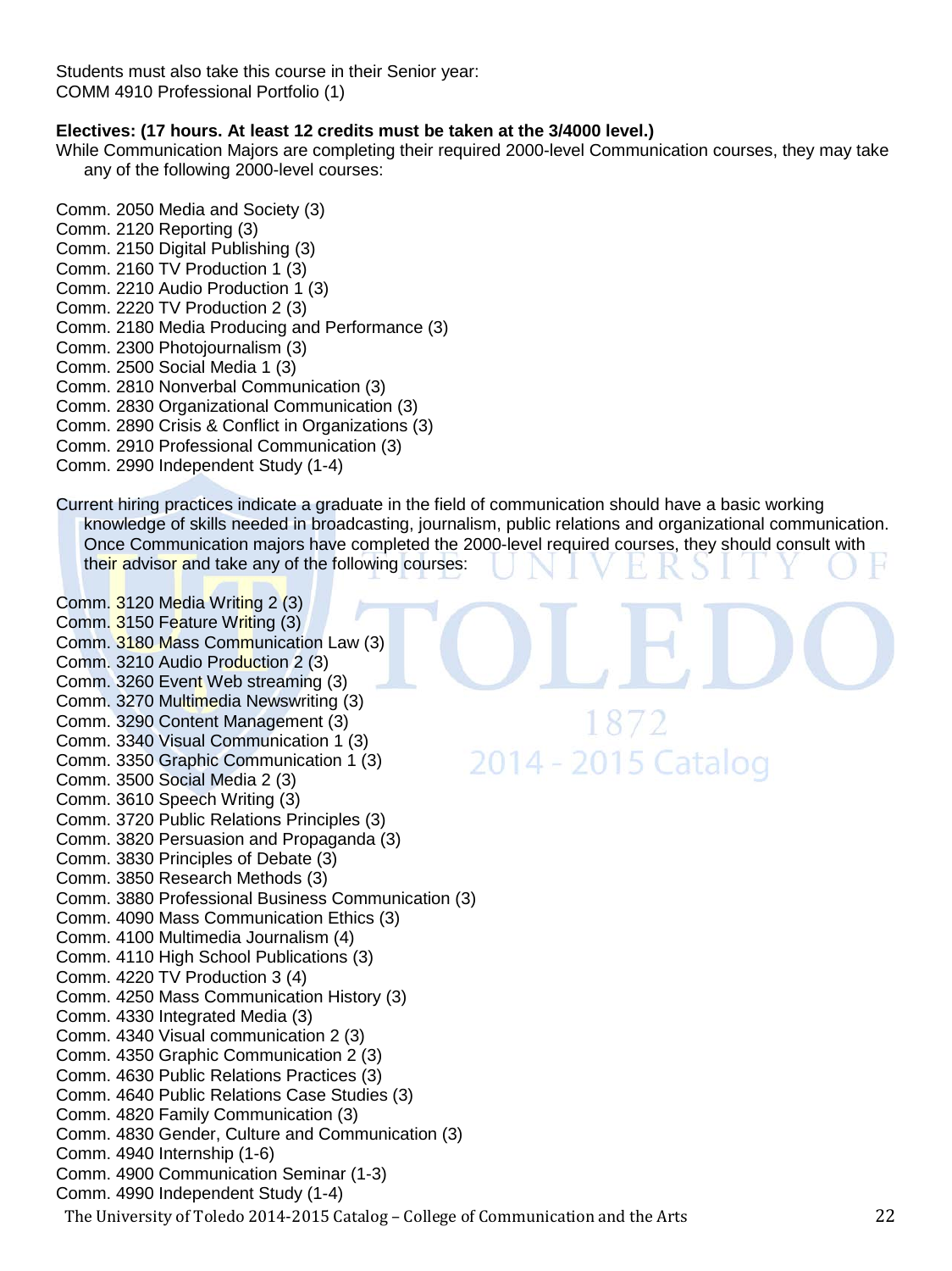# **Honors in Communication**

Communication majors may graduate with departmental honors by meeting the following qualifications:

#### **A. Admission**

- Junior or Senior status
- 3.25 minimum GPA in Communication
- 3.0 minimum cumulative GPA
- Completion of all 2000-level Department of Communication required courses.
- An interview with an Honors Adviser
- A letter of application that explains the student's plan of work for the student's proposed Honors Thesis or Project (i.e., a brief prospectus)
- Consent of Department of Communication Honors Adviser

# **B. Requirements:**

• All general requirements for undergraduate Communication major

• Completion of Honors Thesis or Project as approved by Adviser (the Thesis or Project is intended to be creative, independent work, meeting high scholarly or professional standards, undertaken by the student under the supervision of faculty)

• Defense or public presentation of Thesis or Project

• 13 hours in courses designated as Communication Honors, including 5 credits of COMM 4990:091

VIVERSITY

Any 3000 or 4000 level Communication course may be designated as "Honors" with the Instructor's permission and his/her assignment of suitable reading and research/project in addition to normal course work.

#### **Requirements for the General Communication Minor**

**Required courses:** (6 hours) COMM 2000 Mass Communication and Society (3) COMM 2130 Media Writing 1 (3)

# **Elective courses:** (15 hours) Choose 6-9 hours from each area:

Communication Studies courses: COMM 2600, 2810, 2820, 2830, 2840, 2870, 2890, 2910, 2990, 3340, 3610, 3720, 3820, 3850, 3880, 4340, 4630, 4640, 4820 and 4830.

*Independent Study hours (COMM 2990) may not count toward the minimum requirement of six hours.*

Media courses: COMM 2050, 2120, 2150, 2180, 2210, 2220, 2230, 2300, 2500, 2990, 3120, 3180, 3210, 3270, 3290, 3500, 4090, 4110, 4220, 4250, 4330, and 4640. *Independent Study hours (COMM 2990) may not count toward the minimum requirement of six hours.*

#### **[Department of Music](http://www.utoledo.edu/as/music/index.html)**

Dr. Jason Stumbo, Chair

Dr. Lee Heritage, Undergraduate Adviser, B.A., B.M. music minors, HONORS Norm Damschroder, Undergraduate Adviser jazz

- Dr. Timothy D. Brakel, Undergraduate Adviser, instrumental music education
- Dr. Pamela Stover, Undergraduate Advisor, choral/general music education
- Dr. David Jex, Graduate Adviser, M.M. in Performance, M.M.E.

# **Degrees Offered**

The Department of Music is a fully accredited member of the National Association of Schools of Music, and its degree requirements are in accordance with the latest published regulations of that association. Following are the undergraduate degrees offered by the Department of Music:

A. Bachelor of Music:

Piano Voice Strings (violin, viola, cello, double bass, harp) Wind and Percussion **Guitar** Instrumental Jazz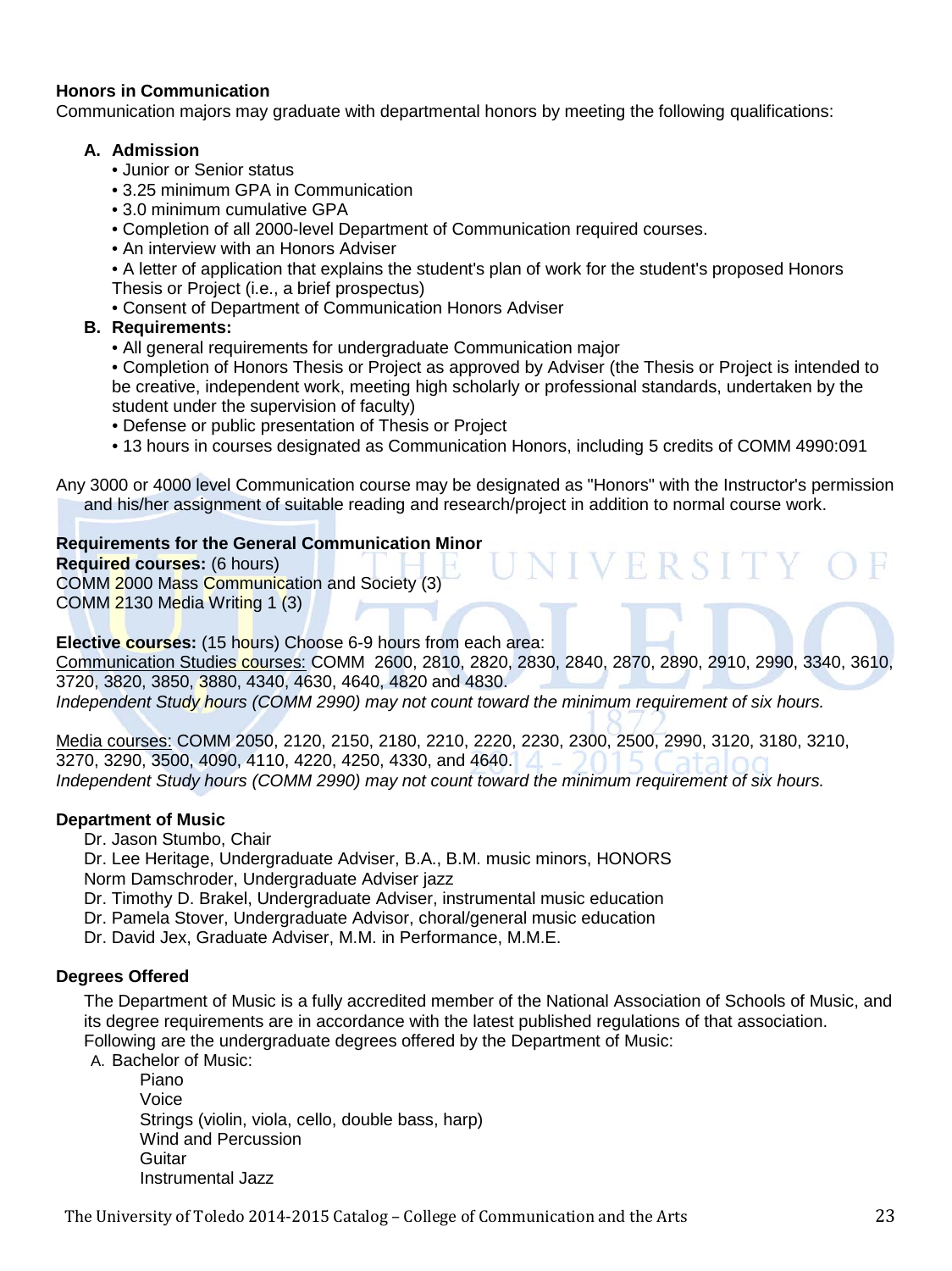Vocal Jazz

Instrumental and Vocal Jazz with an Emphasis in Music Business and Recording Arts

- B. Bachelor of Music Education (Multi-age grades K-12, all areas of music education) The Bachelor of Music Education degree is offered through the College of Education. For information on the music education degree, please see the College of Education's section in this catalog.
- C. Bachelor of Arts in Music

The Bachelor of Arts in Music degree allows students the opportunity to tailor their degree programs to their specifications by combining other areas of interest with general music studies

# **Advanced Placement**

For a score of 3, 4 or 5 on the Music Theory Advanced Placement exam, the department will award credit for MUS 2200 (3 credits).

# **Audition**

In addition to acceptance into the university, students who wish to major in music or music education must pass an entrance audition. All applicants must meet appropriate minimum standards through this audition before being granted admission to the Department of Music. Music majors and minors are required to demonstrate proficiency in one or more of the following instruments: piano, symphonic instruments (strings, woodwinds, brass, percussion), guitar, voice, or harp. This audition is heard by a faculty jury and is closed to all except the area faculty concerned. Students are expected to be prepared to play or sing representative works of acceptable repertoire. A student may be accepted, accepted on provisional status, or denied admission to music degree work based on the entrance audition. Please visit our Web site www.utoledo.edu/comm-arts/music and click on "Audition Signup" or call the Department of Music office at 419.530.2448. For audition guidelines, visit www.utoledo.edu/comm-arts/music.

# **Requirements for the Bachelor of Arts Degree**

The major of 40 hours in music must be distributed as follows:

- a. Performance Laboratory (0 hours) MUS 1000 (8 semesters) Transfer students will be required to complete a number of semesters proportionate to credits transferred.
- b. Concert Attendance (0 hours) MUS 1010 (8 semesters) Transfer students will be required to complete a number of semesters proportionate to credits transferred. <u> 2014 - 2015 Catalog</u>
- c. Music Technology (1 hour) MUS 1100
- d. Music Theory (16 hours) MUS 1610 MUS 1620 MUS 2610 MUS 2620 (A grade of C or better is required in each course)
- e. Music History and Literature (9 hours) MUS 2410 MUS 3410 MUS 3420 (A grade of C or better is required in each course)
- f. Class Piano (2 hours)

MUS 1570 MUS 1580 MUS 2570, or MUS 2580 (Two hours from any of the above. A grade of C or better is required in each course. Classes assigned by diagnostic test.)

The University of Toledo 2014-2015 Catalog – College of Communication and the Arts 24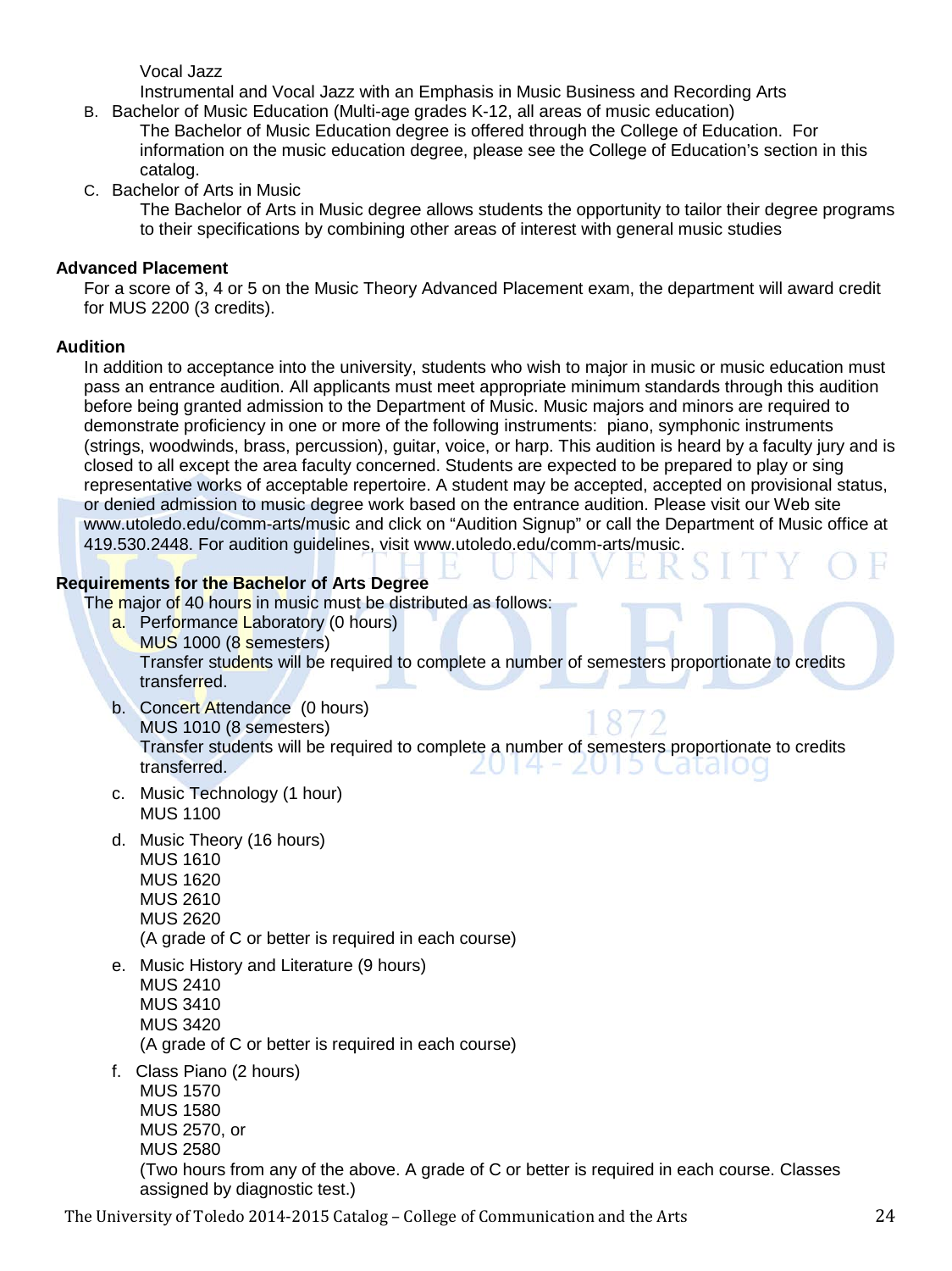- g. Applied vocal or instrumental instruction (8 hours) MUS 1800 MUS 2800 (Each course must be taken twice. A grade of B or better is required in each course.)
- h. Each music major must enroll in one of the following ensembles on the major instrument each semester of enrollment for 8 hours or more until graduation:

MUS 3010 MUS 3020 MUS 3040 MUS 3050 MUS 3090 MUS 3140 MUS 3150 MUS 3160 or MUS 3180

The minimum requirement is an accumulation of eight hours of ensemble credits, but only four hours may count toward the 124 hours required for the degree. BA music students whose principal instrument is the piano must enroll in MUS 3050.044 each semester unless they are directed to enroll in a different ensemble.

Students may elect an additional 10 hours of music courses beyond the required 40 hours of basic courses for a maximum of 50 hours of music within the 124 hours for the bachelor of arts degree. It is recommended that these additional courses include additional music history and literature courses and at least three additional semesters of applied music in the student's major performing area.

The requirement of 18 hours in related courses must be chosen from major level courses in the other humanities. Students may elect to present a full or half recital in their senior year.

# **Requirements for the Bachelor of Music Degree**

The Bachelor of Music degree is designed to prepare the student for a professional career in performance. The student may pursue one of nine concentrations. Students may be admitted to this program only with the approval of the music faculty, usually determined by a special audition. The requirements for each of the nine bachelor of music degree programs include non-music courses, core music courses and concentration courses.

#### **Non-Music Courses**

The non-music courses for the bachelor of music degree satisfy university General Education and CoCA college requirements. They total 44 hours and are distributed as follows:

 $2015C - 4$ 

- a. COCA 1000 Orientation (1 hour)
- b. ENGL 1110 and one course chosen from ENGL 1130, ENGL 1140, or ENGL 1150 (6 hours)
- c. PSY 1010 and one other non-PSY Gen Ed social science course (6 hours)
- d. MATH 1180 and two natural science Gen Ed courses from different disciplines. Students with a concentration in music business and recording arts must take PHYS 1310 as one of the two Gen Ed natural science courses (9 hours)
- e. Humanities courses other than music, including one history course and one literature course. Students with a concentration in voice must take at least one semester each of French and German. Students must select courses to meet the university Gen Ed requirement of two courses from different humanities disciplines. (14 hours)
- f. Non-music electives, including 3 additional hours of natural science and lab, and 3 additional hours of social science. (8 hours)
- g. Students must satisfy the U.S. diversity and non-Western multicultural Gen Ed requirements as part of b, c, e and f above. (6 hours)
- h. Two courses taken must be designated as Writing Across the Curriculum (WAC). One must be in the student's major field of study.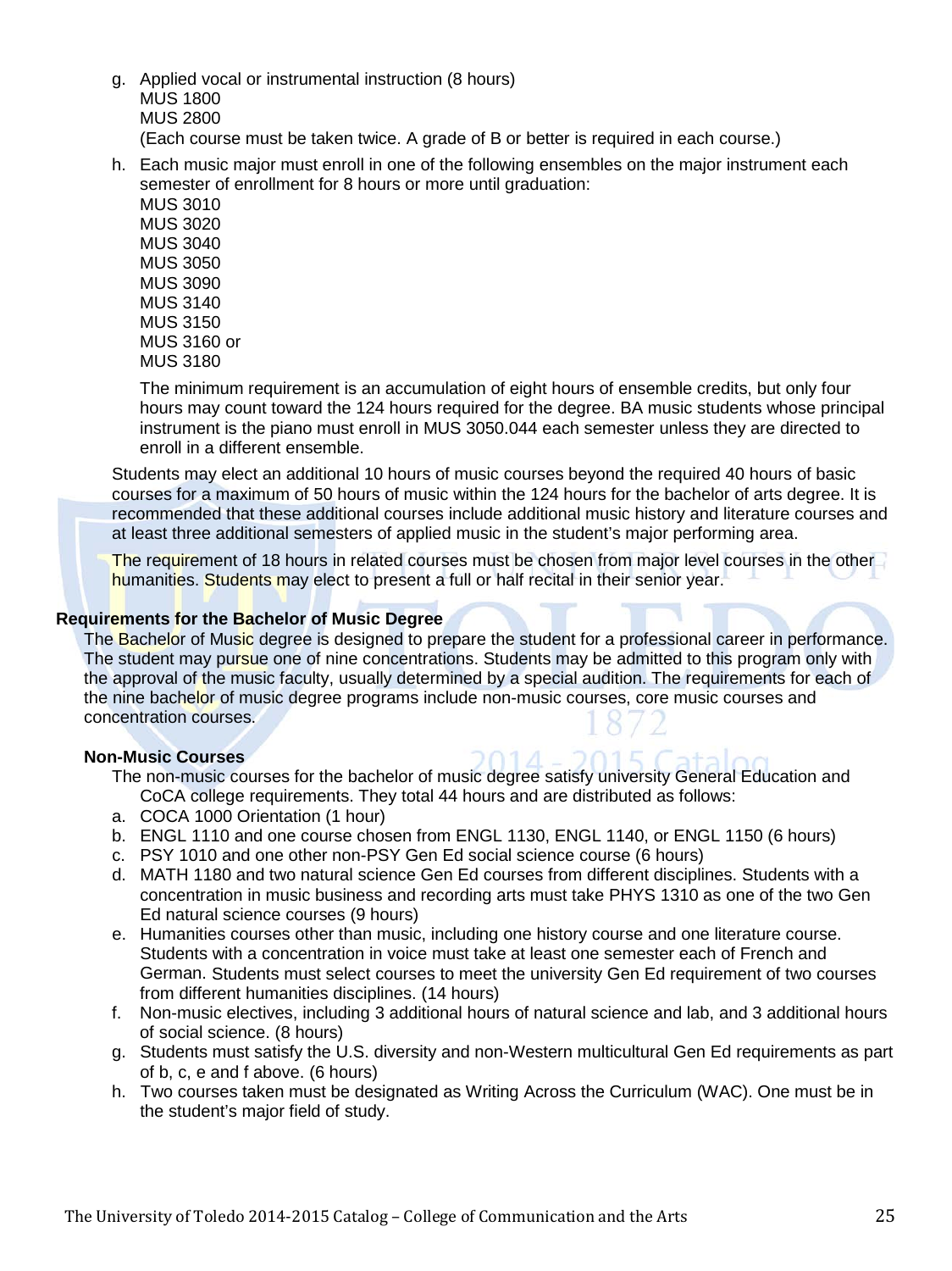# **Core Music Courses for Concentrations in Voice, Piano, Guitar, Strings and Wind and Percussion (66 hours)**

- a. Performance Laboratory (0 hours) MUS 1000 (eight semesters) Transfer students will be required to complete a number of semesters proportionate to credits transferred.
- b. Concert Attendance (0 hours) MUS 1010 (eight semesters) Transfer students will be required to complete a number of semesters proportionate to credits transferred.
- c. Music Technology (1 hour) MUS 1100
- d. Music Theory (22 hours) MUS 1610 MUS 1620 MUS 2610 MUS 2620 MUS 3610 MUS 4620 (A grade of C or better is required in MUS 1610, 1620, 2610 and 2620)
- e. Music History and Literature (9 hours)
	- MUS 2410 MUS 3410 MUS 3420
	- (A grade of C or better is required in each course)  $NINERST$
- f. Conducting (2 hours) MUS 3500
- g. Applied Music on major instrument (30 hours) MUS 1800 MUS 2800 MUS 3800 MUS 4800

(Each course must be taken twice and a grade of B or better is required in each course)

 $14 - 20$ 

5.

h. Junior and Senior Recitals (2 hours) MUS 3810 MUS 4810

Additional requirements for each concentration are indicated below.

**Voice Concentration** – 18 additional hours, for a degree total of 128.

- a. Class Piano (4 hours) MUS 1570 MUS 1580 MUS 2570 MUS 2580 (A grade of C or better is required in each course)
- b. Performing groups (4 hours) Eight semesters chosen from: MUS 3140 MUS 3160 MUS 3180 MUS 3020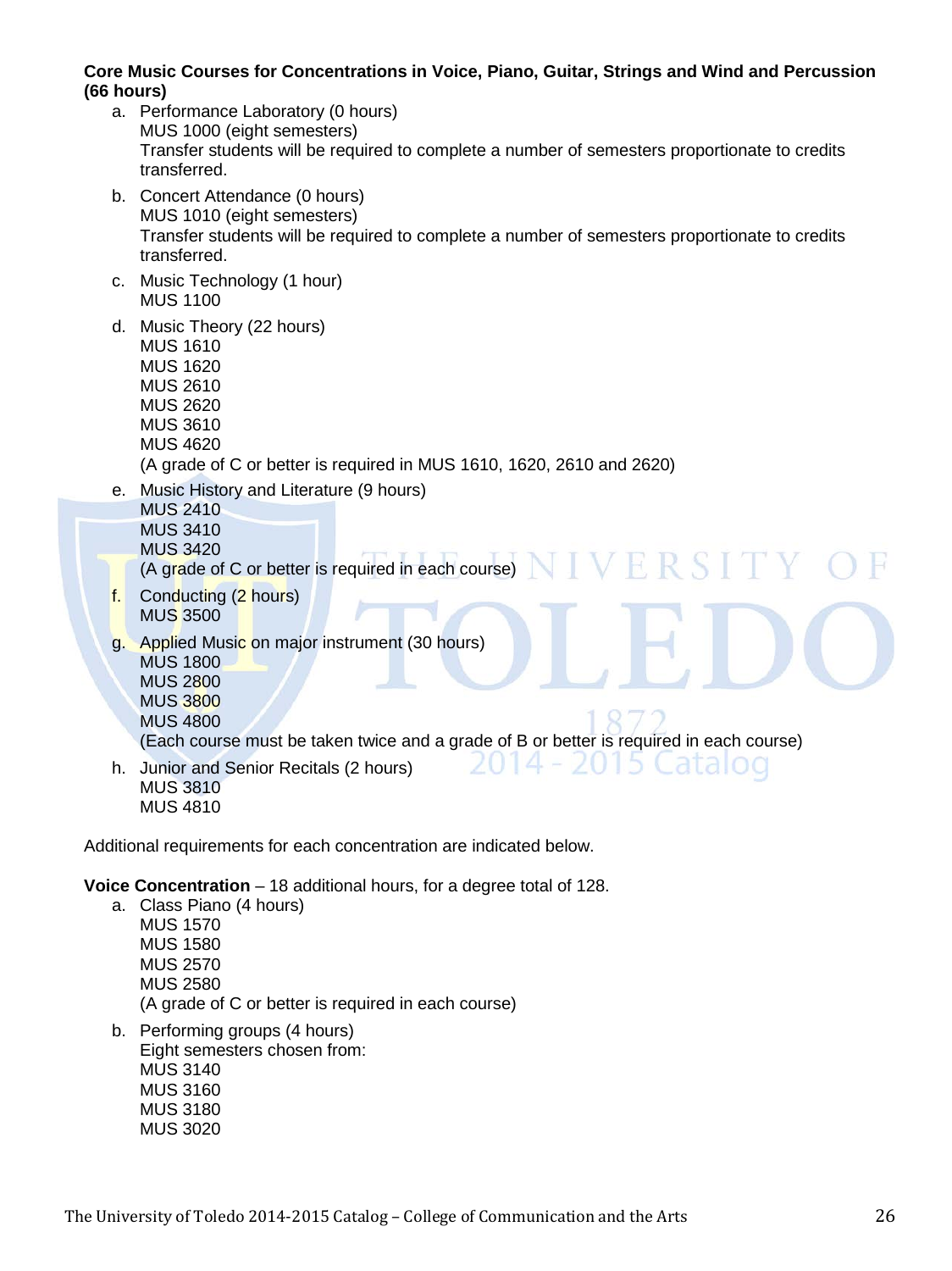(Note: MUS 3020 may only fulfill the requirement for one semester.) Students must enroll in one of these courses each semester they are taking 12 or more hours. Four semesters of MUS 3050:071, 3150, 3170 or 3190. The minimum requirement is an accumulation of 12 hours of ensemble credits, but only four hours may be counted toward the degree

- c. MUS 2530, MUS 2540, MUS 3550 and MUS 4420 (8 hours)
- d. Music electives chosen from upper-division academic music courses (2 hours)

# **Piano Concentration** – 18 additional hours for a degree total of 128.

a. Performing groups (4 hours) Four semesters chosen from: MUS 3140 MUS 3160 MUS 3180

MUS 3020

(Note: MUS 3020 may only fulfill the requirement for one semester.) Two semesters of MUS 3050:041 or 3050:043. Eight semesters of MUS 3050:044. The distribution of MUS 3050 ensembles indicated here is flexible and may be adjusted to individual needs with the approval of the applied music teacher. The minimum requirement is an accumulation of 14 hours of ensemble credits, but only four hours may be counted toward degree.

RSITY

- b. MUS 2590, 3580, 3590 and 4450 (9 hours)
- c. Music electives chosen from upper level academic music courses (5 hours)

# **String Concentration** –17 additional hours for a degree total of 127.

a. Class Piano (3 hours) MUS 1570 MUS 1580 MUS 2570 MUS 2580

Appropriate courses (determined by placement test). A grade of C or better is required in each course.

- b. Performing groups: Eight semesters of MUS 3090. Students must enroll in MUS 3090 each semester they are taking 12 or more hours. Two semesters of MUS 3140, 3160 or 3180. Four semesters of any choice of small ensembles that includes the student's major instrument. The minimum requirement is an accumulation of 14 hours of ensemble credits, but only four hours may be counted toward the degree. (4 hours)
- c. MUS 1500 and 4410 (5 hours)
- d. Music electives, chosen from upper division academic music courses (5 hours)

#### **Guitar Concentration** – 17 additional hours for a degree total of 127.

- a. Class Piano (3 hours) MUS 1570 MUS 1580 MUS 2570, or MUS 2580 Appropriate courses (determined by placement test). A grade of C or better is required in each course.
- b. Performing groups (4 hours)

Eight semesters of MUS 3050:036 Two semesters of MUS 3050:044, 3050:071 or 3050:137 Two semesters of MUS 3020, 3140, 3160 or 3180 (Note: MUS 3020 may only be used to fulfill the ensemble requirement for one semester.) Students must enroll in MUS 3050:036 or any large ensemble (MUS 3010, 3020, 3040 or 3090) each semester they are taking 12 or more hours. The minimum requirement is an accumulation of 12 hours of ensemble credits, but only four hours may be counted toward degree.

The University of Toledo 2014-2015 Catalog – College of Communication and the Arts 27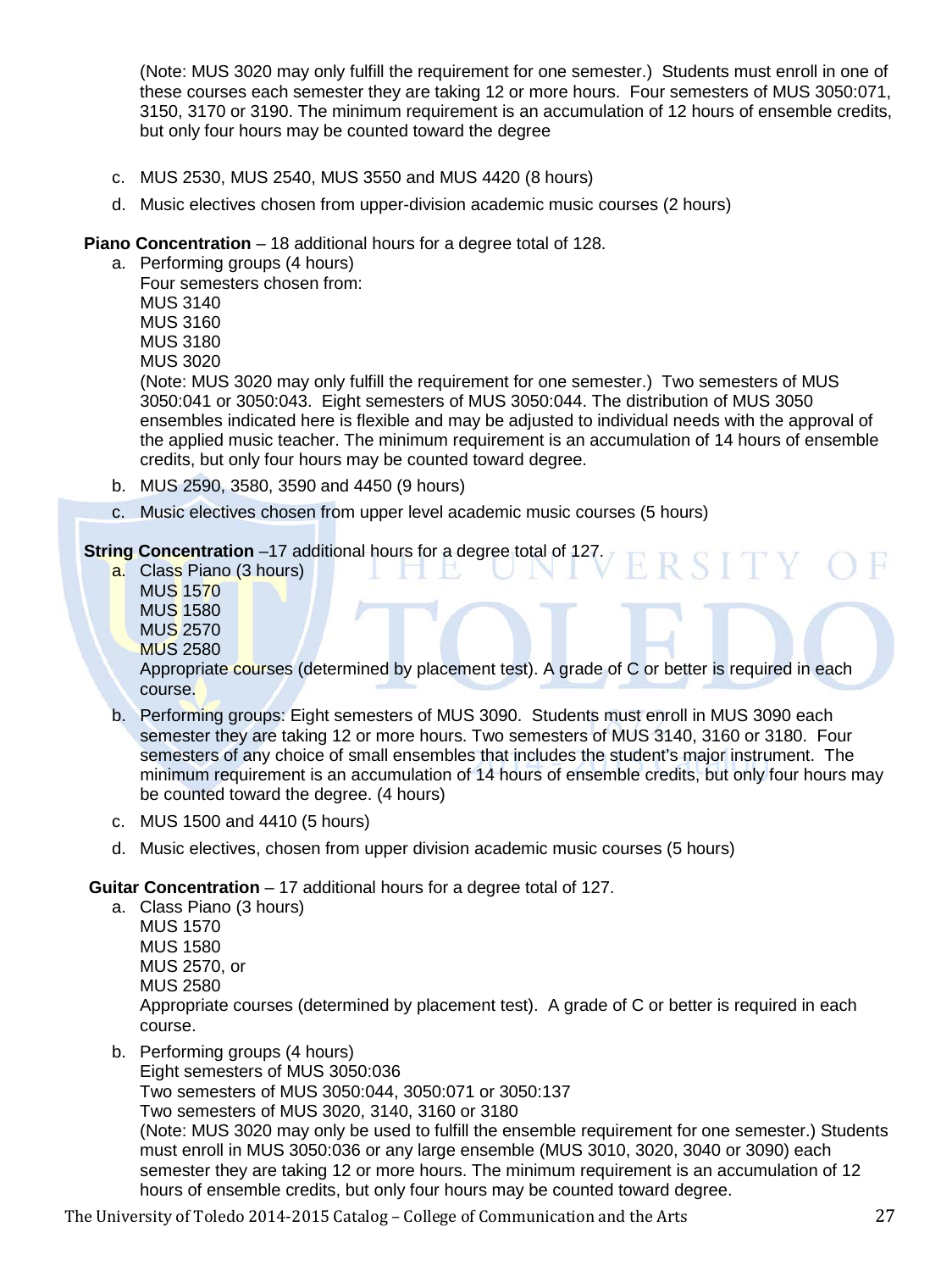- c. MUS 3570 and 4460 (6 hours)
- d. Music electives, chosen from upper division academic music courses. (4 hours)

# **Wind and Percussion Concentration** – 16 additional hours for a degree total of 126.

- a. Class Piano (3 hours) MUS 1570 MUS 1580 MUS 2570, or MUS 2580 Appropriate courses (determined by placement test). A grade of C or better is required in each course
- b. Performing groups: Eight semesters chosen from MUS 3010, 3020, 3040 or 3090 with a minimum of 2 semesters of MUS 3010 and/or MUS 3040, and a minimum of two semesters of MUS 3090. (Note: MUS 3020 may only fulfill the requirement for one semester.) Students must enroll in one of these courses each semester they are taking 12 or more hours. Two semesters of MUS 3140, 3160 or 3180. Four semesters of any choice of small ensembles that includes the student's major instrument. The minimum requirement is an accumulation of 14 hours of ensemble credits, but only four hours may be counted toward degree. (4 hours)
- c. Instrumental Music Literature (3 hours) MUS 4410
- d. Pedagogy on major instrument (2 hours) MUS 1510 HE UNIVERSITY MUS 1530, or MUS 1550
- e. Music electives, chosen from upper division academic music courses (4 hours)

# **Core Music Courses for Instrumental Jazz and Vocal Jazz Concentrations (66 hours)**

- a. Performance Laboratory (0 hours) MUS 1000 (eight semesters) Transfer students will be required to complete a number of semesters proportionate to credits transferred.
- b. Concert Attendance (0 hours) 2014 - 2015 Catalog MUS 1010 (eight semesters) Transfer students will be required to complete a number of semesters proportionate to credits transferred.
- c. Music Technology (1 hour) MUS 1100
- d. Music Theory (22 hours) MUS 1610
	- MUS 1620 MUS 2610 MUS 2620 MUS 3650 MUS 3660 (A grade of C or better is required in 1610, 1620, 2610 and 2620.)
- e. Music History and Literature (9 hours)
	- MUS 3410 MUS 3420 MUS 3450 (A grade of C or better is required in 3410 and 3420)
- f. Jazz Pedagogy and Conducting (2 hours) MUS 3560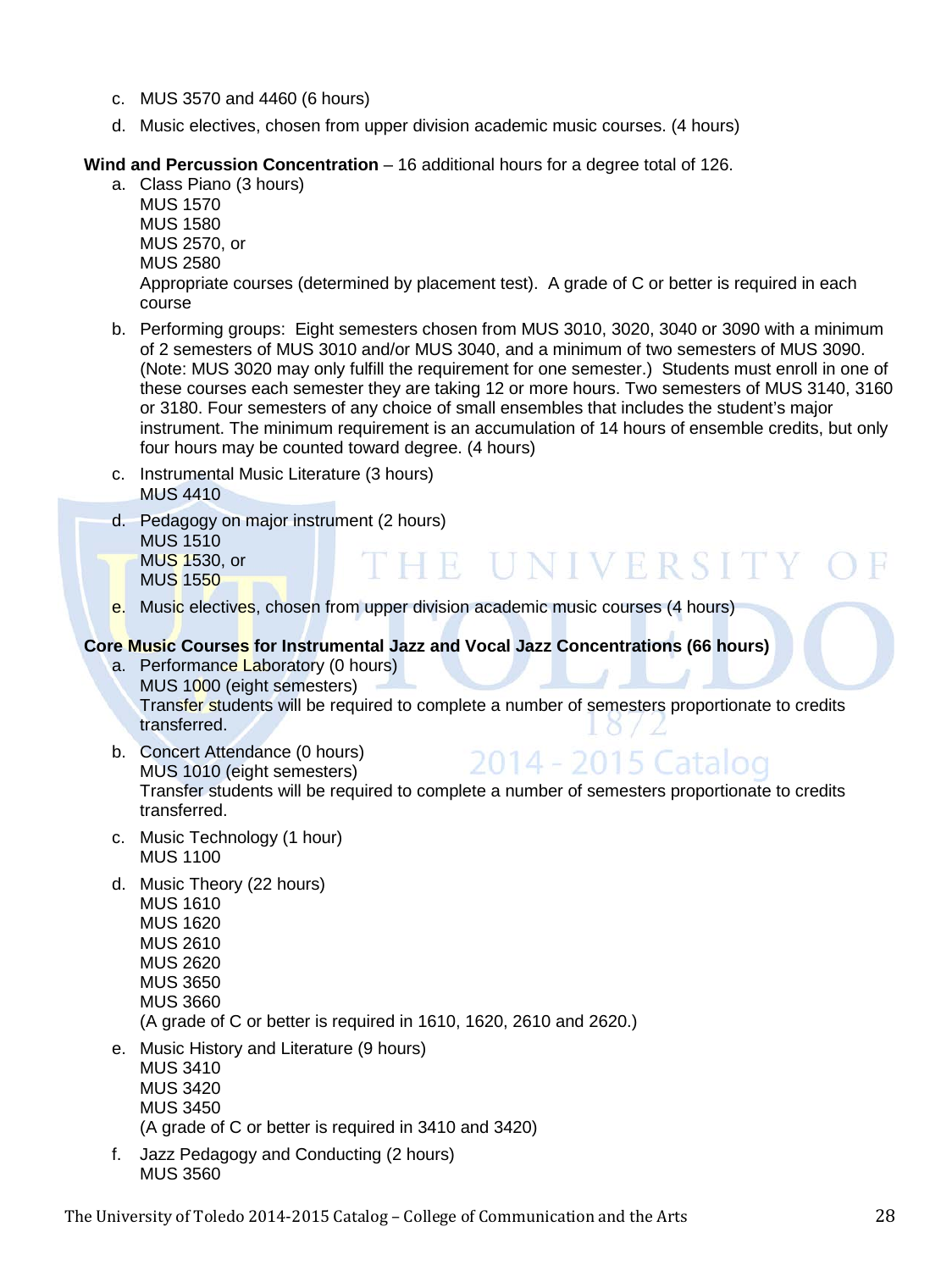g. Applied Music (30 hours)

Eight hours of Applied Music (classical) and successful completion of two semesters with a grade of B or better in MUS 2800 (classical).

Eighteen hours of Applied Music (jazz) on the student's major instrument (or combination of instruments with the consent of the Adviser) and successful completion of two semesters with a grade of B or better in MUS 4800 (jazz).

The remaining four hours will include MUS 1570 Class Piano (1 hour), MUS 1590 Jazz Class Piano (1 hour), and 2 semesters of MUS 1800:065 Applied Jazz Piano. A grade of C or better is required in MUS 1570 and 1590

h. Junior and Senior Recitals (2 hours) MUS 3810 MUS 4810

Additional requirements for each concentration are indicated below.

# **Instrumental Jazz Concentration** – 17 additional hours, for degree total of 127.

- a. Performing groups: Eight semesters of MUS 3020 and one semester of MUS 3150, 3140, 3160 or 3180. Students must enroll in one of these courses each semester they are taking 12 or more hours. Four semesters of MUS 3050:137. The minimum requirement is an accumulation of 13 hours of ensemble credits, but only four hours may be counted toward degree. (4 hours)
- b. Jazz Improvisation (10 hours)

MUS 1700 MUS 2700 MUS 2710 MUS 3700 MUS 3710

# THE UNIVERSITY

- c. Recording Techniques (2 hours) MUS 2270
- d. Music elective, chosen from upper division academic music courses (1 hour)

# **Vocal Jazz Concentration** – 17 additional hours, for a degree total of 127.

- a. Performing groups: Eight semesters of MUS 3150. Four semesters of MUS 3020 or MUS 3050:137. Students must enroll in one of these courses each semester they are taking 12 or more hours. The minimum requirement is an accumulation of 12 hours of ensemble credits, but only four hours may be counted toward degree. (4 hours) 2014 - 2015
- b. Jazz Improvisation (10 hours)

MUS 1700 MUS 2700 MUS 2710 MUS 3700 MUS 3710

- c. Recording Techniques (2 hours) MUS 2270
- d. Music elective, chosen from upper division academic music courses (1 hour)

# **Core Music Courses for Instrumental and Vocal Jazz Concentration with an Emphasis in Music Business and Recording Arts (62 hours)**

- a. Performance Laboratory (0 hours) MUS 1000 (eight semesters) Transfer students will be required to complete a number of semesters proportionate to credits transferred.
- b. Concert Attendance (0 hours) MUS 1010 (eight semesters) Transfer students will be required to complete a number of semesters proportionate to credits transferred.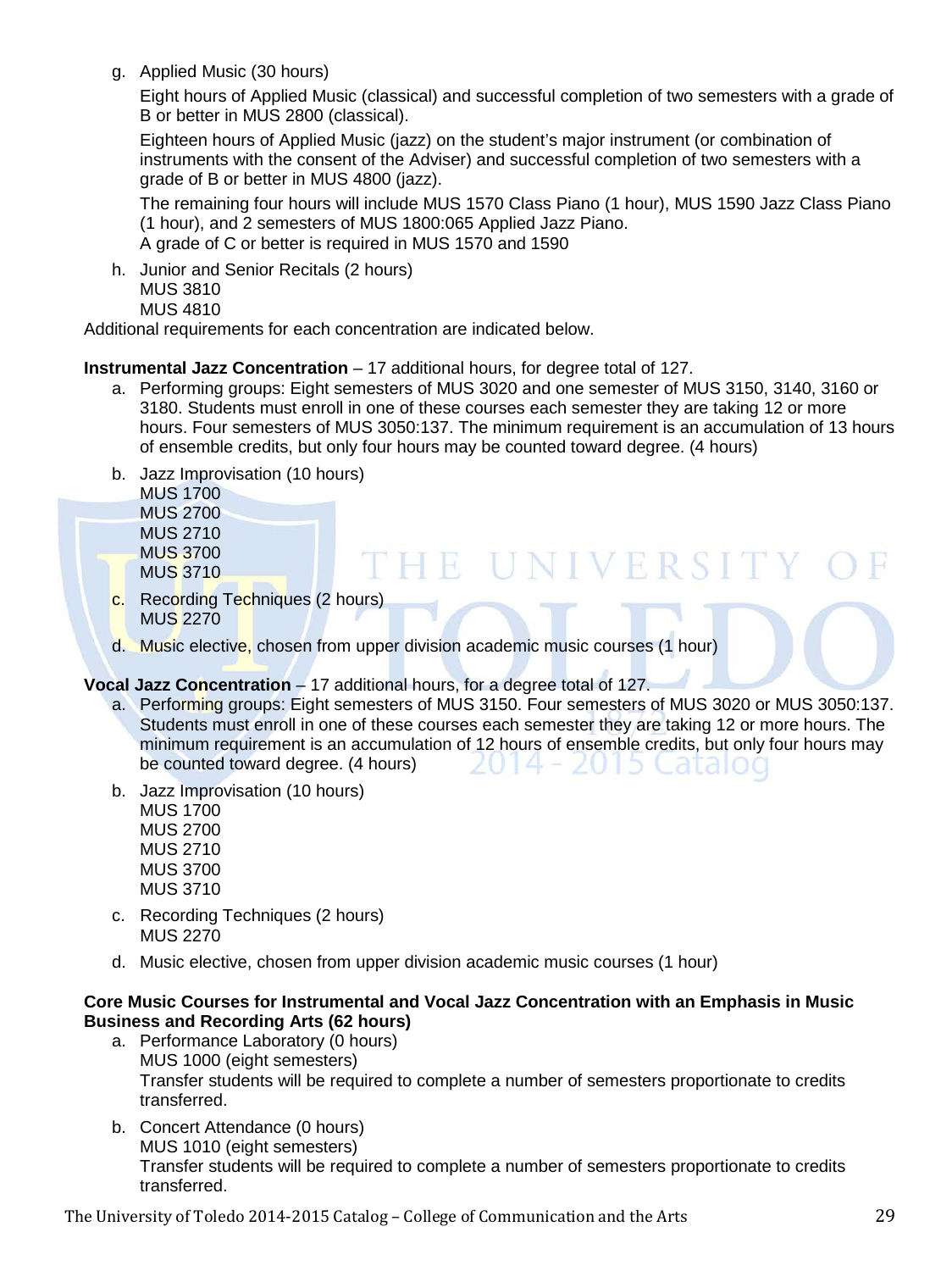- c. Music Technology (1 hour) MUS 1100
- d. Music Theory (14 hours) MUS 1610 MUS 1620 MUS 3650 MUS 3660 (A grade of C or better is required in 1610 and 1620)
- e. Music History and Literature (9 hours) MUS 3410 MUS 3420 MUS 3450 (A grade of C or better is required in 3410 and 3420)
- f. Jazz Pedagogy and Conducting (2 hours) MUS 3560
- g. Applied Music (20 hours)

16 hours of Applied Music (jazz) on the student's major instrument (or combination of instruments with the consent of the Adviser) and successful completion of two semesters with a grade of B or better in MUS 4800 (jazz). The remaining four hours will include MUS 1570 Class Piano (1 hour), MUS 1590 Jazz Class Piano (1 hour), and two semesters of MUS 2800:065 Applied Jazz Piano. A grade of C or better is required in MUS 1570 and 1590

UNIVERSIT

- h. Junior Recital (1 hour) MUS 3810
- i. Music Business (13 hours) MUS 2280 MUS 3280 MUS 3290 MUS 4290 (for six credits)
- j. Music electives, chosen from upper division academic music courses. (2 hours)

H.

# **Instrumental and Vocal Jazz Concentration with an Emphasis in Music Business and Recording**

- **Arts** 18 additional hours, for a degree total of 124 hours.
	- a. Performing groups: Follow the same requirements for Instrumental Jazz or Vocal Jazz Concentrations above. Only four hours of ensemble may be counted toward degree 4 hours
	- b. Jazz Improvisation (10 hours)

MUS 1700 MUS 2700 MUS 2710 MUS 3700 MUS 3710

c. Recording Techniques (4 hours) MUS 2270 MUS 3270

#### **Requirements for the Bachelor of Music Education Degree**

For details on the baccalaureate program in music education, see The Judith Herb College of Education catalog.

# **Honors in Music**

All music majors have an opportunity to qualify for a departmental honors citation in music if they maintain a minimum cumulative GPA of 3.0 through the junior year and at least a 3.5 average in 12 hours of work chosen from the following courses: MUS 3450, 3470, 3610, 3630, 3650, 3660, 4410, 4420, 4450, 4460, 4620, 4640, 4690 (this course may be taken only once toward honors credit) and 4980 (this may be an "honors only" section). Students interested in honors recognition should complete an intent (to qualify) form available in the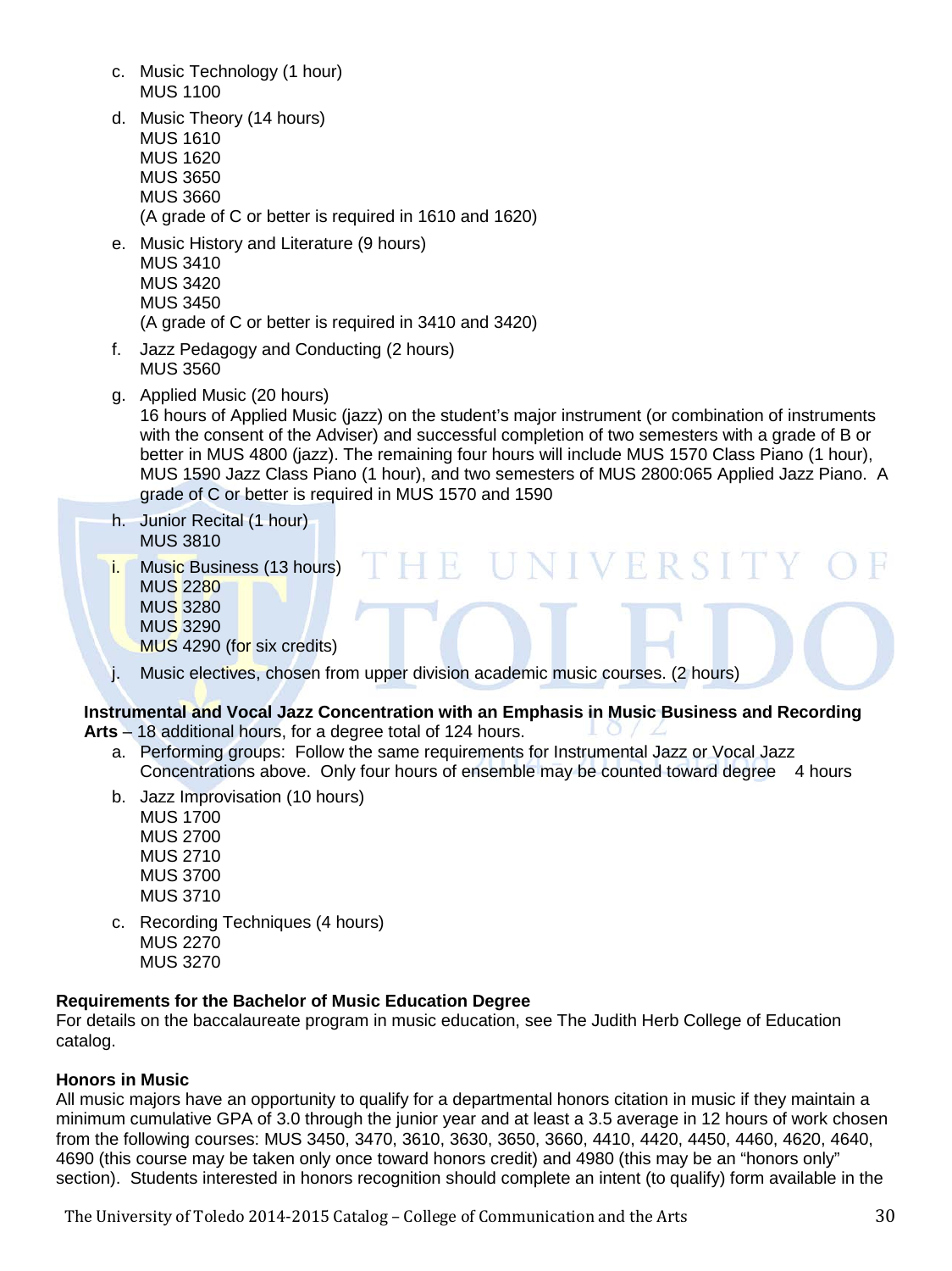music office at the beginning of their sophomore year. In the senior year, the faculty honors committee will invite qualified students to undertake a special three-hour project (MUS 4990) on a topic approved by the honors in music faculty. Each student will work with an assigned Adviser and present on oral defense of the completed project. Satisfactory work will be rewarded by an honors citation recorded in the student's permanent file and in the proper graduation bulletin.

# **Minor in Music**

Admission to the minor program requires the following:

- 1. approval of the Department of Music; and
- 2. an approved placement audition level on an acceptable instrument or voice (interview for music business and recording arts minor).

Students electing to pursue a minor in music choose one of the seven minors outlined below. It is the student's responsibility, in consultation with the student's major Adviser and the music Adviser, to see that the necessary course work is included in the total number of undergraduate courses taken. Students outside the College of Communication and the Arts should ensure that the minor in music is an approved program within their college. Candidates for the minor in music must have their course work verified and approved by the Adviser for the Department of Music prior to making formal application for graduation. This can be done by presenting a transcript to the music Adviser and completing the verification form for the minor in music.

Students must maintain a minimum GPA of 2.0 for all course work completed in the minor.

# **Jazz Minor – Total of 22 hours**

MUS 1000 Performance Laboratory (2 semesters) (0 hours)

MUS 1010 Concert Attendance (3 semesters) (0 hours)

MUS 1570 or 1590 or 2570 or 2580 Piano Class (Placement test required. Grade of C or better is required.) (1 hour)

MUS 1700 Jazz Fundamentals (2 hours)

MUS 2700 Jazz Improvisation I (2 hours)

MUS 2710 Jazz Improvisation II (2 hours)

MUS 1800 Applied Jazz Music\* 2800 (8 hours)

MUS 3020 Jazz Ensembles (4 semesters) 3150 3050: 136, or 3050: 137 (4 hours)

MUS 3450 Jazz History and Literature (3 hours)

# **Instrumental Minor – Total of 22 hours**

MUS 1000 Performance Laboratory (2 semesters) (0 hours) 2015 Catalog

- MUS 1010 Concert Attendance (3 semesters) (0 hours)
- MUS 1570 or 1590 or 2570 or 2580 Piano Class (Placement test required. Grade of C or better is required.) (1 hour)
- MUS 1610 Music Theory and Ear Training I (A grade of C or better is required.) (4 hours) MUS 1800 Applied Music\* 2800 (8 hours)

MUS 3010 Ensembles (4 semesters) 3040, 3050:36, or 3090 (4 hours)

MUS 2410 Music History and Literature I (A grade of C or better is required.) (3 hours)

MUS electives Major level only, excluding ensembles (2 hours)

# **Vocal Minor – Total of 22 hours**

MUS 1000 Performance Laboratory (2 semesters) (0 hours)

- MUS 1010 Concert Attendance (3 semesters) (0 hours)
- MUS 1570 or 1580 or 2570 or 2580 Piano Class (Placement test required. Grade of C or better is required.) (1 hour)

MUS 1610 Music Theory and Ear Training I (A grade of C or better is required.) (4 hours) MUS 1800 Applied Music\* 2800 (8 hours)

MUS 3140 Ensembles (4 semesters) 3160 or 3180 (4 hours)

MUS 2410 Music History and Literature I (A grade of C or better is required.) (3 hours)

MUS electives Major level only, excluding ensembles (2 hours)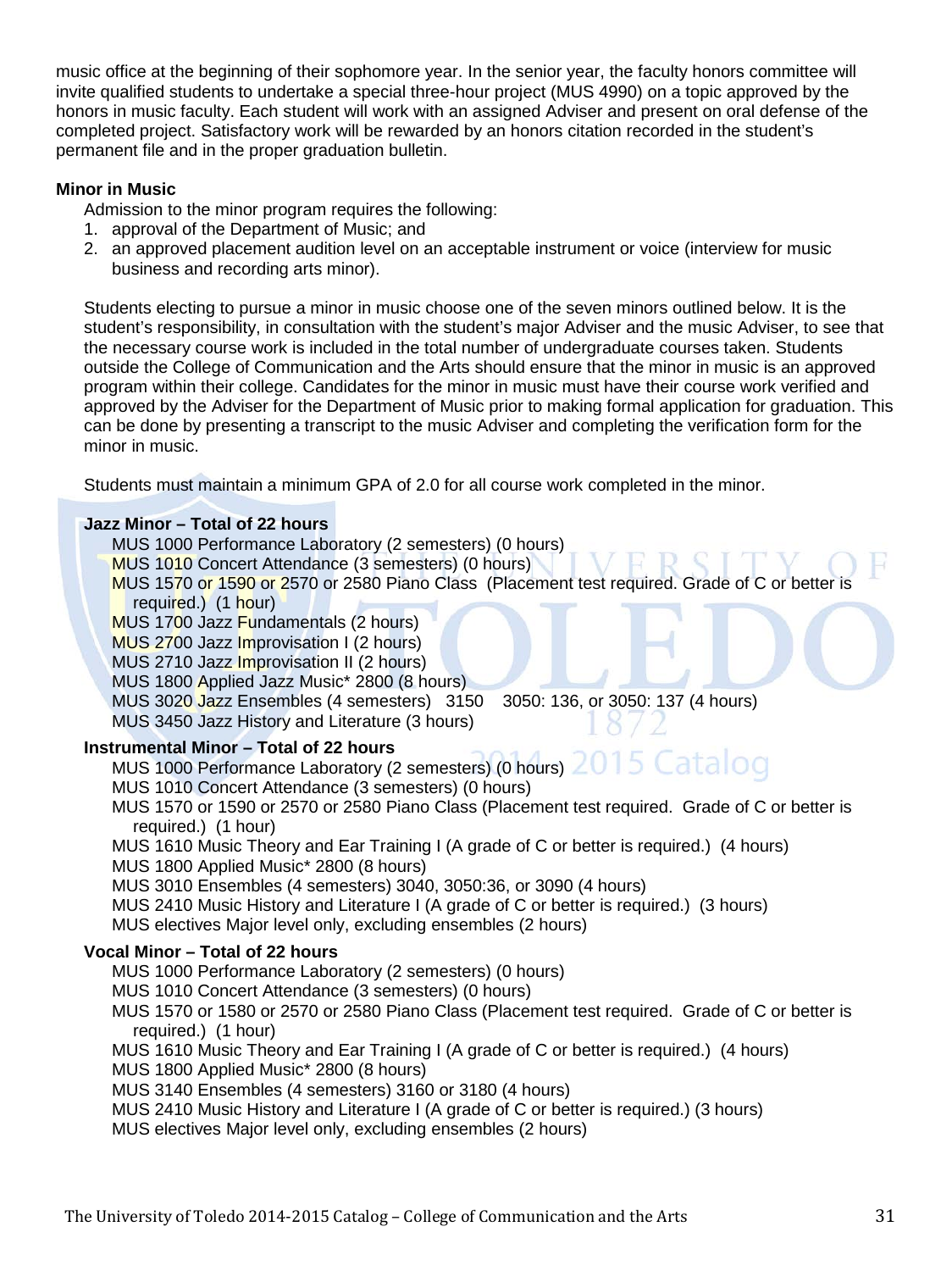# **Keyboard Minor – Total of 22 hours**

MUS 1000 Performance Laboratory (2 semesters) (0 hours) MUS 1010 Concert Attendance (3 semesters) (0 hours) MUS 1610 Music Theory and Ear Training I (A grade of C or better is required.) (4 hours) MUS 1800, 2800 Applied Music\* (8 hours) MUS 3010, 3040, Ensembles (4 semesters) 3050:44, 3090, 3140, 3160, or 3180 (4 hours) MUS 2410 Music History and Literature I (A grade of C or better is required.) (3 hours) MUS 3580 Functional Techniques (2 hours) MUS electives Major level only, excluding ensembles (1 hour) **Music Theory Minor – Total of 22 hours** MUS 1000 Performance Laboratory (2 semesters) (0 hours)

MUS 1010 Concert Attendance (3 semesters) (0 hours)

- MUS 1570 or 1580 or 2570 or 2580 Piano Class (Placement test required. Grade of C or better is required.) (3 hours)
- MUS 1610, 1620, 2610 and 2620 Music Theory and Ear Training I-IV (A grade of C or better is required in each course.) (16 hours)

MUS 2410 Music History and Literature I (A grade of C or better is required.) (3 hours)

#### **Music History and Literature Minor – Total of 22 hours**

- MUS 1000 Performance Laboratory (2 semesters) (0 hours)
- MUS 1010 Concert Attendance (3 semesters) (0 hours)
- MUS 1570, 1580, 2570 or 2580 Piano Class (Placement test required. Grade of C or better is required.) (1 hour)
- MUS 1610 Music Theory and Ear Training I (A grade of C or better is required.) (4 hours)
- MUS 2410, 3410 and 3420 Music History and Literature I-III (A grade of C or better is required in each course.) (9 hours)
- MUS 4000 level Music History Class (3 hours)
- MUS electives Major level only, excluding ensembles (5 hours)

#### **Music Business and Recording Arts Minor – Total of 25 hours**

MUS 1000 Performance Laboratory (one semester taken concurrently with MUS 3270) (0 hours) MUS 1010 Concert Attendance (3 semesters) (0 hours)

MUS 1570, 1580, 1590, 2570 or 2580 Piano or Jazz Piano Class (Placement test required. Grade of C or better is required.) (1 hour)

atalog

MUS 1610 Music Theory and Ear Training I (A grade of C or better is required.) (4 hours)

MUS 2270 Recording Techniques (2 hours)

MUS 2280 Survey of Music Business (3 hours) 2014 - 20

MUS 3270 Advanced Recording Techniques (2 hours)

MUS 3280 Concert and Event Production (3 hours)

MUS 3290 Music Industry Practicum (1 hour)

MUS 4290 Music Industry Internship (Internships are available for 2, 3, 4, or 6 hours) (6 hours)

PHYS 1310 Physics of Music and Sound (3 hours)

\* At least 6 hours must be in the same instrument or voice.

#### **Music Technology Minor – Total of 22 hours**

MUS 1000 Performance Laboratory (0 hours - to be taken concurrently with MUS 3270)

MUS 1570 Class Piano (1 hour)

MUS 1610 Music Theory and Ear Training (4 hours)

MUS 2260 Electronic Music (2 hours)

MUS 2270 Recording Techniques (2 hours)

MUS 3260 Advanced Electronic Music (2 hours)

MUS 3270 Advanced Recording Techniques (2 hours)

MUS 3470 Theatre Sound (3 hours)

MUS 4990 Recording Studio Internship (3 hours – must take twice for 6 hours)

PHYS 1310 (3 hours – to be taken as one of the Natural Science requirements in the Gen Ed)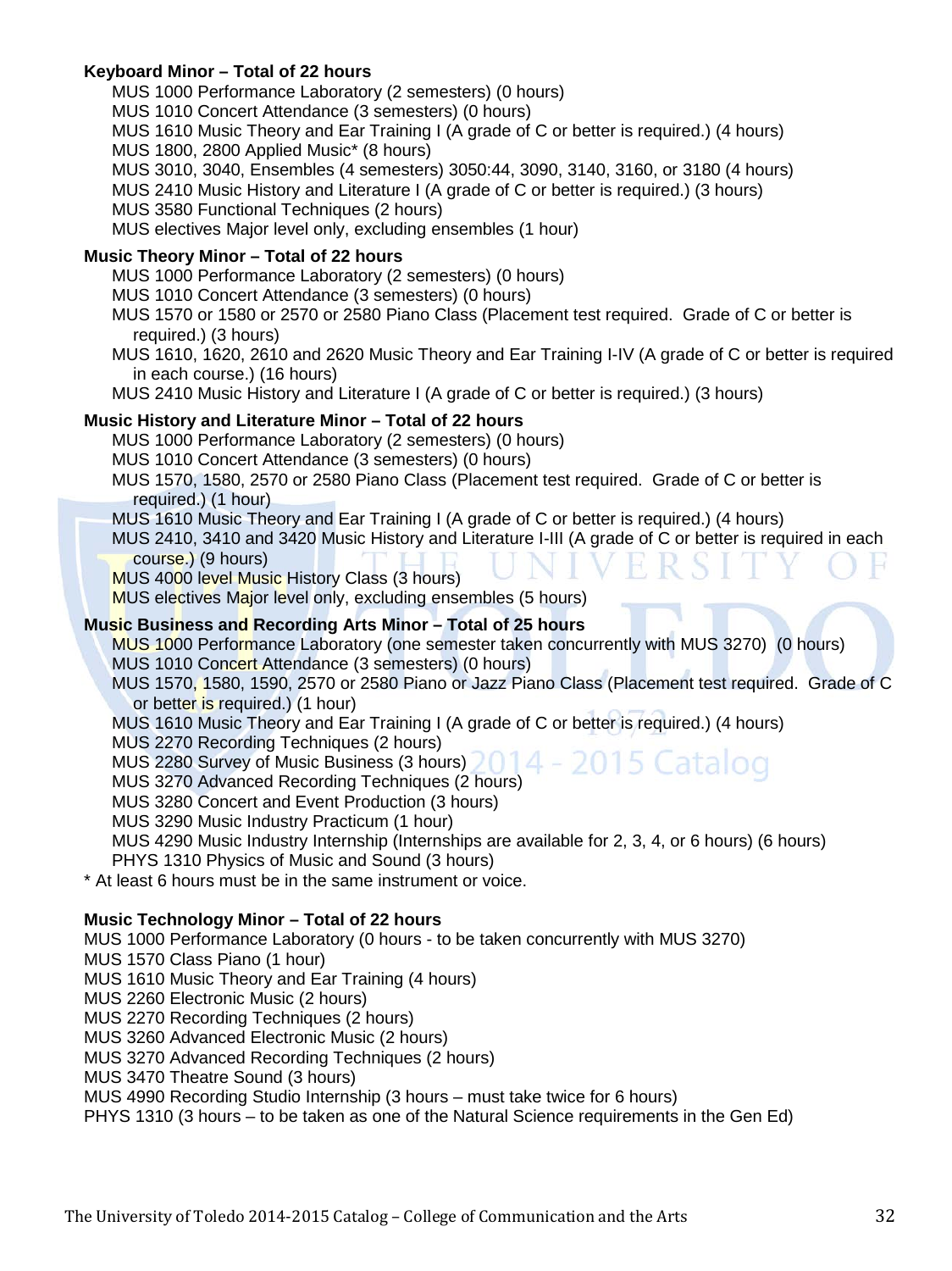# **[Department of Theatre and Film](http://www.utoledo.edu/as/theatrefilm/index.html)**

Dr. Edmund Lingan, Chair, Theatre and Film Adviser Cornel Gabara, Theatre Adviser Daniel Thobias, Theatre Adviser Holly Hey, Film Adviser Tammy Kinsey, Film Adviser Dr. Matt Yockey, Film Adviser

#### **Degrees Offered**

The department of theatre and film offers baccalaureate programs in both theatre and film/video. In addition, four minors are offered – theatre, film/video, history and criticism of drama, and cinema studies. Students interested in secondary teaching certification should consult The Judith Herb College of Education.

The Bachelor of Arts programs in theatre and film/video are designed to prepare the student for a wide range of career options and/or postgraduate study through a strong liberal arts curriculum. Students may choose a bachelor of arts major in either theatre or film. Theatre majors may pursue additional concentrations in performance, design/technology or theatre studies after completing the basic requirements of 35 hours in the major.

#### **General Guidelines for the Bachelor of Arts**

No more than 50 hours in the major courses are allowed for the Bachelor of Arts major. Any hours over 50 will not count toward the degree.

A student majoring in theatre or film may petition to substitute a comparable course or courses for one or more of the required courses in the major. Such requests should be made in writing to the department Chair and are subject to approval by the department faculty.

The requirement of 18 hours in related courses must be met with courses chosen from a list of approved courses in the student's Degree Audit. Choose these courses in consultation with the departmental adviser. Related courses must be chosen from courses acceptable for major credit, not courses that were approved for general or distributive requirements at university or college level.

The P/NC option is available to theatre and film majors in the areas of the major.

# **Requirements for the Bachelor of Arts Program in Film and Video**

When a FILM course is a prerequisite for another FILM course, a grade of C or better must have been earned in the prerequisite course.

#### **Film/Video**

A minimum of 35 hours in film/video to include the following: **Take the following (12 hours):** FILM 2310 Film I (3 hours) FILM 2320 Video I (3 hours)

FILM 2340 Critical Approaches to Cinema Studies (3 hours) FILM 2350 Cinema History (3 hours)

#### **Select 3 hours from:**

FILM 3410 European Cinema (3 hours) FILM 3420 Third Cinema (3 hours)

#### **Select 3 hours from:**

FILM 3370 Documentary Film (3 hours) FILM 3380 Experimental Film (3 hours) FILM 3390 History of Video Art (3 hours)

#### **Select 7 hours from:**

FILM 3310 Film II (4 hours) FILM 3320 Video II (4 hours) FILM 3350 Screenwriting (3 hours) FILM 3360\* Production Topic (4 hours)

The University of Toledo 2014-2015 Catalog – College of Communication and the Arts 33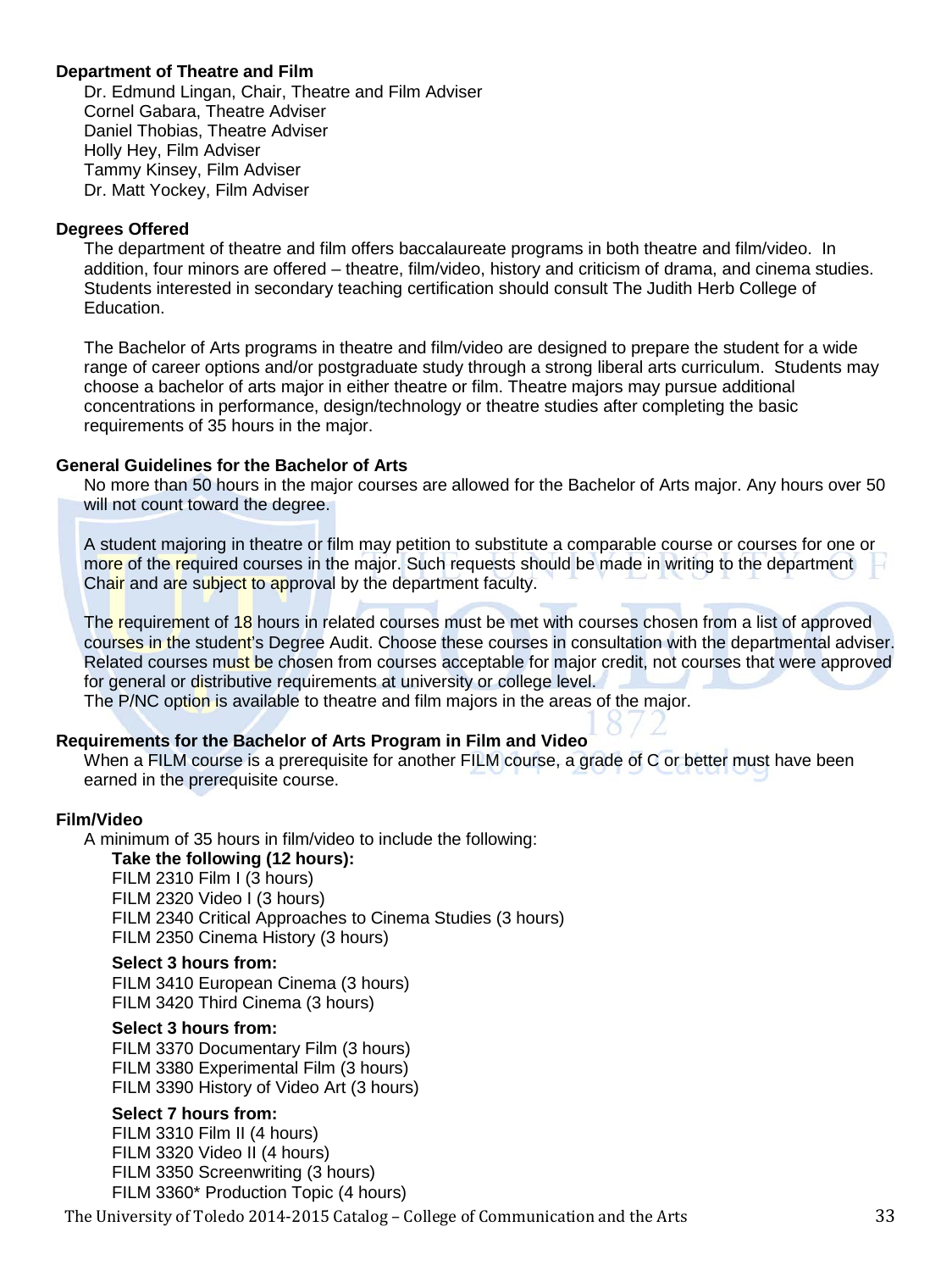FILM 3730 Directing for Camera (3 hours) FILM 4320\* Film/Video Workshop (4 hours) FILM 4350 Screenwriting 2 (3 hours) FILM 4940 Internship (3 hours)

# **Take 10 hours of film electives.**

\*May be taken more than once

# **Honors in Film/Video**

Qualified juniors and seniors may apply to work for honors in film/video. The following are requirements for entrance into the Honors Program in film/video:

# A. **Admission:**

- 1. Minimum GPA of 3.3 in film/video courses;
- 2. Minimum cumulative GPA of 3.0; and
- 3. Completion of 12 hours in film/video
- B. **Requirements:** A student must have completed nine hours of honors course work in film/video before beginning the thesis project. The honors topic and project are to be developed in close conjunction with an honors faculty Adviser. A student may enroll for the thesis paper in FILM 4950 Honors Thesis for a maximum of six hours of credit. The designation "honors" on the diploma will be given to students who receive a grade of A on the honors thesis and maintain a 3.3 GPA in film/video.

# **Requirements for the Bachelor of Arts Program in Theatre**

A minimum of 35 hours in theatre to include the following:

# **Choose 3 hours from:**

THR 1040 Stage Lighting and Sound (3 hours) THR 1050 Stage Costuming (3 hours)

# **Take the following:**

THR 1030 Stagecraft (3 hours) \*THR 2000 Theatre Practicum (1 hour) THR 2200 Perspectives on Theatre (3 hours) THR 2610 Acting I (3 hours) \*\*THR 2640 Voice and Movement (2 hours) THR 3110 World Theatre I (3 hours)  $18/$ THR 3120 World Theatre II (3 hours) THR 3710 Directing (3 hours) THR 4110 Modern American Theatre (3 hours) 2014 - 2015 Catalog THR 4500 Professional Aspects (2 hours)

VERSIT

\* Must be taken twice. At least one credit must be taken at UT.

\*\*May be taken more than once

# **Take any additional theatre electives that will reach the required 35 minimum hours for the major.**

# **Concentrations**

Students pursuing a B.A. in theatre also may complete an optional concentration in performance, design/technology or theatre studies by taking an additional 12 hours as follows:

**Performance:** Take 12 hours from THR 2620, 3610, 3620, 3640, 3650, 4620, 4640 and 4990.

**Design/technology:** Take 12 hours from THR 3410, 3440, 3480, 4400 and 4990.

**Theatre studies:** Take 12 hours including special topics in theatre and drama in consultation with the coordinator/Adviser of theatre studies.

# **Honors in Theatre**

Qualified juniors and seniors may apply to work for honors in theatre. The following are requirements for entrance into the Honors program in theatre:

# A. **Admission**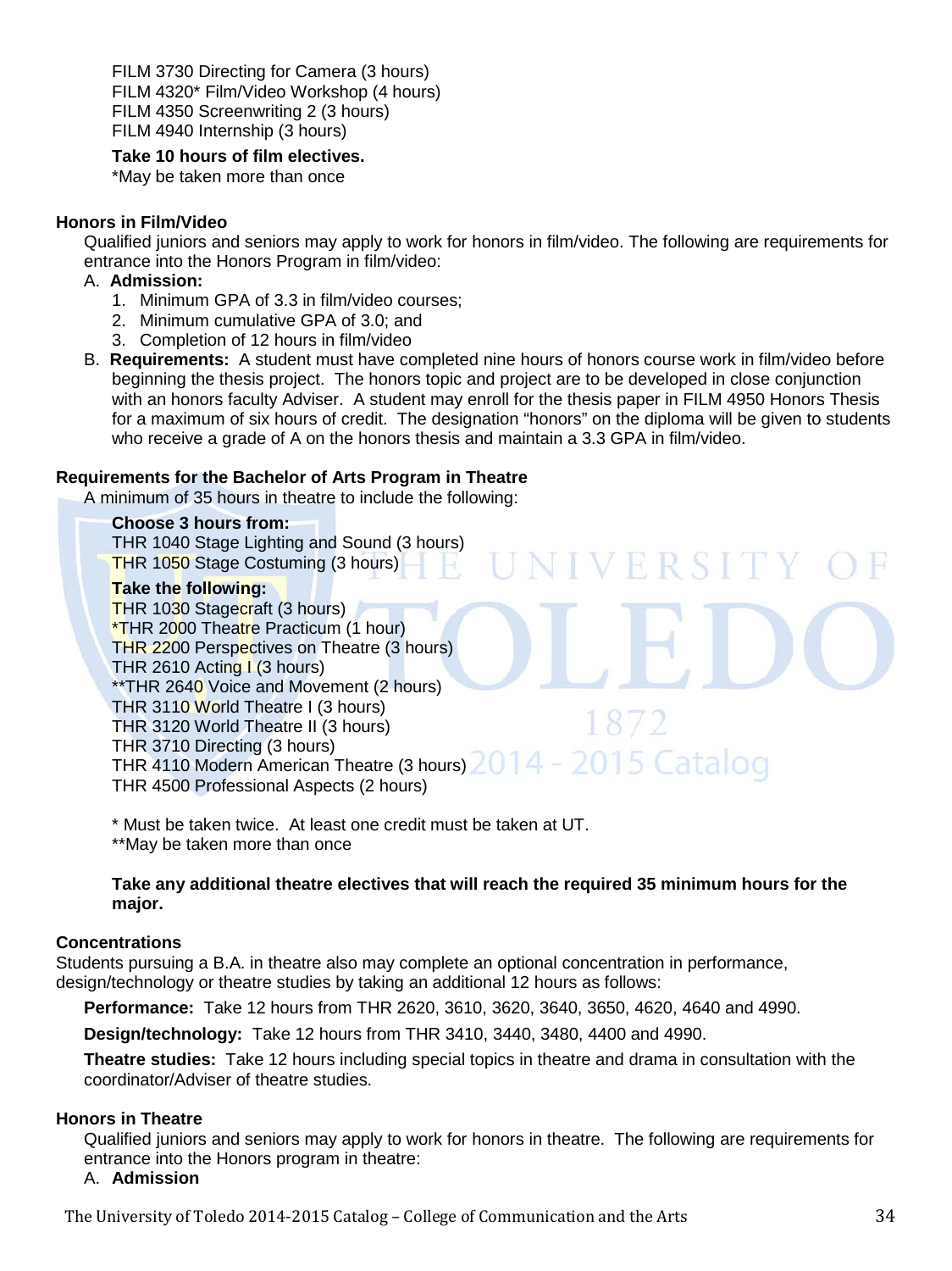- 1. Minimum GPA of 3.3 in theatre courses;
- 2. Minimum cumulative GPA of 3.0; and
- 3. Completion of 12 hours in theatre.
- B. **Requirements:** A student must have completed a minimum of nine hours of honors course work in theatre before beginning the thesis project. The honors topic and paper are to be developed in close conjunction with an honors faculty Adviser. A student may enroll for the thesis paper in THR 4950 Honors Thesis for a maximum of six hours of credit. The designation "honors" on the diploma will be given to students who receive a grade of A on the honors thesis and maintain a 3.3 GPA in theatre.

THE UNIVERSITY

1872

2014 - 2015 Catalog

#### **Requirements for the Minors**

A minimum of 21 hours is required for minors in theatre and film, as follows for each minor:

# **Minor in Film/Video**

#### **Take the following (12 hours):**

FILM 2310 Film I (3 hours) FILM 2320 Video I (3 hours) FILM 2340 Critical Approaches to Cinema Studies (3 hours) FILM 2350 Cinema History (3 hours)

# **Choose 1 or 2 courses from studies:**

FILM 2980\*, 3370, 3380, 3390, 3410, 3420, 3980\*, 4340, 4360, 4370\*.

**Choose 1 or 2 courses from production:** FILM 3310, 3320, 3350, 3360\*, 3730, 4320\*, 4350.

\*May be taken more than once.

#### **Minor in Cinema Studies**

**Take the following (6 hours):** FILM 2340 Critical Approaches to Cinema Studies (3 hours) FILM 2350 Cinema History (3 hours)

#### **Choose 1 course from:**

FILM 3410 European Cinema (3 hours) FILM 3420 Third Cinema (3 hours)

# **Choose 1 course from:**

FILM 3370 Documentary Film (3 hours) FILM 3380 Experimental Film (3 hours) FILM 3390 History of Video Art (3 hours)

#### **Choose 1 course from:**

FILM 2310 Film I (3 hours) FILM 2320 Video I (3 hours) FILM 3350 Screenwriting (3 hours)

#### **Take 6 hours of film electives.**

#### **Minor in Theatre**

#### **Choose 6 hours from:**

THR 1030 Stagecraft (3 hours) THR 1040 Stage Lighting and Sound (3 hours) THR 1050 Stage Costuming (3 hours)

#### **Choose 12 hours from:**

THR 2200 Perspectives on Theatre (3 hours) THR 2610 Acting I (3 hours) THR 2640 Voice and Movement (2 hours) THR 3110 World Theatre I (3 hours) THR 3120 World Theatre II (3 hours) THR 4110 Modern American Theatre (3 hours)

# **Take 3 hours of theatre electives.**

The University of Toledo 2014-2015 Catalog – College of Communication and the Arts 35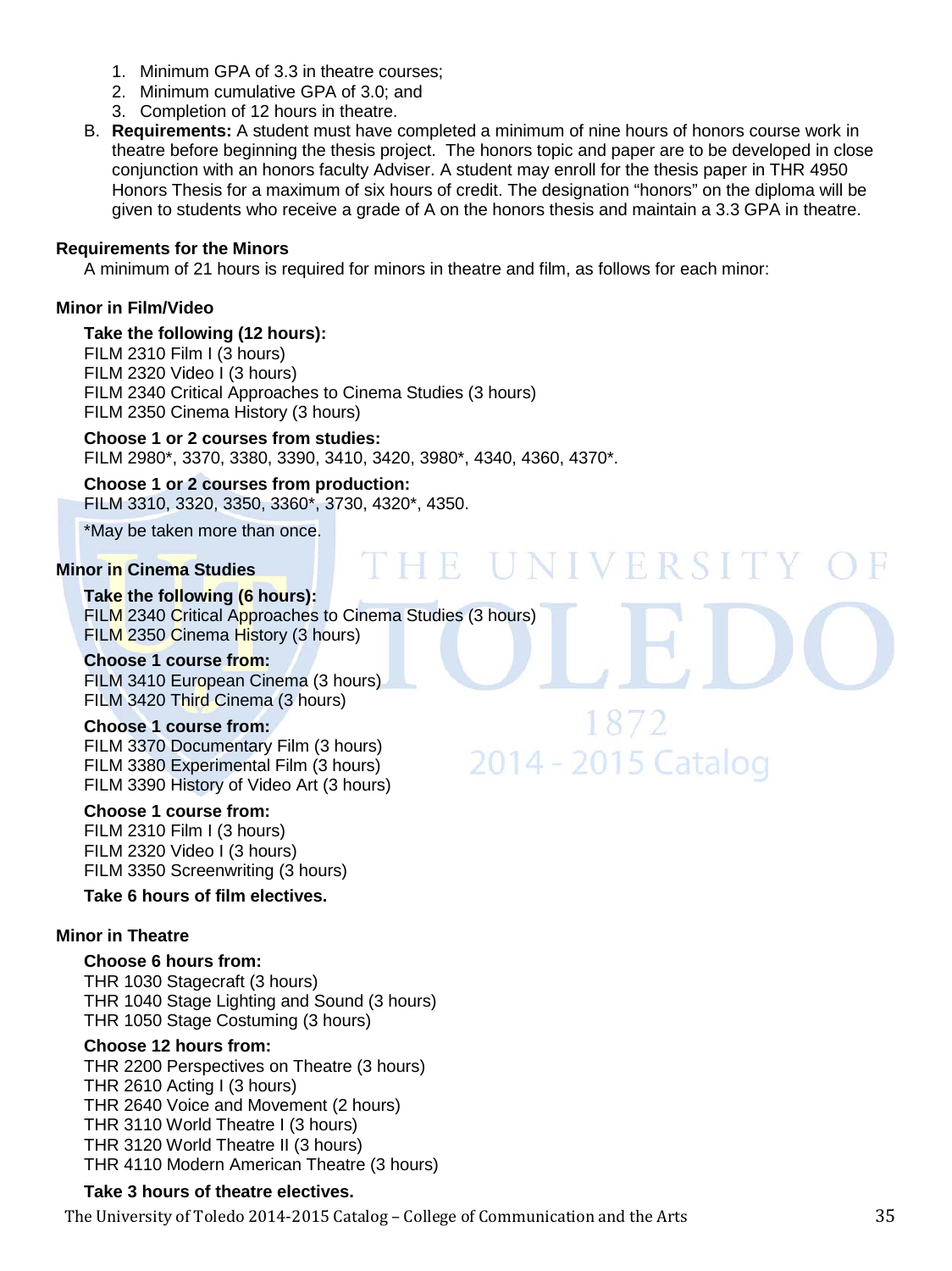# **Minor in History and Criticism of Drama**

#### **Take the following (9 hours):**

THR 3110 World Theatre I (3 hours) THR 3120 World Theatre II (3 hours) ENGL 3810 Shakespeare (3 hours)

#### **Choose 12 hours from the following:**

THR 4110 Modern American Theatre (3 hours)

ENGL 4310 British Drama (3 hours)

ENGL 4340 Modern Drama (3 hours)

#### \*THR 4900 Special Topics: Theatre and Drama (3 hours)

\*THR 4900 may be taken more than once. Students also may substitute courses in drama in a foreign language – i.e., in classics, French, Spanish, German, etc. – with the approval of the minor coordinator.

# **College of Communication and the Arts Interdisciplinary Minors**

Because of the interdisciplinary nature of these minors, students must work with their advisor in selecting which courses to take. Courses required/counted in the major may not also be taken for minor credit. Whenever possible, courses should be chosen from outside a student's major.

#### **Digital Arts and Visual Communication** (18 hours)

**Description:** A broad range of communication design and creative problem-solving skills will prepare students to apply, and demonstrate an understanding of the visual communication design process using both traditional design skills and the latest computer software.

#### **Required:**

ART 1070 Fundamentals of Digital Media (Art majors should replace this course with an additional elective from below) (3 hours)

R.

# **Select remaining credits to total 18 from:**

ART 1050 Fundamentals of Surface (2D Design) (3 hours) ART 1080 Perceptual Drawing (3 hours) \*ART 2010 Digital Print-Based Media (3 hours) \*ART 2020 Digital Interactive Media (3 hours) \*ART 2030 Photography (Introduction/digital) (3 hours)  $-2015$  Catalog COMM 2150 Digital Publishing (3 hours) COMM 2300 Photojournalism (3 hours) \*FILM 2320 Video I (3 hours) ARTH 2980 History of Graphic Design (3 hours) \*ART 3000 NM Black and White Photography (3 hours) \*ART 3000 NM Digital Photography (Intermediate) (3 hours) \*ART 3010 NM Interactivity (3 hours) COMM 3340 Visual Communication I (3 hours) COMM 3350 Graphic Communication I (3 hours) \*FILM 3560 Digital Post-production (4 hours) \*ART 4020 NM Imaging: Electronic Text and Publishing (3 hours) \*COMM 4330 Integrated Media (3 hours) \*COMM 4340 Visual Communication II (3 hours) \*COMM 4350 Graphic Communication 2 (3 hours)

*\* This course has at least one pre-requisite. Contact the instructor to determine if you have acceptable alternative experience for admission into the course.*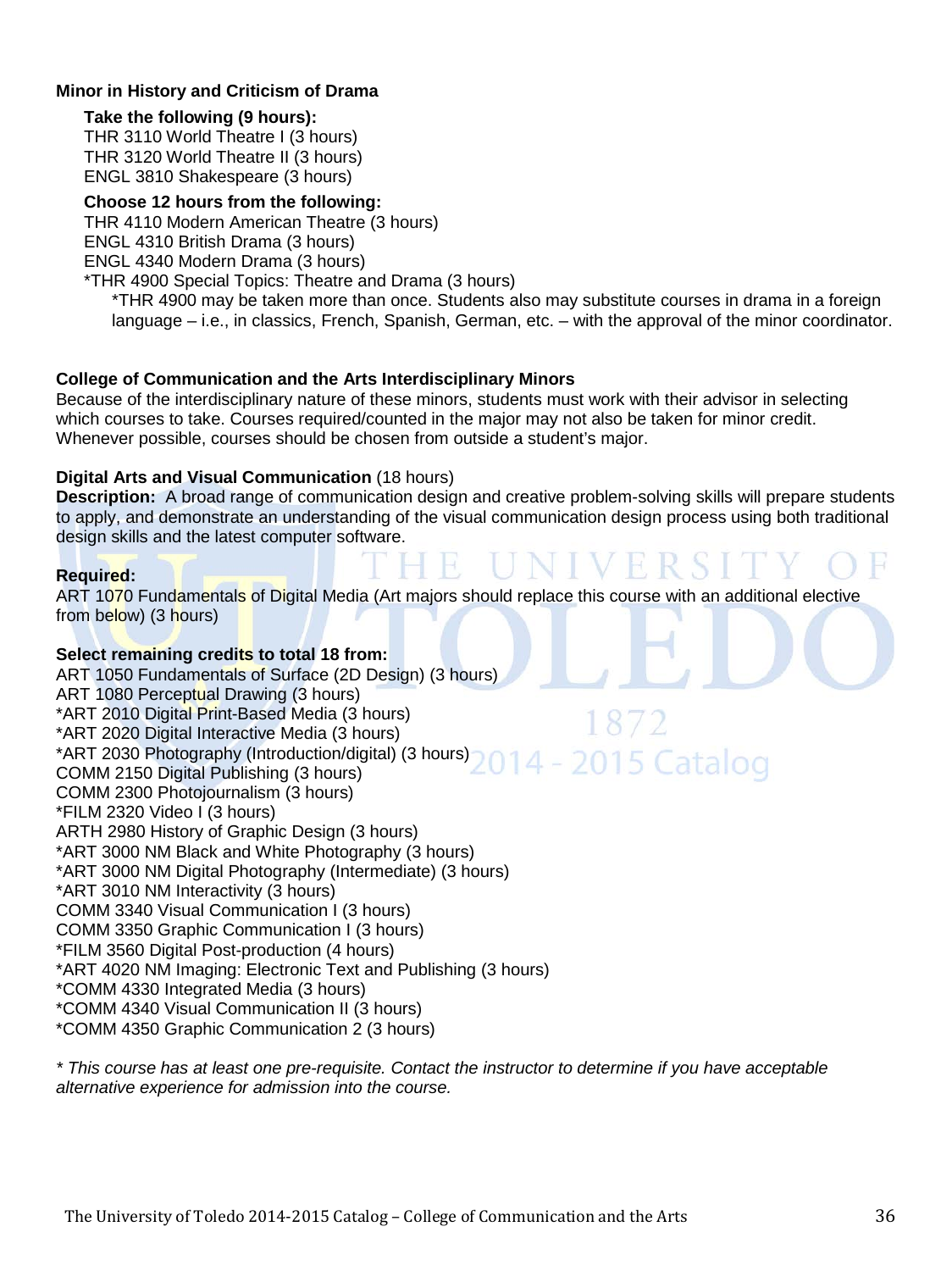# **Sound Production and Design** (18 Hours)

**Description:** A minor in Sound Production and Design is a specialized secondary field of study for students who wish to concentrate on audio production in a variety of professional settings. This minor prepares students for careers as recording and sound engineering professionals in live performance, live television & radio broadcast, and audio postproduction for film and video.

# **Required Courses:**

COMM 2210 Audio Production I (3 hours) THR 4400 Theatre Design: Sound (3 hours) MUS 2260 Electronic Music (2 hours) MUS 2270 Recording Techniques (2 hours)

# **Select remaining credits to total 18 from:**

THR 1030 Lighting and Sound (3 hours) ART 1070 Fundamentals of Digital Media (3 hours) COMM 3210 Audio Production II (3 hours) MUS 3260 Advanced Electronic Music (3 hours) MUS 3270 Advanced Recording Techniques (2 hours) FILM 3520 Audio Production and Post-Production (3 hours)

# **Visual Effects and Animation** (18 Hours)

**Description:** A minor in Visual Effects and Animation is a specialized secondary field of study for students who wish to develop techniques for motion graphics and animation concept development and production.

# **Required Courses:**

ART 1070 Fundamentals of Digital Media *(Art majors should replace this course with an additional elective from below)* (3 hours) \*FILM 4240 Genre: Animation Studies (4 hours)

# **Select remaining credits to total 18 from:**

\*ART 2020 Digital Interactive Media (3 hours)  $*$ FILM 2310 Film  $(3 \text{ hours})$ \*FILM 2320 Video I (3 hours) \*ART 3010 NM Interactivity (3 hours) COMM 3350 Graphic Communication I (3 hours) \*FILM 3530 Animation and Optical Printing (3 hours) \*ART 4020 NM Time/Motion/Space (3 hours)

*\* This course has at least one pre-requisite. Contact the instructor to determine if you have acceptable alternative experience for admission into the course.*

2014 - 2015 Catalog

# **College of Communication and the Arts Faculty**

#### **Department of Art**

**Christopher Burnett**, 2007, Associate Professor B.F.A., Rhode Island School of Design; M.A., M.F.A., University of New Mexico **Debra Davis**, 2000, Professor and Dean B.A., M.S. Ed., Northern Illinois University; M.F.A., University of Colorado **David H. Guip**, 1972, Professor B.S., B.F.A., M.Ed., Wayne State University; Ed.D., Ball State University **Daniel Hernandez**, 2012, Assistant Professor B.F.A, Northwest Missouri State University; M. F. A., American University **Thomas Lingeman**, 1979, Professor B.S., Ball State University; M.F.A., Southern Illinois University of Art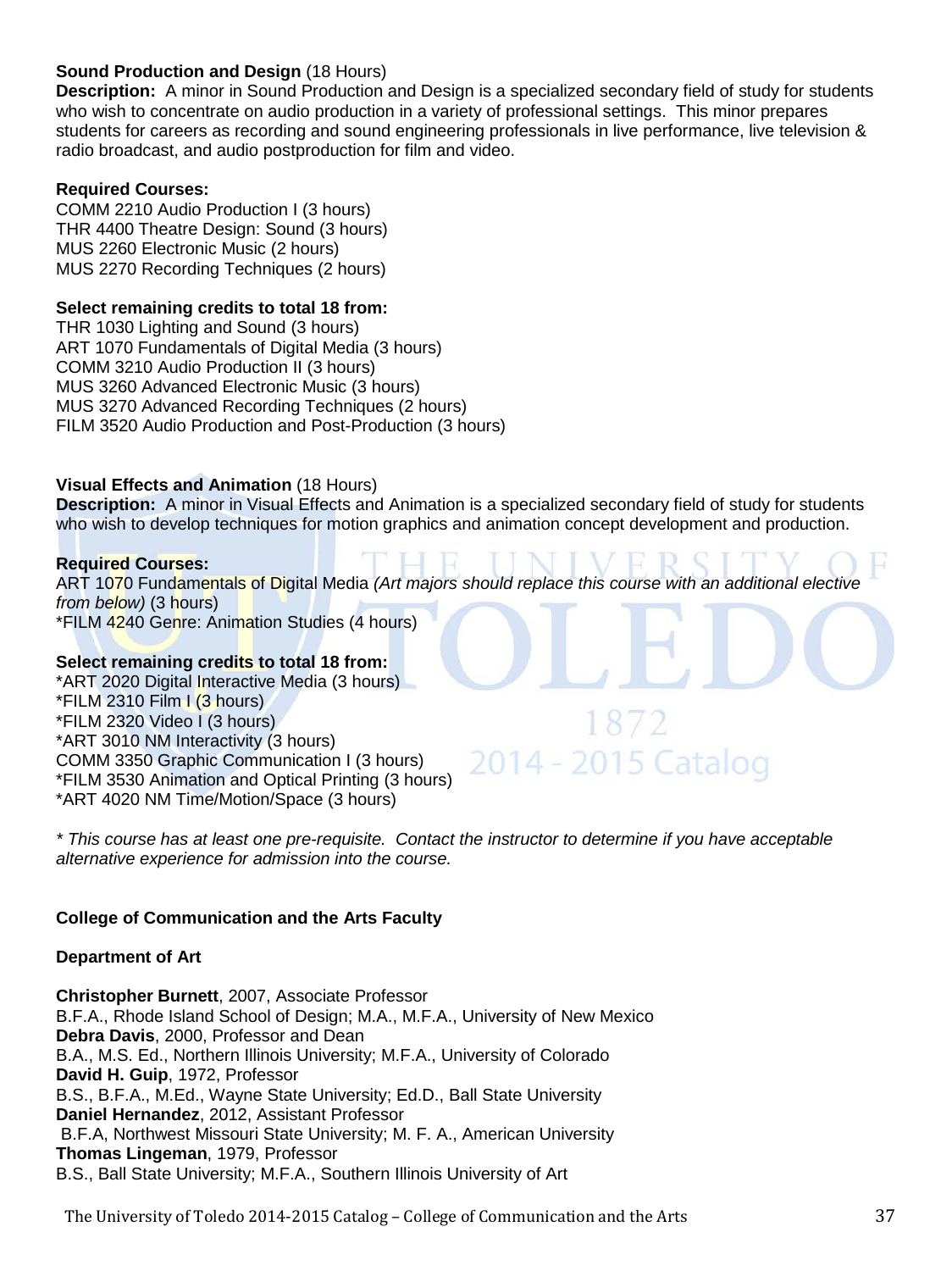**Thor Mednick**, 2013, Assistant Professor B.F.A., M.A., University of Southern California; Ph.D., Indiana University **Barbara W. F. Miner**, 2000, Professor and Chair B.F.A., State University of New York - New Paltz; M.F.A., Eastern Michigan University **Deborah Orloff**, 1994, Professor B.F.A., Clark University; M.F.A., Syracuse University **Richard Putney**, 1979, Associate Professor B.A., M.A., Ph.D., University of Delaware **Mysoon Rizk**, 2000, Associate Professor B.A., Oberlin College; B. S., A.M., Ph.D., University of Illinois at Urbana - Champaign **Arturo Rodriguez**, 2001, Associate Professor B.F.A., Kansas City Art Institute; M.F.A., Indiana University – Bloomington **Barry Whittaker**, 2011, Assistant Professor B.F.A., University of Texas; M.F.A., University of Colorado

# **Emeritus Faculty**

**Diana Attie**, 1962, Professor Emeritus, 2012 B.S., M.A., Cleveland Institute of Art; Case Western Reserve University **Duane Bastian**, 1971, Professor Emeritus, 1999 A.B., M.A., Eastern Michigan University; M.Ed., Ph.D., The University of Toledo **Peter Elloian**, 1966, Professor Emeritus, 2001 B.F.A., Cleveland Institute of Art; M.F.A., University of Iowa **Rex Fogt**, 1972, Professor Emeritus, 2012 B.A., Bluffton College; M.F.A., University of Michigan **Marc S. Gerstein**, 1980, Professor Emeritus, 2012 B.A., Brandeis University; M.A., Ph.D., Harvard University VERSIT

# **Lecturers**

**Karen Roderick-Lingeman**, 2003, Senior Lecturer B. Ed., The University of Toledo; M.F.A, University of North Dakota

# **Department of Communication**

**Paul A. Fritz**, 1978, Professor B.A., Capital University; M.A., Ph.D., Bowling Green State University **Paulette D. Kilmer**, 1997, Professor B.A., M.A., University of Wisconsin; M.A., University of Kansas; Ph.D., University of Illinois **Jacqueline Layng**, 1997, Professor B.A., M.A., Ed.D., Northern Illinois University **Brian A. Patrick**, 2001, Professor B.A., M.A., University of Detroit; Ph.D., University of Michigan **Donald E. Reiber**, 1979, Associate Professor B.A., M.A., The Ohio State University **Sumitra Srinivasan**, 2006, Associate Professor B.Sc., M.A., The University of Madras; M.S., Syracuse University; Ph.D., Georgia State **University David E. Tucker**, 1987, Professor B.A., Wittenberg University; M.A., Ph.D., Bowling Green State University **Jeffrey S. Wilkinson**, 2014, Professor and Chair B.S., University of Florida; M.A., Ph.D, University of Georgia

#### **Emeritus Faculty**

**James B. Benjamin**, 1986, Professor Emeritus 2013 B.S., Dakota State College; M.A., Ph.D., The Pennsylvania State University **Carlton O. DeFosse**, 1979, Professor Emeritus, 1999 B.S., M.S., Western Illinois University; Ph.D., The University of Toledo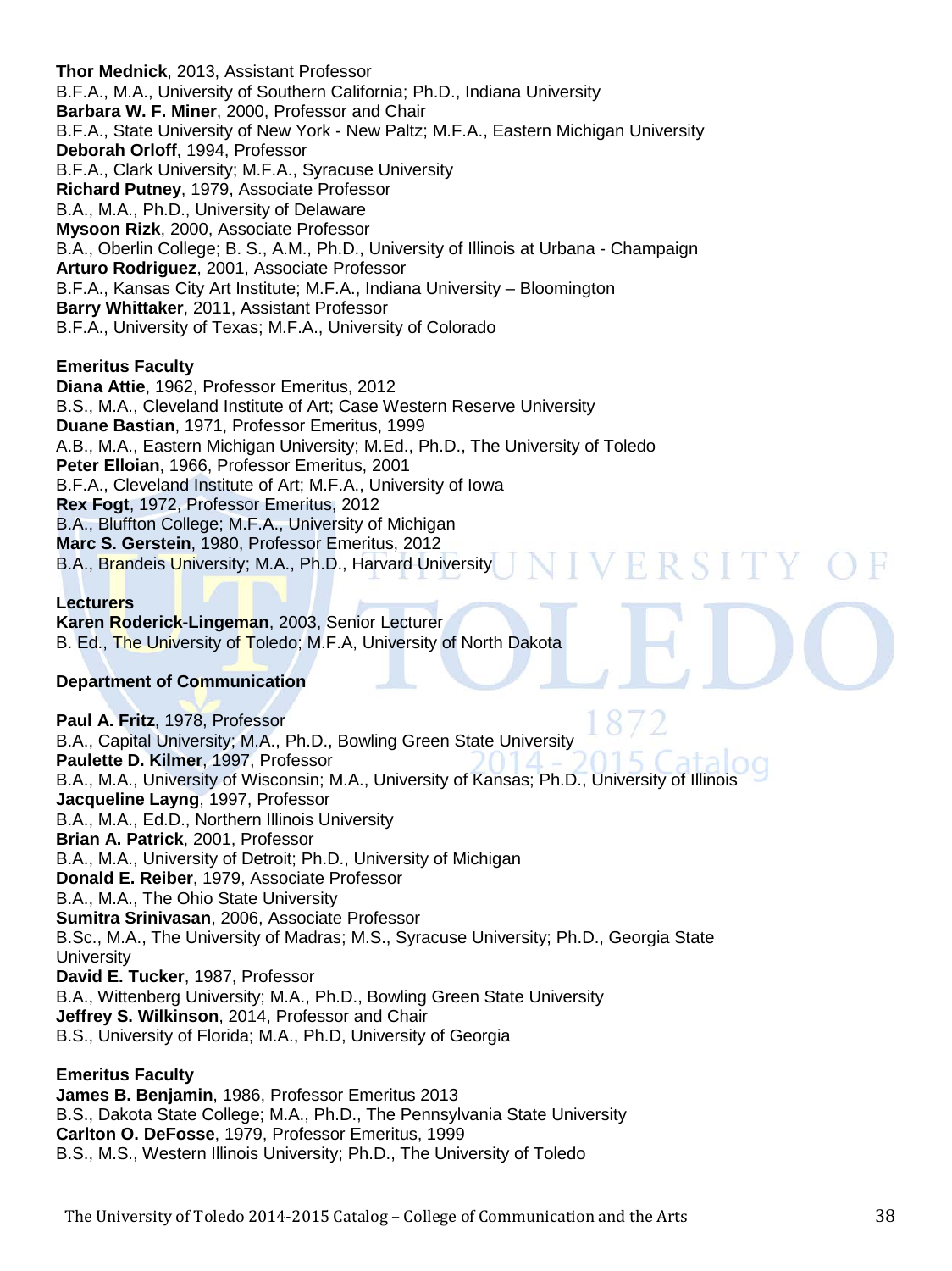**Richard J. Knecht**, 1971, Professor Emeritus 2013 B.S., University of Dayton; M.A., Miami University; Ph.D., The Ohio State University **Paul A. Many**, 1980, Professor Emeritus 2013 B.A., St. John's University; M.A., The Ohio State University; M.F.A., Bowling Green State University; Ph.D., Ohio University **Bernice C. Marti**, 1969, Professor Emeritus, 1983 B.A., M.A., Michigan State University; Ed.D., The University of Toledo **Norbert Mills**, 1974, Associate Professor Emeritus, 2005 B.A. Winona State College; M.A., Ph.D., Bowling Green State University **Charles G. Russell**, 1975, Professor Emeritus, 1999 B.S., M.S., Ph.D., Southern Illinois University **Ethel M. Wilcox**, 1972, Professor Emeritus, 1999 B.A., Southern Oregon College; M.A., Ph.D., Bowling Green State University

# **Lecturers**

**Amy Capwell-Burns**, 2003, Associate Lecturer B.A., Baldwin-Wallace College; M.A., Cleveland State University; Ph.D., Bowling Green State University **Dee Drummond**, 2007, Associate Lecturer B.A., The University of Toledo; M.A., Michigan State University **Eleanor Dombrowski**, 2013, Lecturer B.S., Eastern Michigan University; M.A., Western Michigan University **Fatima A. Shousher Simon**, 2004, Senior Lecturer B.A., University of Toledo; M.A., Bowling Green State University **David M. Strukel**, 2008, Associate Lecturer B.A., Bowling Green State University; M.A., Kent State University; Ph.D., Bowling Green State University

# **Department of Music**

**Michael Boyd**, 1987, Professor B.M., Wisconsin Conservatory of Music; M.M., D.M.A., Eastman School of Music **Timothy D. Brakel,** 2000, Associate Professor B.S., Jacksonville State University; M.S., Indiana State University; D.M.E., Indiana University **Jon Hendricks,** 2000, Distinguished University Professor D.P.A. (Hon.), The University of Toledo **Lee Heritage**, 1993, Associate Professor B.M., Shenandoah University; M.M., University of Wisconsin; D.M.A., University of Illinois **Stephen W. Hodge**, 1989, Professor B.M.E., M.M.E., Wichita State University; D.M.A., University of Colorado **David N. Jex**, 1983, Professor B.M., The University of Toledo; M.M., Bowling Green State University; D.M.A., Cleveland Institute of Music/Case Western Reserve University **Erik Johanson**, 1993, Associate Professor B.A., Augustana College; M.M., University of Cincinnati **Raymond C. Marchionni**, 2001, Professor B.M., M.M., University of Michigan; D.M.A., North Texas State University **Gunnar Mossblad**, 2002, Professor B.M., M.M., University of North Texas **Olman Piedra**, 2011, Assistant Professor B.M., Baylor University; M.M.P., M.M., University of Michigan, D.M.A., Bowling Green State University **Denise Ritter-Bernardini**, 2011, Assistant Professor B.S., East Central University; M.M., Texas Christian University; D.M.A., University of Oklahoma **Pamela Stover**, 2011, Assistant Professor B.M., Iowa State University; M.A., University of Iowa; Ph.D., Indiana University **Jason Stumbo**, 2005, Associate Professor and Chair B.S., M.M., University of Tennessee; Ph.D., University of Missouri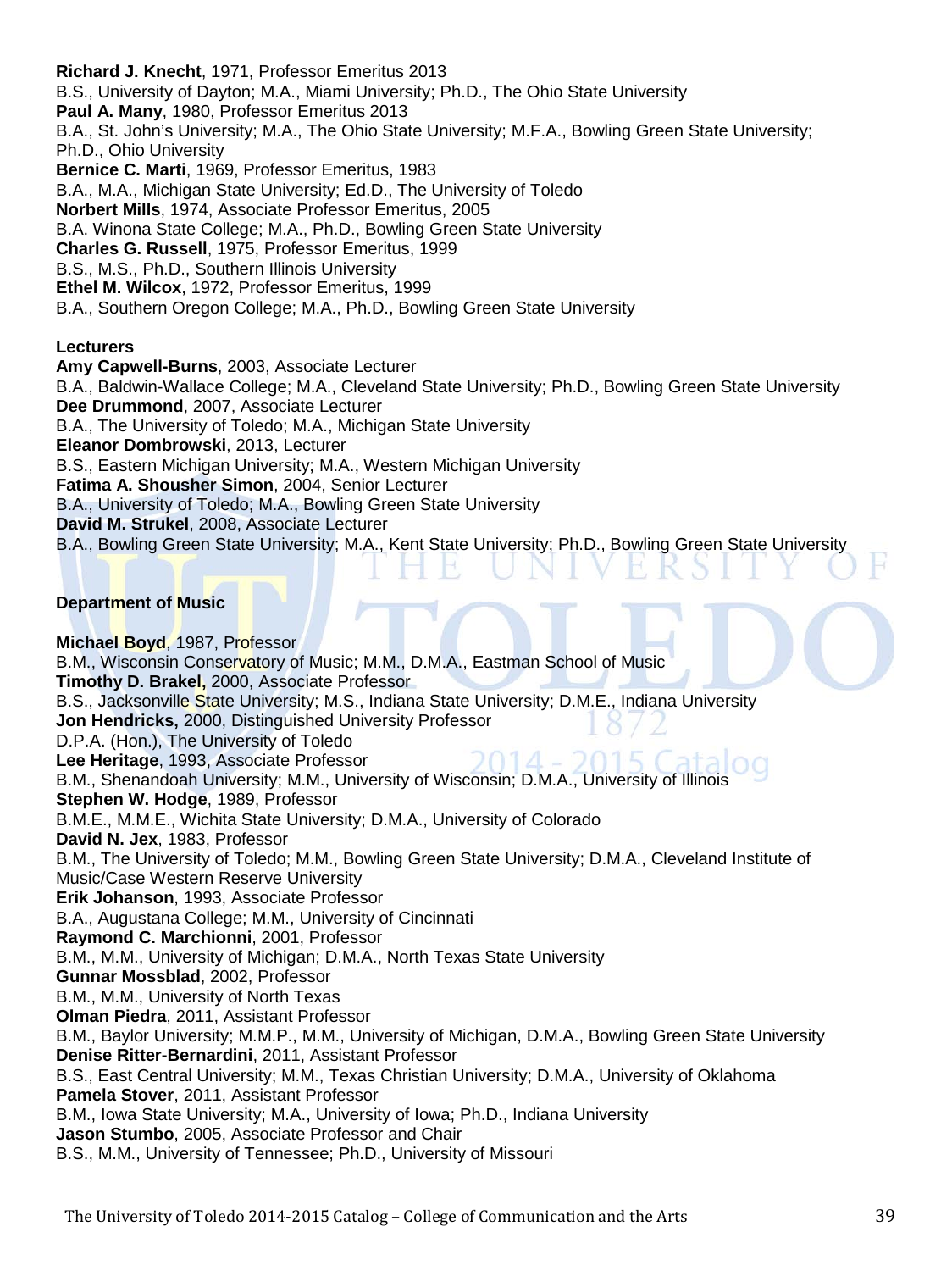**Tad Weed**, 2011 Assistant Professor B.M., Grove School of Music; M.M., Grove School of Music

# **Emeritus Faculty**

**Virginia A. Chambers**, 1975, Professor Emeritus, 1992 B.M., University of Louisville; N.M., Eastman School of Music; Ph.D., University of Michigan **Robert M. DeYarman**, 1978, Professor Emeritus, 1999 B.A., M.A., Ph.D., State University of Iowa **Thomas D. East**, 1971, Professor Emeritus, 1992 B.A., University of Northern Colorado; M.M., Indiana University **Mary R. Kihslinger**, 1967, Professor Emeritus, 1998 B.M.E., Alverno College; M.M., University of Wisconsin **James L. Mason**, 1969, Professor Emeritus, 1992 B.S., M.A., Wayne State University **Frances A. Renzi**, 1973, Professor Emeritus, 1999 B.M., North Texas State University; M.S., Juilliard School of Music **Barbara A. Rondelli Perry**, 1975, Professor Emeritus, 2011 B.M., Kansas State College of Pittsburg; M.M., Pittsburg State University; L.R.A.M., Royal Academy of Music, London **Richard M. Webster,** 1965, Professor Emeritus, 1993 B.A., University of Washington; M.M., Eastman School of Music **Arthur S. Winsor Jr.**, 1958, Professor Emeritus, 1992 B.S., M.A., University of North Carolina; Ph.D., University of Michigan

# **Lecturers**

**Robert Ballinger**, 2002, Associate Lecturer B.M., University of Toledo; M.M., Northwestern University **Norman Damschroder**, 2002, Associate Lecturer B.M., University of Toledo; M.M., Bowling Green State University **David C. Mariasy**, 1982, Senior Lecturer B.A., The University of Toledo; M.M., Bowling Green State University **Andrew Rhodes**, 2013, Lecturer B.M., Butler University, M.M., Ohio University **Jay Weik**, 2010, Lecturer B.M., Berklee College of Music; M.M., New England Conservatory of Music

# **Department of Theatre and Film**

**Cornel Gabara**, 2006, Associate Professor B.F.A., Concordia University; M.F.A., Columbia University **Holly Hey**, 2006, Associate Professor B.F.A., Ohio University; M.F.A., School of the Art Institute of Chicago **Tammy A. Kinsey**, 2000, Professor B.A., Virginia Tech; M.F.A., Virginia Commonwealth University **Edmund Lingan**, 2007, Associate Professor and Chair B.F.A., Texas State University; Ph.D., City University of New York **Holly Monsos**, 1992, Professor and Associate Dean B.A., Michigan State University; M.F.A., University of Montana **Daniel Thobias**, 2012, Assistant Professor B.F.A., University of California, Berkley; M.F.A., North Carolina School of Arts **Matt Yockey**, 2010, Assistant Professor B.A., Indiana University; M.A., Ohio University; Ph.D., Indiana University

# **Emeritus Faculty**

**Bernard A. Coyne**, 1964, Professor Emeritus, 1985 B.A., Villanova University; M.F.A., Catholic University of America; Ph.D., Tulane University